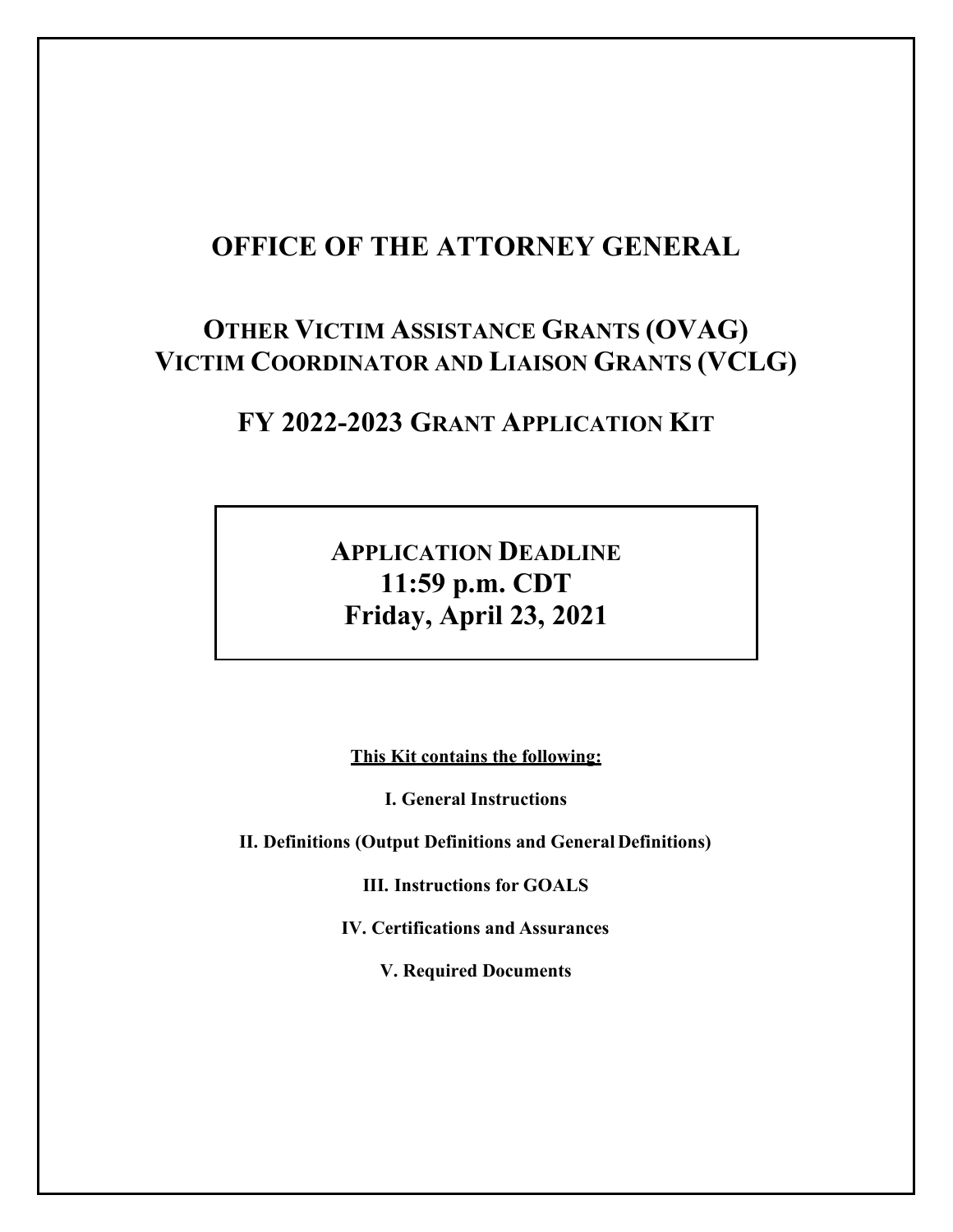## **TABLE OF CONTENTS**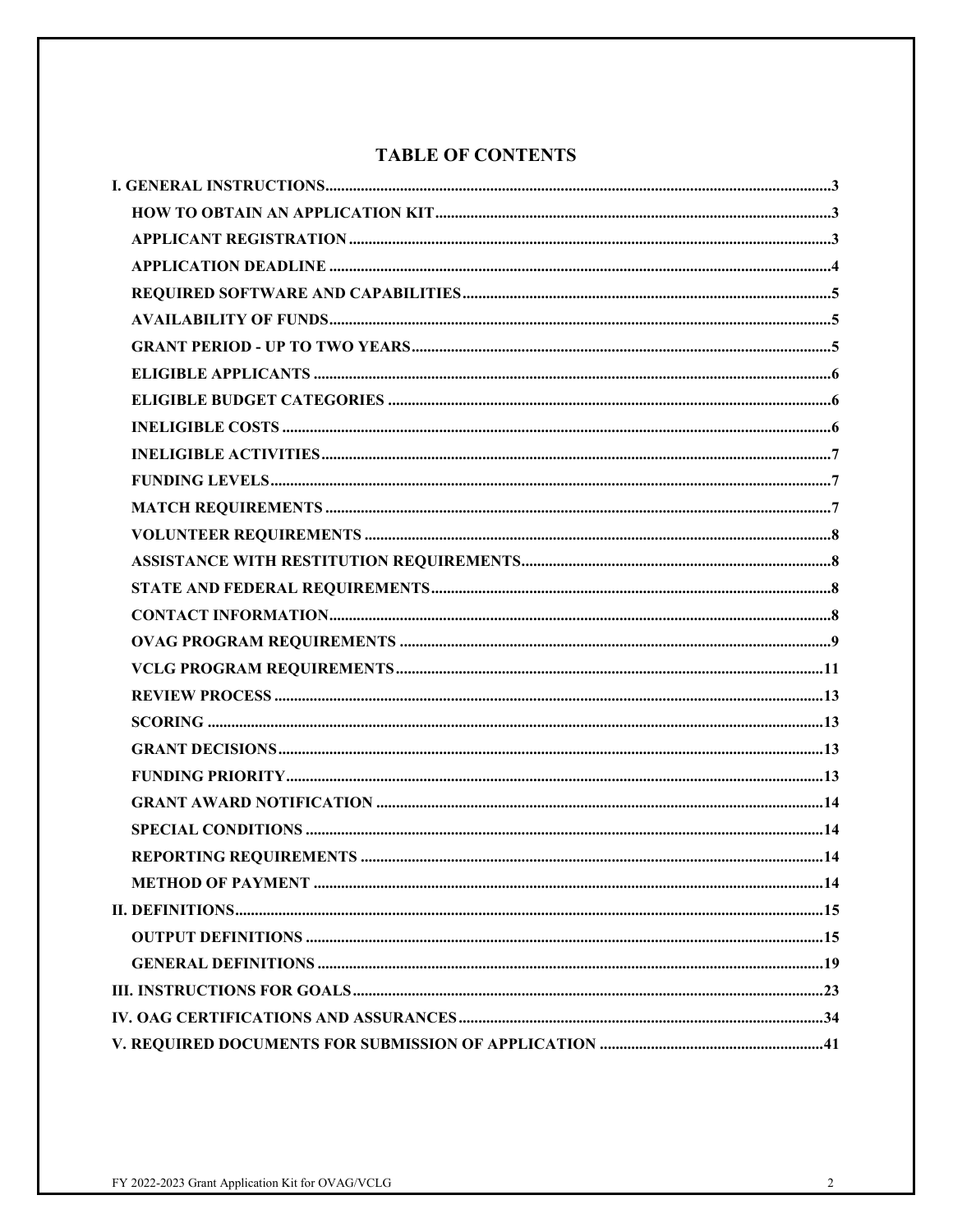# **I. GENERAL INSTRUCTIONS**

# **OTHER VICTIM ASSISTANCE GRANT (OVAG) PROGRAM VICTIM COORDINATOR AND LIAISON GRANT (VCLG) PROGRAM**

## <span id="page-2-0"></span>**How to Obtain an Application Kit**

The Office of the Attorney General (OAG) has posted the Application Kit on the OAG website at [https://www.texasattorneygeneral.gov/divisions/grants.](https://www.texasattorneygeneral.gov/divisions/grants) Updates and other helpful reminders about the Application process will also be posted at this location. Potential Applicants are encouraged to refer to this site for updates.

This Application Kit provides the information and forms necessary to prepare an Application for funding through the OAG for the OVAG and the VCLG Programs.

- An Applicant must create an on-line account and complete the Eligibility Profile to determine for which grant(s) the Applicant is able to apply.
- An Applicant may be matched to multiple funding sources based on the completed Eligibility Profile. However, an Applicant will be ineligible to apply for both an OVAG and VCLG grant.
- If eligible, an OVAG Applicant may apply for one OVAG, and if eligible, one Sexual Assault Prevention and Crisis Services (SAPCS)-State grant (in a separate Application Kit). *Note: the SAPCS-State Application has the same deadline as OVAG Application.*

### <span id="page-2-1"></span>**Applicant Registration**

In order to register, an Applicant must designate one person as the point of contact to submit its grant application. To create an on-line account, the Applicant must email the following point of contact information to  $Grants@oaq.texas.gov$ :

- First Name
- Last Name
- Email Address (*It is highly recommended to use a generic organization email address if available*)
- Organization Legal Name

The point of contact will receive a welcome email from **G**rant **O**ffering and **A**pplication **L**ifecycle **S**ystem (GOALS) via the [Grants@oag.texas.gov](mailto:Grants@oag.texas.gov) email address. GOALS will prompt the point of contact to create a password. The password must be 8 characters, with at least 1 Upper Case Letter, 1 Lower Case Letter, 1 Number and 1 Special Character  $(@, \#, \$, \&, etc.).$ The Applicant may also choose to upload a Picture.

### **The OAG strongly encourages Applicants to register by Friday, April 9, 2021 in order to have sufficient time to complete the application.**

The link for GOALS and further instructions can be found on the OAG website at [https://www.texasattorneygeneral.gov/divisions/grants.](https://www.texasattorneygeneral.gov/divisions/grants)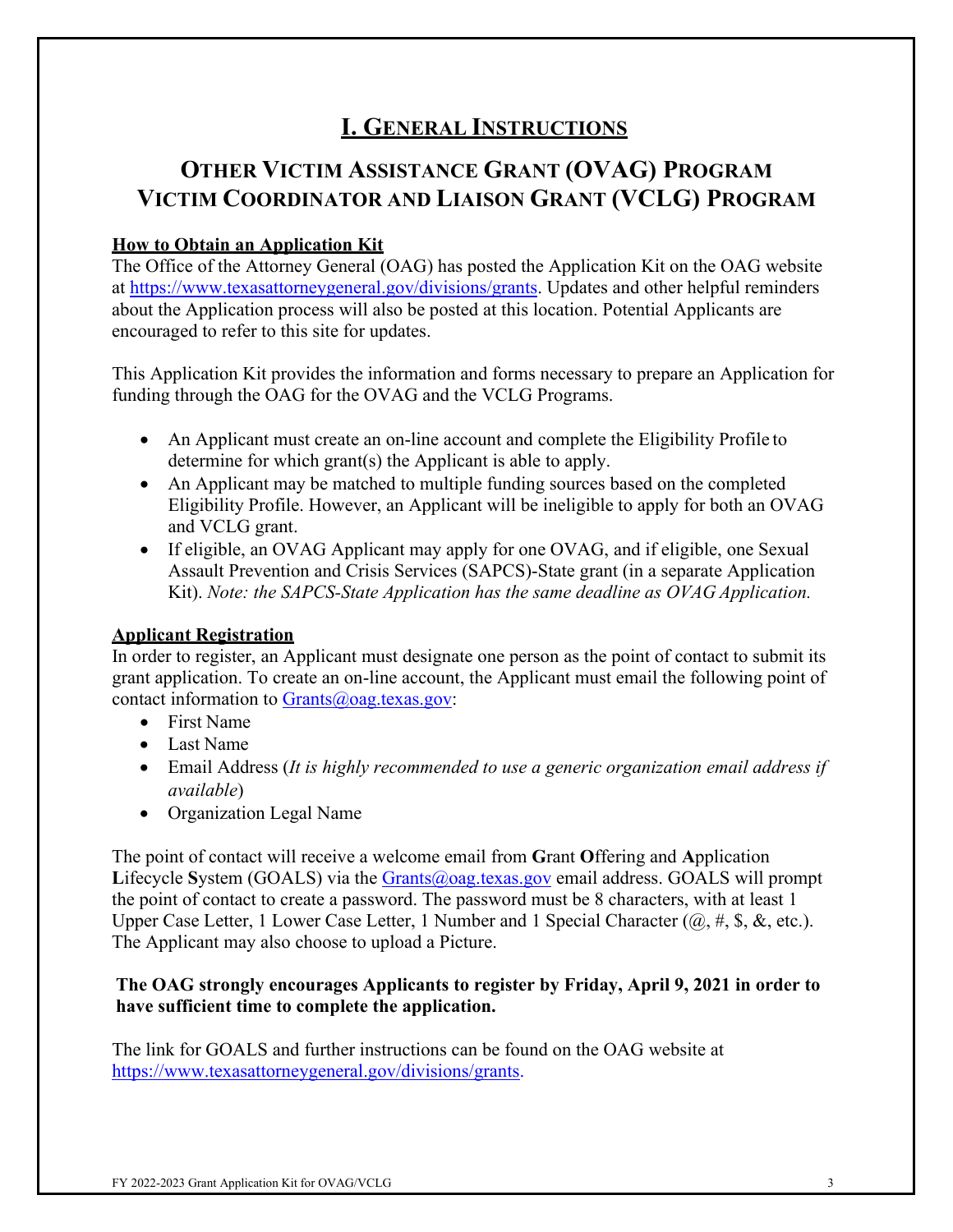#### **Eligibility Questions**

After the on-line account is activated, the Applicant will be taken to the Grant Programs webpage (your homepage) in GOALS, where the Applicant will then be required to complete an Eligibility Profile.

The Applicant will be required to answer "*Yes* or *No"* questions regarding the agency type and purpose as well as provide the Council of Governments (COG) regions and counties served. The Applicant will also be asked to provide its Legislative Districts. If the Applicant does not know its COG or Legislative District, website links are provided in the section headers to assist in obtaining that information. Completing the eligibility questions will determine which grant funding solicitation the Applicant matches.

Once the Eligibility Profile is complete, Select the *View Programs* button at the bottom of the screen. If the Applicant matches to a grant program that has an open solicitation, the grant funding opportunity will appear on the screen. Select and complete the grant application for that applicable funding source by clicking on the green Apply Now button. *Note: Hard copy or Emailed Applications will not be accepted.*

#### **Application – Deadline is 11:59 p.m. CDT on Friday, April 23, 2021**

If a funding source for which the Applicant is intending to apply does not appear under *Grant Programs*, there could be two possibilities:

- A grant program to which the Applicant could potentially match is not open; or
- The answers provided in the Eligibility Profile do not match any of the OAG's open grant solicitations.

Please contact the OAG at [Grants@oag.texas.gov](mailto:Grants@oag.texas.gov) or  $(512)$  936-0792 if there are any questions.

### **To meet the deadline, the Application must be submitted via GOALS.**

- All Applicants must submit the following:
	- o One (1) application per matched funding source listed under *Grant Programs*.
	- o The following documents must be uploaded:
		- **EXECUTE:** "Statements Supporting Submission of the Application to the Office of the Attorney General" containing signatures.
		- " "Resolution of Governing Body" containing signatures. (Please note that the Authorized Official must be designated by signature of the governing body. If the Authorized Official is also a member of the governing body, the Authorized Official must be designated by another member's signature. The Authorized Official cannot sign the Resolution designating him/herself as the Authorized Official.)
		- $\blacksquare$  Job Description(s) in a PDF format for each position requested on the proposed budget.
		- Support Document(s) (See definition on page 21), if collaboration/organizational support is needed to achieve the goals of the proposed project as described in the Application, the Applicant must submit at least one Support Document that reflects the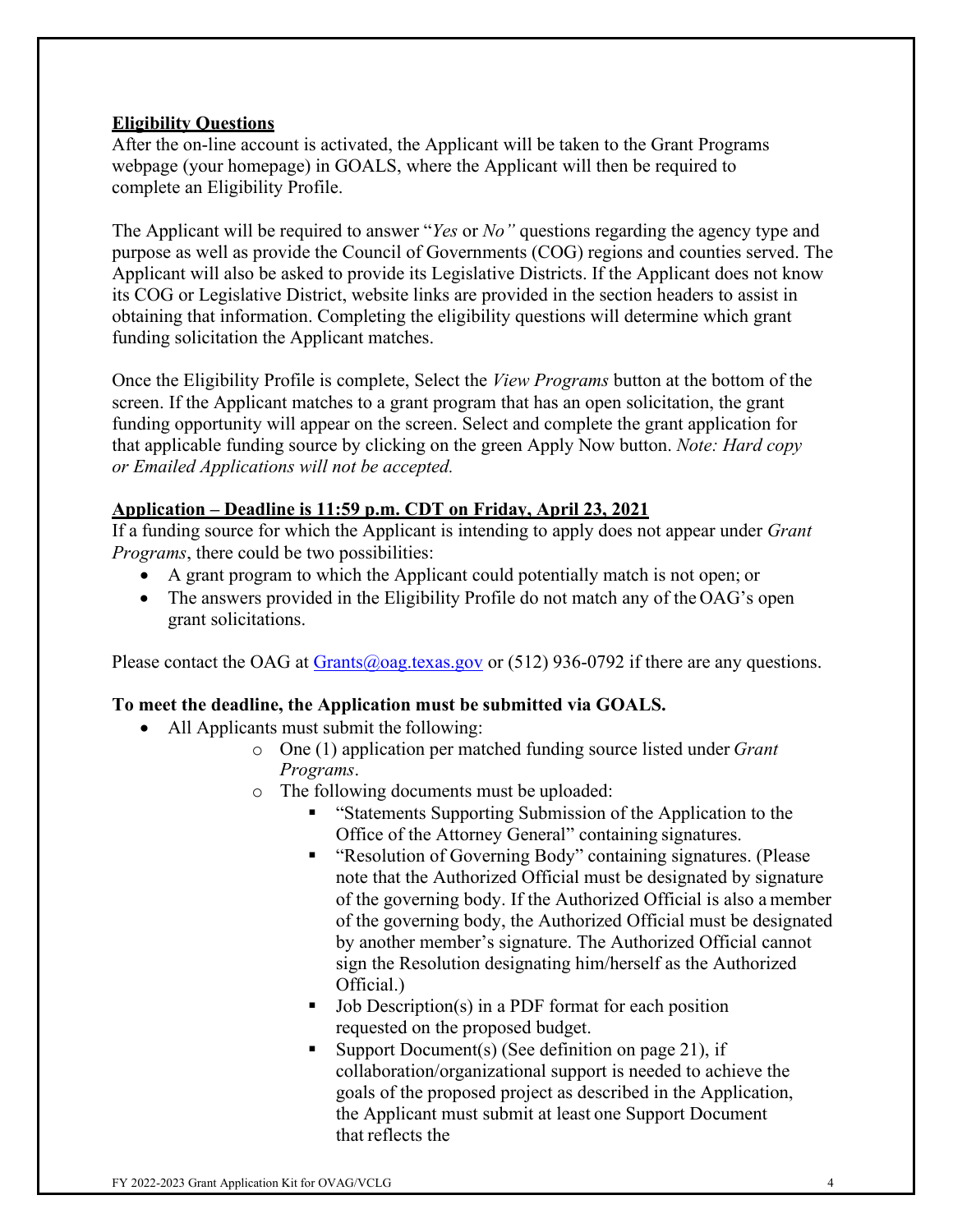collaboration/organizational support.

- Excel Budget Template completed for both years of the grant cycle. Must be uploaded in MS Excel format.
- One auto-reply message per application completed and submitted will be generated by GOALS and sent to the email associated with the Applicant's on-line account.

The OAG accepts no responsibility for delays in submission, electronic or otherwise. Applicants are strongly advised to allow for and anticipate any such delays by submitting the Application as early as possible.

For security purposes, the OAG cannot accept Applications submitted in other formats, including walk-in, hand delivery, same day courier service or any other hard copy method of delivery. The OAG also will not accept email submissions.

Please contact the OAG at  $Grants(\omega)$  oag.texas.gov or (512) 936-0792 if there are any questions about the method of delivery. In order to better assist Applicants with their questions, the preferred method of contact is email. The OAG will not consider or fund an Application if it is not filed by the due date and in the manner required.

#### <span id="page-4-0"></span>**Required Software and Capabilities**

*Microsoft Excel 97* or newer version as well as the *Internet* is required to create an on-line account, complete the Application, and apply for a grant. It is recommended to use the latest version of Google Chrome or Mozilla Firefox. Please note that not all versions of Microsoft Excel are the same. If an error message is received, save the Excel document as *.xls*, instead of .*xlsx. Adobe Reader* is required to access the Application Instructions. *Adobe Reader* can be downloaded for free at [www.adobe.com.](http://www.adobe.com/)

### <span id="page-4-1"></span>**Availability of Funds**

The source of funding is through a biennial appropriation by the Texas Legislature. All funding is contingent upon an appropriation to the OAG by the Texas Legislature. The OAG makes no commitment that an Application, once submitted, or a grant, once funded, will receive subsequent funding.

### <span id="page-4-2"></span>**Grant Period - Up to Two Years**

The term of this grant is up to two years from September 1, 2021 through August 31, 2023, subject to and contingent on funding and approval by the OAG. If the grant period extends for more than one state fiscal year, the grantee will be required to submit additional documentation relating to the second fiscal year of the grant period, including an updated budget. The OAG may base its decision for the second fiscal year funding amounts on the grantee's first year performance, including but not limited to: the timeliness and thoroughness of reporting, effective and efficient use of grant funds and the success of the project in meeting its goals.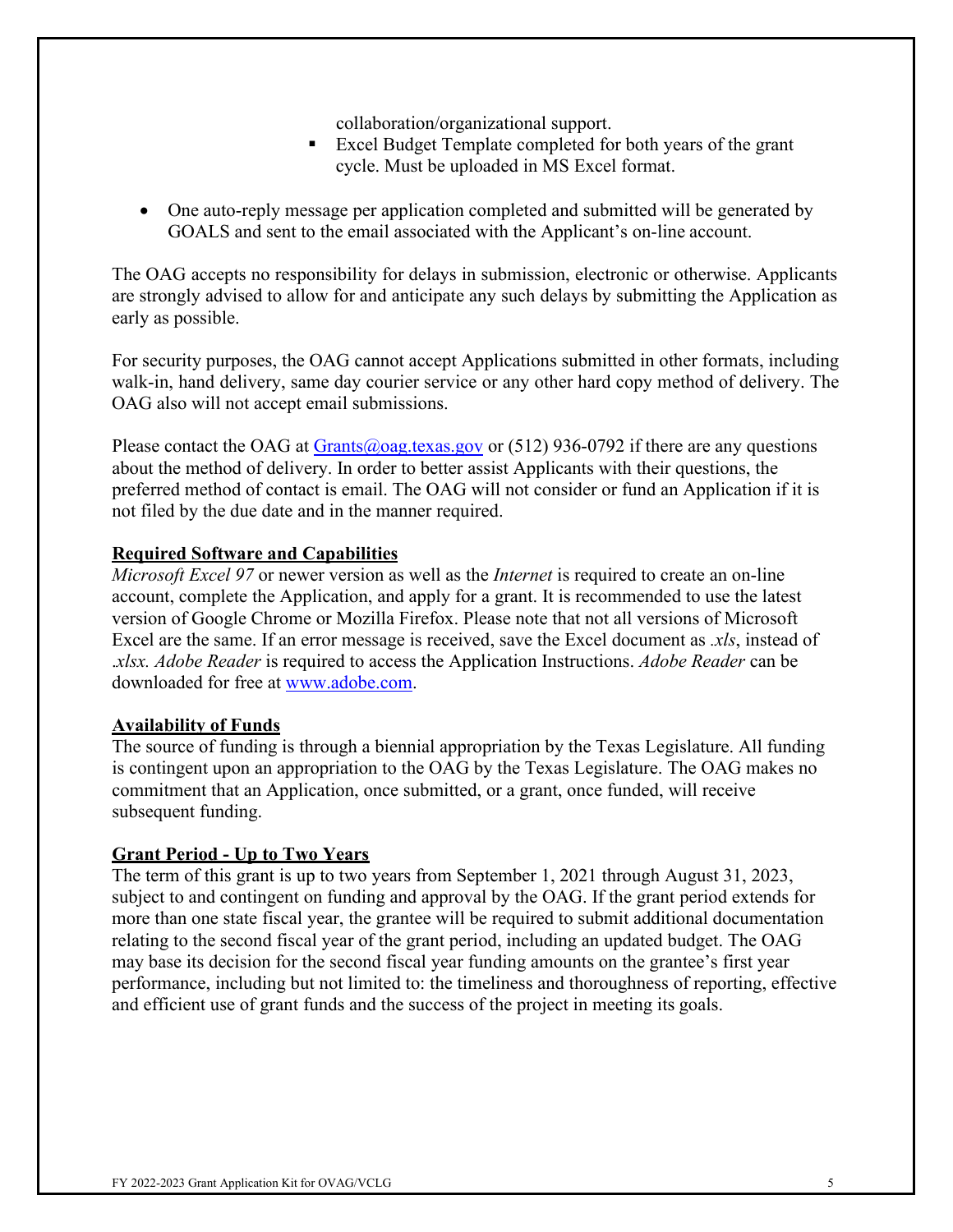## **Eligible Applicants**

### **OVAG**

The following entities are eligible to apply under the OVAG Program:

- Local units of government;
- Non-profit agencies with 26 U.S.C.  $\S 501(c)(3)$  status; or
- State agencies, including universities.

Non-profit Applicants with 26 U.S.C.  $\S 501(c)(3)$  status must be in good standing with the Comptroller of Public Accounts and "in existence" with the Secretary of State.

## **VCLG**

The following entities are eligible to apply under the VCLG Program:

- A local criminal prosecutor, defined as a district attorney, a criminal district attorney, a county attorney with felony responsibility, or a county attorney who prosecutes criminal cases, may apply for a grant to fund a victim assistance coordinator (VAC) position, or part of a position, for a victim assistance coordinator, as defined in Article 56A.201 and 56A.202 of the Texas Code of Criminal Procedure.
- A local law enforcement agency, defined as the police department of a municipality or the sheriff's department of any county, may apply for a grant to fund a crime victim liaison (CVL) position or part of a position, for a crime victim liaison, as defined in Article 56A.203 and 56A.204 of the Texas Code of Criminal Procedure.

### <span id="page-5-0"></span>**Eligible Budget Categories**

- Personnel
- Fringe Benefits
- Professional & Consultant Services
- Travel
- Equipment
- Supplies
- Other Direct Operating Expenses

### <span id="page-5-1"></span>**Ineligible Costs**

Ineligible costs include, but are not limited to:

- Any cost covered by a Paycheck Protection Program (PPP) loan.
- Indirect Costs.
- Payment for lobbying or membership dues that directly support lobbying.
- Payment for Mortgages
- Payment for Property
- Fees to administer a subcontract
- Purchasing food and beverages except as allowed under Texas State Travel Guidelines
- Purchasing or leasing vehicles
- Purchasing promotional items or recreational activities (See Definition of promotional items)
- Paying for travel that is unrelated to the direct delivery of services that supports the OAG funded program
- Paying consultants or vendors who participate directly in writing a grant application
- Paying any portion of the salary or any other compensation for an elected government official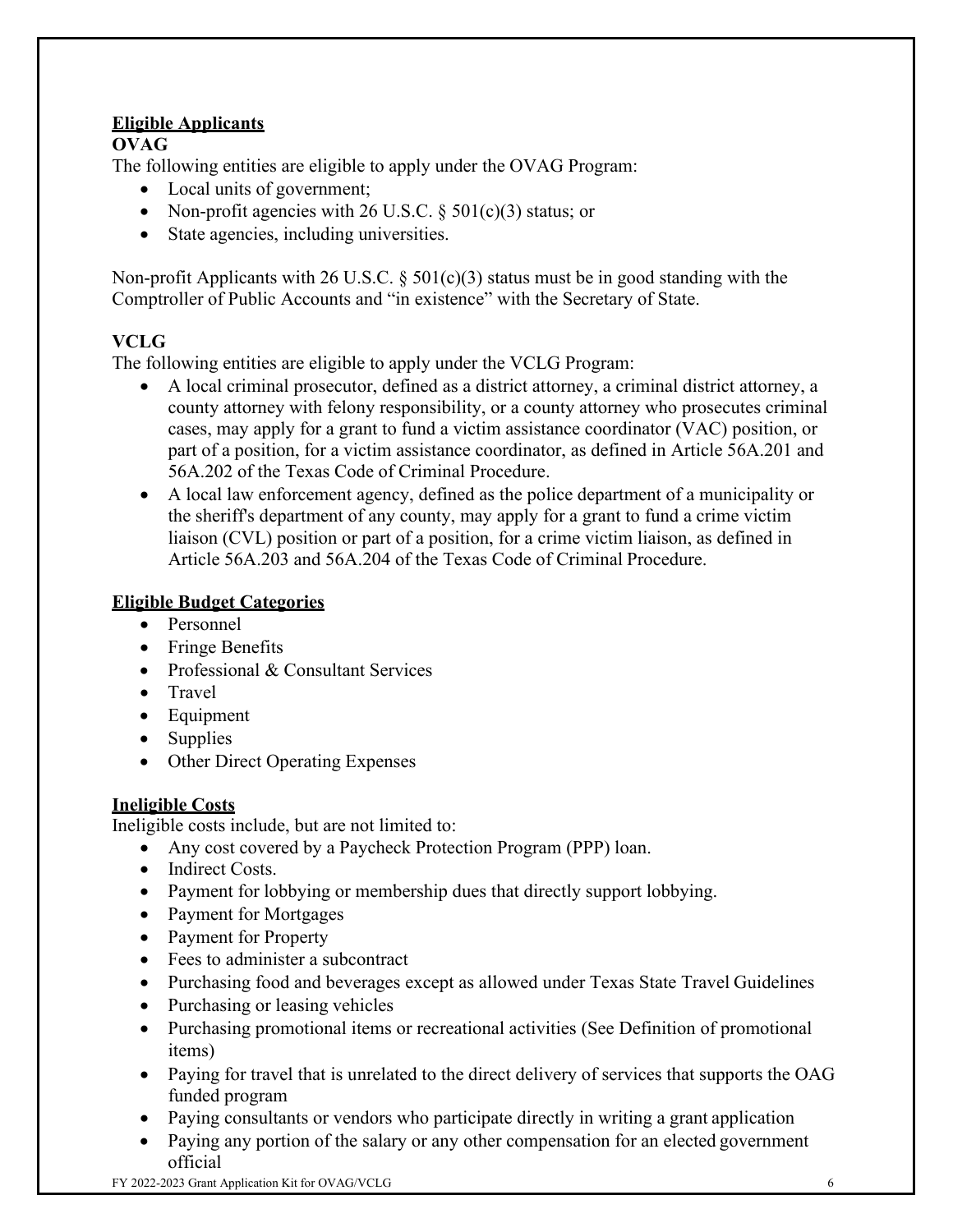- Payment of bad debt, fines or penalties
- Purchasing any other products or services the OAG identifies as inappropriate or unallowable
- Payments for sexual assault medical forensic examinations.
- Payments for medical care
- Payments for costs that have been reimbursed by the Crime Victims'Compensation Program
- Payments for cost of Structural replacement(s) and/or repair(s)
- Any unallowable costs set forth in state or federal cost principles
- Past due rent
- Past due car payment
- Monthly groceries
- Recreational Activities
- Promotional Incentives
- Promotional Items other than those identified as allowable in the Definition section of this kit.

#### **Ineligible Activities (not reimbursable)**

Ineligible activities include, but are not limited to:

- Research centered activities (does not include evaluation conducted for program improvement)
- Prosecution centered activities for offender related activities, such as witness coordination, expert witness fees, or prosecutor salaries
- Law enforcement centered activities, such as investigators or patrol officers
- Probation activities that assist an offender
- Offender-related activities, such as mediation or alcohol/drug abuse counseling
- Crime prevention activities, such as, Crime Stoppers, Dare, Neighborhood Watch. (Awareness activities such as Take Back the Night, Watch your Drink campaigns are allowable).
- Public Awareness Campaigns- defined as using grant staff hours or funds for a planned series of media/materials buys that are general in nature and intended to achieve a particular aim (*e.g*., My Strength Campaign, Speak Up Speak Out Campaign, No More Campaign, etc.). See Education in the definition section for allowed awareness activities.
- Activities performed by Sexual Assault Nurse Examiners (SANEs), or other medical professionals, related to conducting sexual assault medical forensic examinations, including fees or salaries. This does not include professional fees for SANEs or medical professionals who provide victim services training for an organization.
- Any fundraising activities (see 2 CFR 200.442 Fund Raising and Investment Management Costs for reference of fundraising activities).

#### <span id="page-6-0"></span>**Funding Levels**

For each fiscal year of the two-year grant term, the following are the minimum and maximum amounts the OAG will reimburse toward each project funded by this grant. Applications requesting an amount below the minimum or above the maximum may not be considered. If the Application is awarded, the budget may be adjusted by the OAG to fit within the minimum and maximum amounts.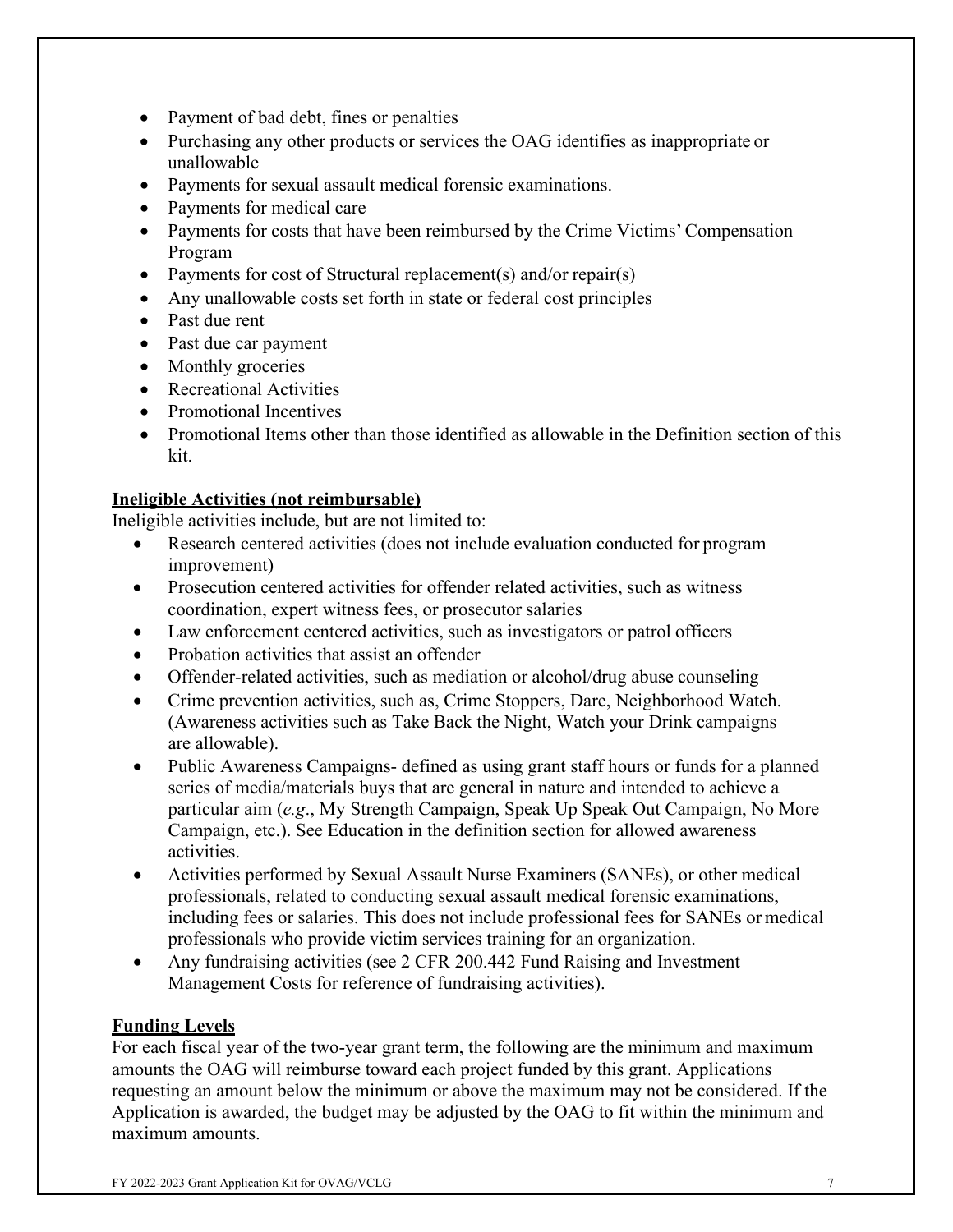|                           | <b>Minimum Amount</b>      |                            | <b>Maximum Amount</b>      |                            |
|---------------------------|----------------------------|----------------------------|----------------------------|----------------------------|
| <b>Type of Project</b>    | <b>Fiscal Year</b><br>2022 | <b>Fiscal Year</b><br>2023 | <b>Fiscal Year</b><br>2022 | <b>Fiscal Year</b><br>2023 |
| <b>OVAG</b> Project       | \$20,000                   | \$20,000                   | \$45,000                   | \$45,000                   |
| OVAG Statewide<br>Project | \$20,000                   | \$20,000                   | \$170,000                  | \$170,000                  |
| <b>VCLG</b> Project       | \$20,000                   | \$20,000                   | \$45,000                   | \$45,000                   |

## <span id="page-7-0"></span>**Match Requirements**

<span id="page-7-1"></span>There are no match requirements for the OVAG or VCLG programs.

# **Volunteer Requirements**

Due to the COVID 19 pandemic, there are no volunteer requirement for this grant cycle.

# <span id="page-7-2"></span>**Assistance with Restitution Requirements**

Prosecutor-based victim assistance programs applying for OVAG or VCLG funds will be required to provide the following services in FY 2022-2023:

- Assistance in making restitution requests; and
- Collaboration with the OAG to ensure restitution is ordered in the appropriate amount to be paid back to the Compensation to Victims of Crime Fund after compensation has been paid to or on behalf of the victim as required by Article 42.037 (a) of the Texas Code of Criminal Procedure.
- Prosecutors will be required to report on assistance in making restitution requests in the OAG performance report.

# <span id="page-7-3"></span>**State and Federal Requirements**

All Applicants should review and be familiar with the OAG administrative rules governing the OVAG and VCLG Programs. These rules are published in Texas Administrative Code, Title 1, Chapter 60:

[http://texreg.sos.state.tx.us/public/readtac\\$ext.ViewTAC?tac\\_view=4&ti=1&pt=3&ch=60](http://texreg.sos.state.tx.us/public/readtac%24ext.ViewTAC?tac_view=4&ti=1&pt=3&ch=60)

In addition to the OAG's administrative rules, Applicants should be familiar with the Texas Grant Management Standards (TxGMS) and relevant Code of Federal Regulations (CFR) that relate to state, and if applicable, federal grant funding.

- TxGMS can be found at:<https://comptroller.texas.gov/purchasing/grant-management/>
- Uniform Administrative Requirements, Cost Principles, and Audit Requirements for Federal Awards 2 CFR 200 can be found at: [http://www.ecfr.gov](http://www.ecfr.gov/)

# <span id="page-7-4"></span>**Contact Information**

Assistance with technical questions about GOALS registration or the Application Kit is available via:

- Email:  $Grants(\omega)$  oag.texas.gov
- Phone: (512) 936-0792
- GOALS: Select *Help* on the GOALS website for further assistance

FY 2022-2023 Grant Application Kit for OVAG/VCLG 8 Email is the preferred method for submitting questions. Each person submitting a question should include his/her name, the name of the organization, an email address, a phone number and if applicable, the Reference ID Number. Please note that OAG staff cannot assist with writing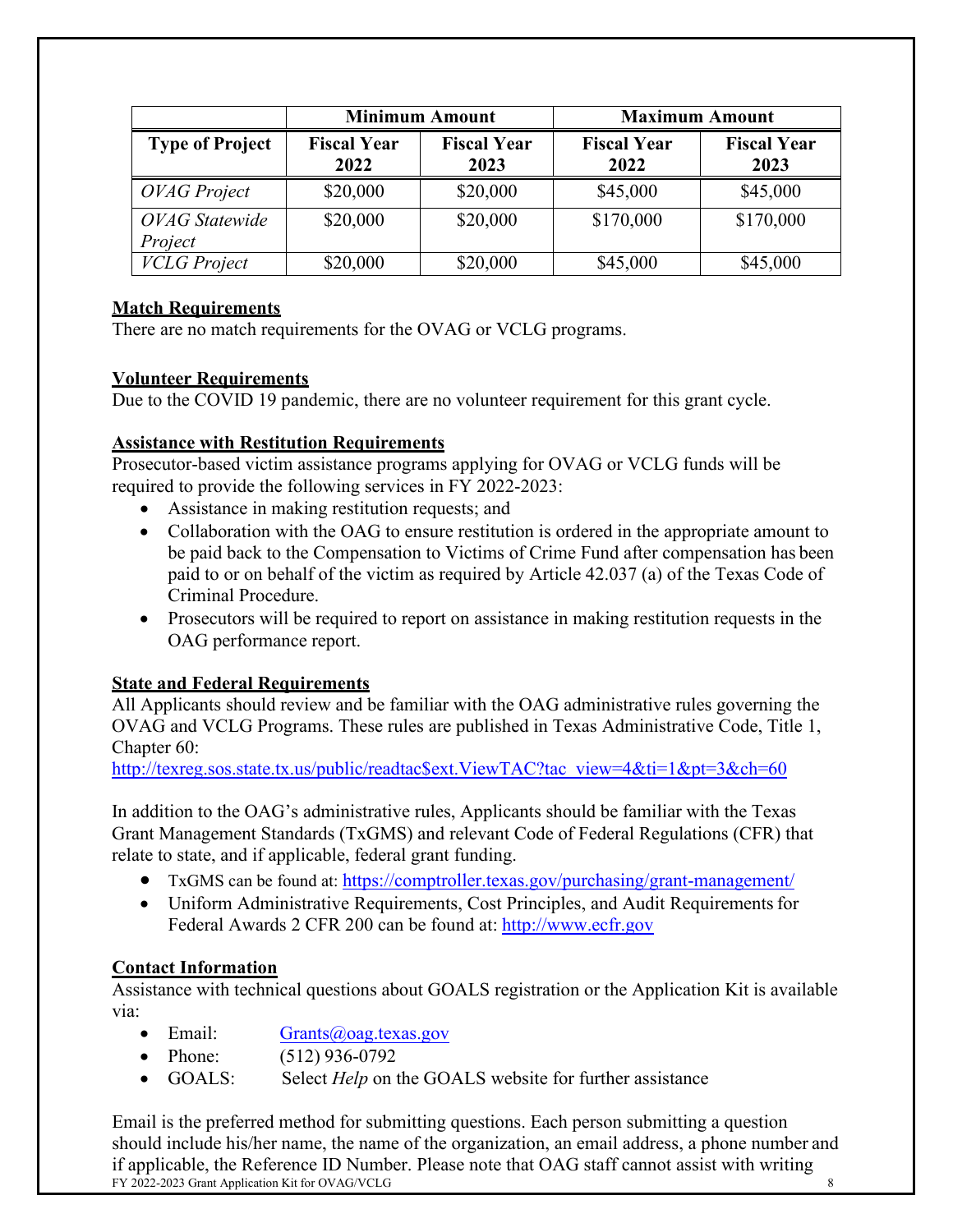Applications or how to answer Eligibility questions.

# <span id="page-8-0"></span>**OVAG Program Requirements**

The purpose of the OVAG Program is to provide funds, using a competitive allocation method, to programs that address the unmet needs of victims by maintaining or increasing their access to quality services.

**OVAG Purpose Areas:** Grants awarded under this Application Kit may be used for victim related services or assistance for the following purposes:

- Providing direct victim services including, but not limited to, counseling, crisis intervention, assistance with the Crime Victims' Compensation Program, assistance with Texas SAVNS (if in applicable counties), legal assistance, victim advocacy, emergency housing assistance, and information and referral;
- Providing outreach or training to help identify crime victims who might not otherwise be reached and provide or refer them to needed services;
- Connecting crime victims to services for the purpose of supporting or assisting in their recovery;
- Training professionals and volunteers to improve their ability to inform victims of their rights, to assist victims in their recovery, or to establish a continuum of care for victims; or
- Other support for victim related services or assistance as determined by the OAG.

Required activities under this grant include:

- Assistance with the Crime Victims' Compensation Program,
- Assistance with Texas SAVNS (if in applicable counties), and
- Information and Referral

*Special considerations during COVID-19. All services allowed under this Kit can be provided in a virtual environment during the pandemic at the discretion of the Applicant.* 

**OVAG Staffing Requirements:** The funding priority for the OVAG Program is to support positions that provide victim related services or assistance and in particular to provide direct victim services.

- A minimum of 75% of an Applicant's budget must be allocated to the Personnel and Fringe Benefits budget categories. This requirement applies to all Applicants. The OAG may grant an exception to this requirement for programs that demonstrate a need as described on the application budget. The request for exceptions are located directly beneath the Personnel Position Narratives in the Excel Budget Workbook.
- An Applicant that requests 85% or more of the total grant amount in the Personnel and Fringe budget categories will be given additional consideration in scoring.
- An Applicant is limited to no more than ten positions.
- Position titles listed on the budget **must match exactly, word for word,** to the position title listed on the job description. It is highly recommended to use numerical labels to match the job descriptions to the numbered positions on the budget. For Example: If you enter a position title of "Advocate" in position Number 1 on the budget, place a "1" on the Advocate's job description. Each numbered position must have a corresponding job description submitted in GOALS.
- Each position listed on the budget can only be associated with one employee. If job sharing, list each position on the budget separately as many times as necessary regardless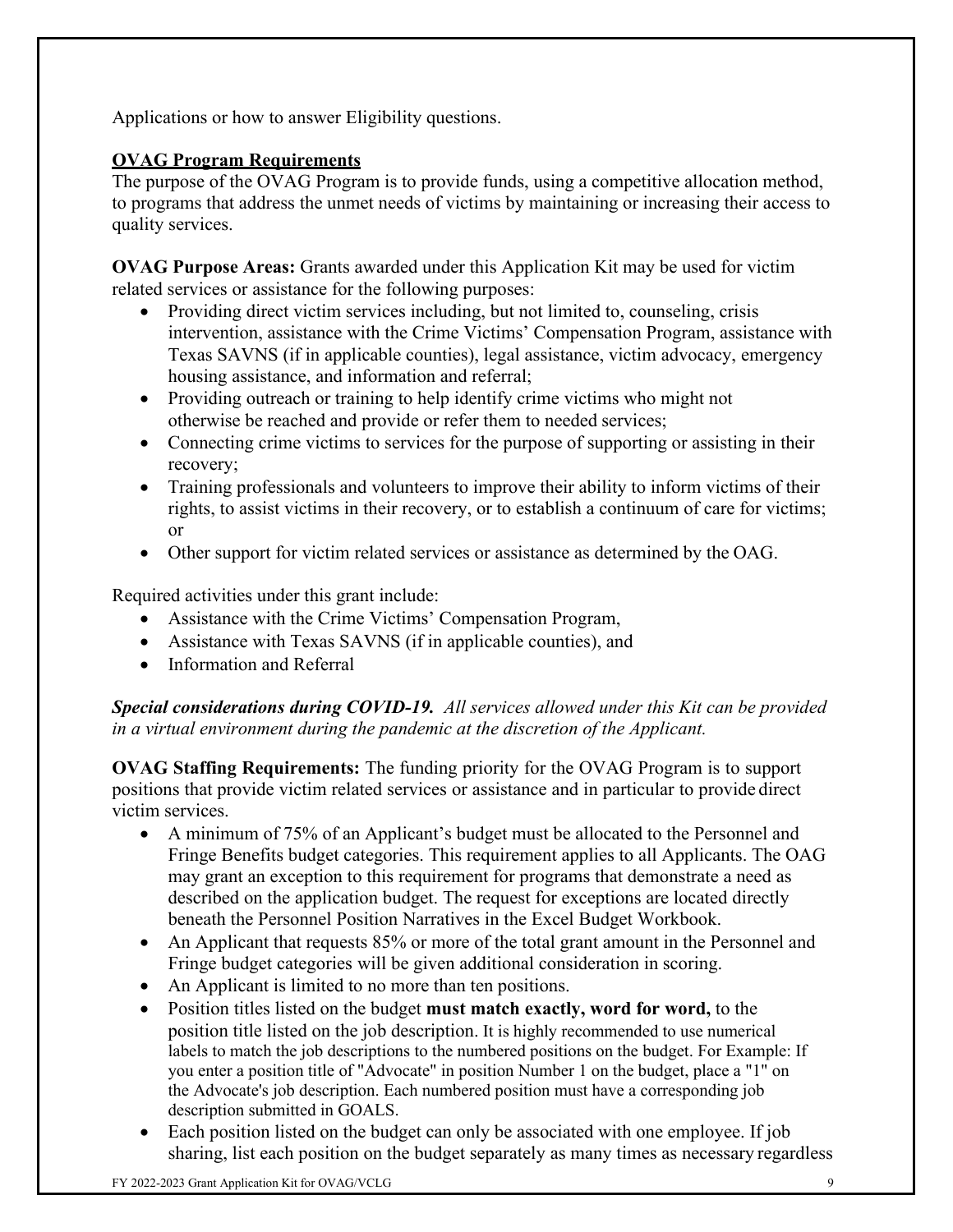of time allocated to grant. (*i.e.* Advocate if shared between three personnel, must be listed on three separate lines under the Personnel budget category, and three separate job descriptions must be submitted, one for each position).

• Job descriptions are required and must be submitted for all positions for which the Applicant is requesting funding. For example, if an Applicant is requesting funding for three Advocates, three Advocate job descriptions must be submitted with the application. Job descriptions must reflect activities that relate to the project's goals and must be appropriately proportionate to the time spent on activities funded by the OVAG grant.

**OVAG Direct Victim Services Staff:** Unless otherwise indicated in this Application Kit, all Applicants must provide one grant funded person working at least twenty hours per week or two grant funded persons working at least ten hours each per week providing direct victim services. All Applicants must provide assistance with the Crime Victims' Compensation Program, Assistance with Texas SAVNS (if in applicable county), and Information and Referral. Direct Victim Services are defined in the Definitions section of this Application Kit.

### **Required Training:**

Applicants will be required to complete a training on Cyber Security if funded.

Additionally, it is required that at least one grant funded person providing direct victim services complete an OAG training on the Crime Victims' Compensation Program and Address Confidentiality Program within the first year of the grant execution date. One grant funded person providing direct victim services must always be current on the OAG training requirement. If for example, the grant funded person providing direct victim services that initially completed the training is no longer employed by the agency, another grant funded person providing direct victim services must complete the training. The training requirement may be completed either by attending an OAG conference or training in person (offered by Regional Coordinators or in Austin at the State Office), or via an online course offered by the OAG.

The direct victim services staff requirements apply to all Applicants, including those that rely upon volunteers or contracted staff to deliver direct victim services. The OAG may grant an exception to this requirement for programs that demonstrate a need as described in the budget portion of the application.

**OVAG Administrative Services:** Funds for administrative personnel may be requested with the following restrictions (see Definitions section for definition of Administrative Services).

- The Applicant may not include more than three personnel providing administrative services.
- The OAG will consider any position that has hours listed on the budget in the Administrative Column on the Budget Calculation as one of the three allowed administrative personnel.
- The combined total number of hours for all administrative services cannot exceed fifteen hours per week.

The administrative services requirement applies to all Applicants. The OAG may grant an exception to the fifteen hours per week maximum for programs that demonstrate a need as described in the budget portion of the Application. The request for exceptions are located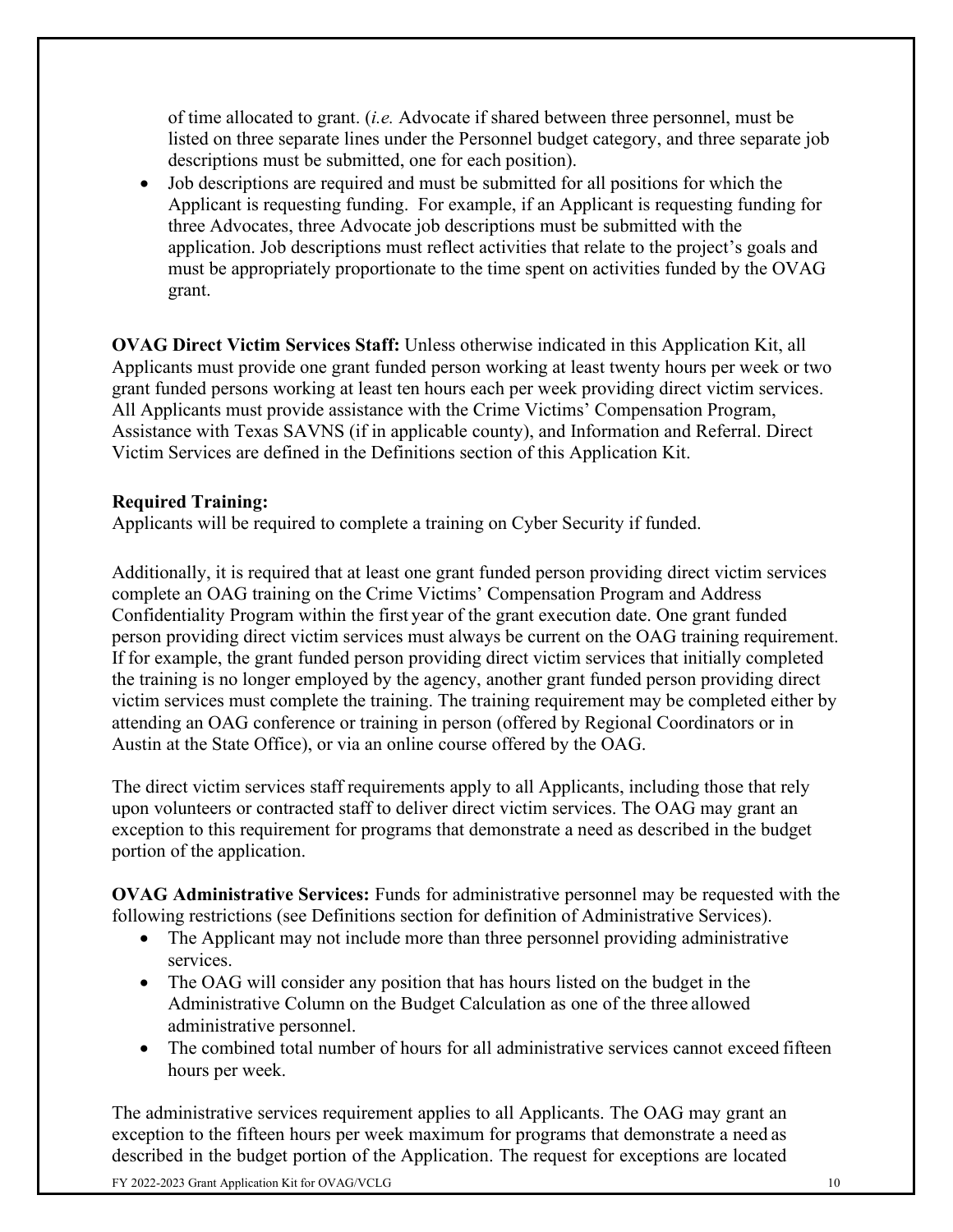directly beneath the Personnel Position Narratives in the Excel Budget Workbook.

**OVAG Statewide Project:** A statewide project is one that actively offers or provides victim related services or assistance in six or more Council of Government (COG) regions. *Note: Public Awareness Campaigns are not eligible in this kit, this includes time spent preparing or purchases made for campaigns.* An applicant that directs a project to less than six Council of Government regions will not be considered a statewide project and will be considered a local project for the purposes of this grant.

# <span id="page-10-0"></span>**VCLG Program Requirements**

The purpose of the VCLG program is to fund the mandated positions described in the Texas Code of Criminal Procedure, Article 56A.201 - 56A.204, specifically Victim Assistance Coordinators (VAC) in prosecutor offices and Crime Victim Liaisons (CVL) in law enforcement agencies.

In addition to the duties imposed in the Texas Code of Criminal Procedure, Article 56A.202 and 56A.204 (and more specifically the duties associated with ensuring crime victims' rights described in Article 56A.051 and rights for victims of sexual assault under 56A.052), VACs and CVLs are also expected to promote and educate the community and other professionals about victim rights and services in an effort to identify crime victims and provide or refer them to needed services.

Required activities under this grant include:

- Assistance with the Crime Victims' Compensation Program,
- Assistance with Texas SAVNS (if in applicable counties),
- Information and Referral, and
- Assistance with Restitution (if the Applicant is Prosecutor based)

*Special considerations during COVID-19. All services under this grant can be provided in a virtual environment during the pandemic at the discretion of the Applicant.* 

**VCLG Staffing Requirements:** An Applicant for the VCLG Program must request funding for a position that will perform the duties of a VAC or a CVL.

- A minimum of 75% of an Applicant's budget must be allocated to the Personnel and Fringe Budget categories. This requirement applies to all Applicants. The OAG may grant an exception to this requirement for programs that demonstrate a need as described on the Budget Calculation. The request for exceptions are located directly beneath the Personnel Position Narratives in the Excel Budget Workbook.
- An Applicant that requests 85% or more of the total grant amount in the Personnel and Fringe Benefits budget categories will be given additional consideration in scoring.
- The Applicant must, at minimum, provide one VAC or CVL position working twenty hours per week or two positions working at least ten hours each per week in the Applicant's budget.
- An Applicant is limited to no more than ten positions.
- Positions titles listed on the budget **must match exactly, word for word,** to the position title listed on the job description. It is highly recommended to use numerical labels to match the job descriptions to the numbered positions on the budget. For Example: If you enter a position title of "Advocate" in position Number 1 on the budget, place a "1" on the Advocate's job description. Each numbered position must have a corresponding job description submitted in GOALS.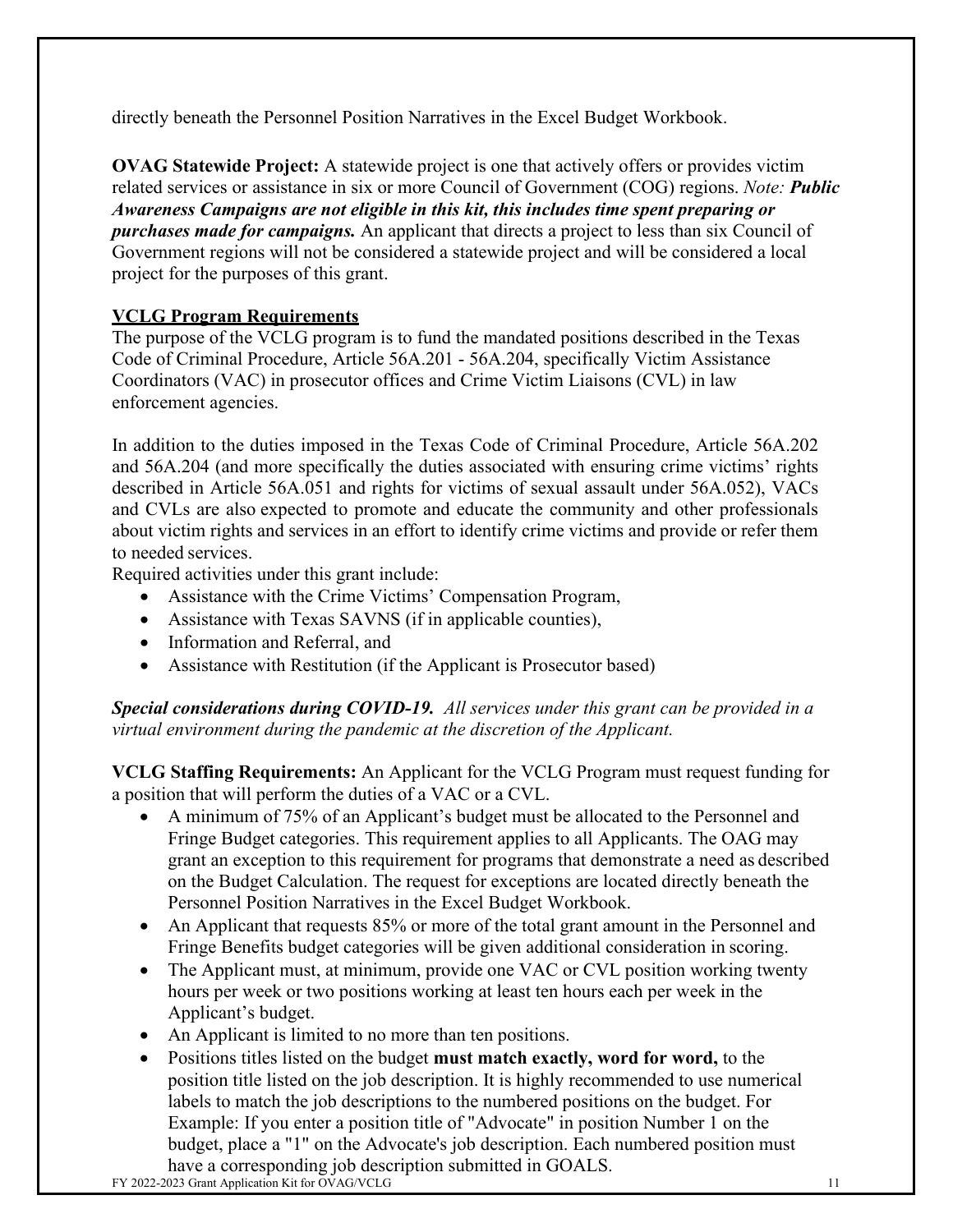- Each position listed on the budget can only be associated with one employee. If job sharing, list each position on the budget separately as many times as necessary regardless of time allocated to grant. (*i.e.* Victim Liaison if shared between three personnel, must be listed on three separate lines under the Personnel budget category, and three separate job descriptions must be submitted, one for each position).
- Job descriptions are required and must be submitted for all positions for which the Applicant is requesting funding. For example, if an Applicant is requesting funding for three Advocates, three Advocate job descriptions must be submitted with the application. Job descriptions must reflect activities that relate to the project's goals and must be appropriately proportionate to the time spent on activities funded by the VCLG grant.

**VCLG Direct Victim Services Staff:** Unless otherwise indicated in this Application Kit, all Applicants must provide one grant funded person working at least twenty hours per week or two grant funded persons working at least ten hours each per week providing direct victim services. All Applicants must provide Assistance with Crime Victims' Compensation, Assistance with Texas SAVNS (if in applicable county), and Information and Referral. Prosecutor based Applicants must also provide "Assistance with Restitution". Direct Victim Services are defined in the Definitions section of this Application Kit.

#### **Required Training:**

Applicants will be required to complete a training on Cyber Security if funded.

Additionally, it is required that at least one grant funded person providing direct victim services complete an OAG training on the Crime Victims' Compensation Program and Address Confidentiality Program within the first year of the grant execution date. One grant funded person providing direct victim services must always be current on the OAG training requirement. If for example, the grant funded person providing direct victim services that initially completed the training is no longer employed by the agency, another grant funded person providing direct victim services must complete the training. The training requirement may be completed either by attending an OAG conference or training in person (offered by Regional Coordinators or in Austin at the State Office), or via an online course offered by the OAG.

The direct victim services staff requirements apply to all Applicants, including those that rely upon volunteers or contracted staff to deliver direct victim services. The OAG may grant an exception to this requirement for programs that demonstrate a need as described in the budget portion of the application. The request for exceptions are located directly beneath the Personnel Position Narratives in the Excel Budget Workbook.

**VCLG Administrative Services:** Funds for administrative personnel may be requested with the following restrictions (see Definitions section for definition of Administrative Services).

- The Applicant may not include more than three personnel providing administrative services.
- The OAG will consider any position that has hours listed on the budget in the Administrative Column on the Budget Calculation as one of the three allowed administrative personnel.
- The combined total number of hours for all administrative services cannot exceed fifteen hours per week.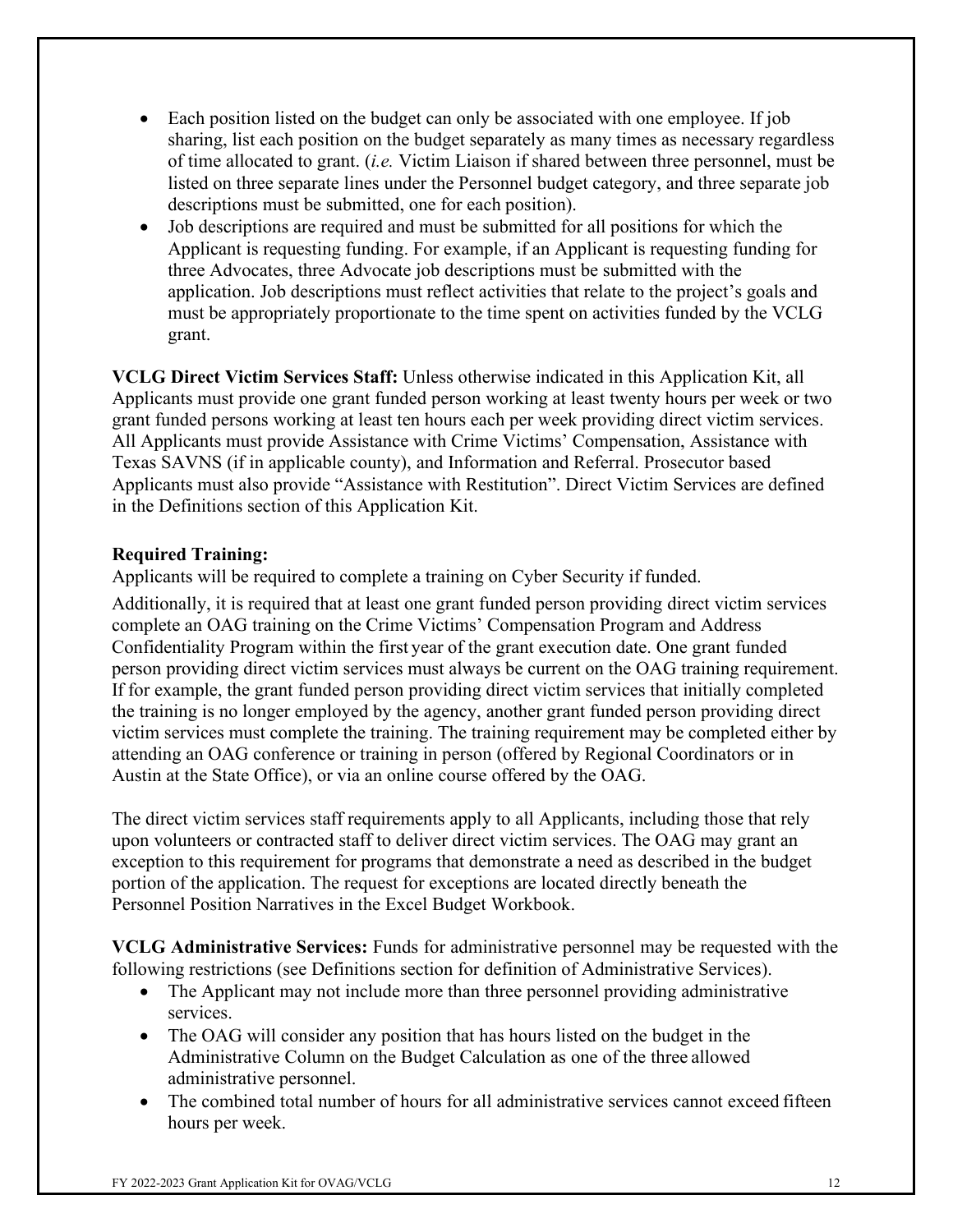The administrative services requirement applies to all Applicants. The OAG may grant an exception to the fifteen hours per week maximum for programs that demonstrate a need as described in the budget portion of the Application. The request for exceptions are located directly beneath the Personnel Position Narratives in the Excel Budget Workbook.

#### <span id="page-12-0"></span>**Review Process**

The OAG will review each complete Application submitted by the deadline by an eligible Applicant.

- At any time during the review process, an OAG staff member may contact the Applicant for additional information.
- All areas of the budget are subject to review and approval by the OAG. Decisions related to the budget are based on both eligibility and reasonableness.

#### <span id="page-12-1"></span>**Scoring**

The Application will be scored on information provided by the Applicant including, but not limited to:

- Organization Summary (20% of overall score)
- Project Summary and Description of Need (20% of overall score)
- Assessment and Evaluation (5% of overall score)
- What Will Be Done (30% of overall score)
- Financial Questions (20% of overall score)
- Comprehensive Scoring Criteria (5% of overall score)

#### <span id="page-12-2"></span>**Grant Decisions**

During the grant review and award process, the OAG may take into consideration other factors including whether the Applicant has demonstrated acceptable past performance as a grantee in areas related to programmatic and financial stewardship of grant funds.

The OAG may choose to award a grant from a different OAG funding source than that for which the Applicant applied.

The OAG is not obligated to award a grant at the total amount requested and/or within the budget categories requested. The OAG reserves the right to make awards at amounts above and/or below the stated funding levels.

All grant decisions including, but not limited to, eligibility, evaluation and review, and funding rest completely within the discretionary authority of the OAG. The decisions made by the OAG are final and are not subject to appeal.

#### <span id="page-12-3"></span>**Funding Priority**

The OAG reserves the right to consider all other appropriations or funding an Applicant currently receives when making funding decisions. The OAG may give priority to Applicants that do not receive other sources of funding, including funding that originates from the OAG.

The OAG reserves the right to give priority to currently funded organizations and projects that provide direct victim services with grant funds, or that provide information and education about victim rights in their community.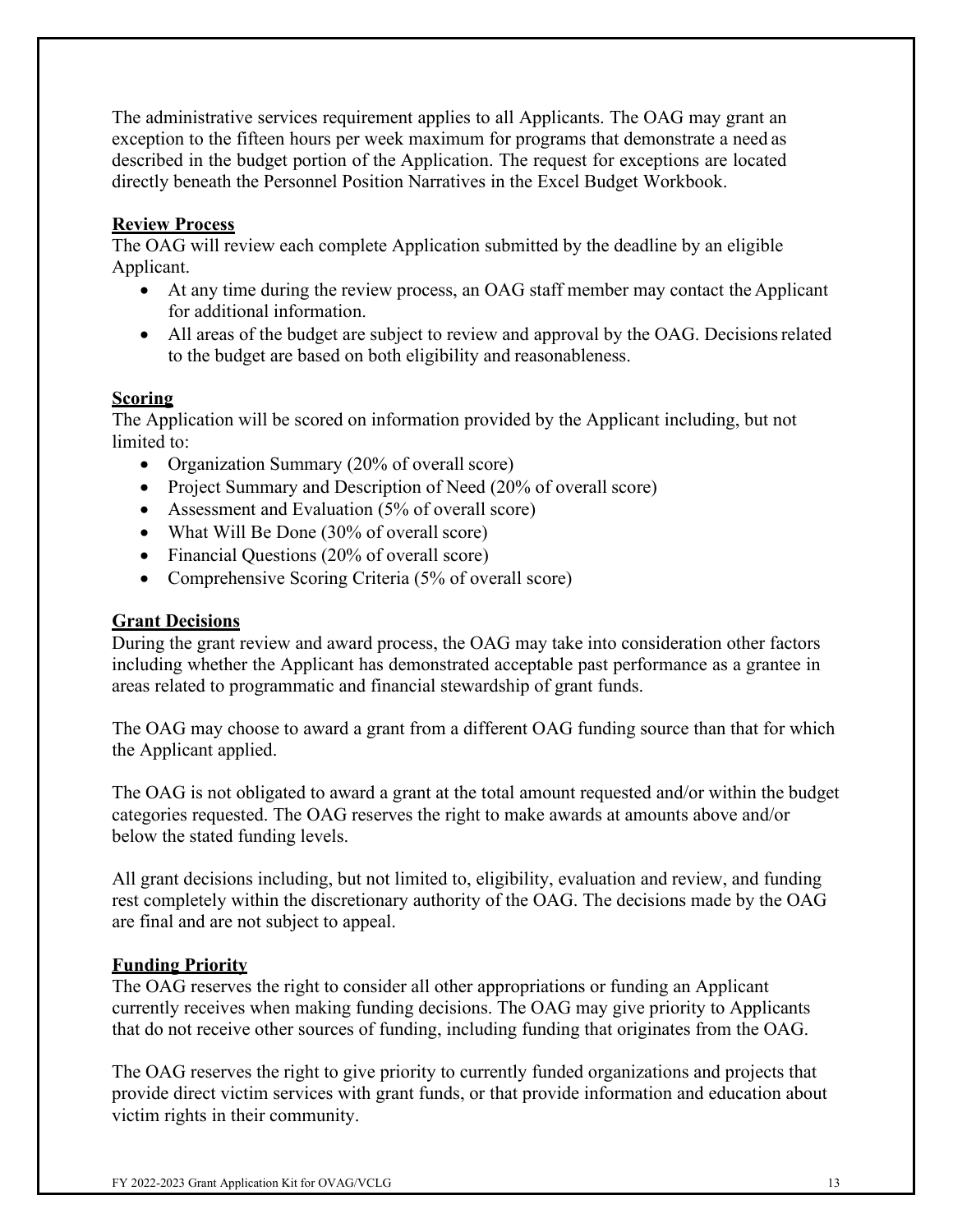#### <span id="page-13-0"></span>**Grant Award Notification**

The Applicant shall be notified in writing of the OAG's decision regarding a grant award. The OAG may utilize a grant contract document and/or a notice of grant document once a decision is made to award a grant. The Applicant will be given a deadline to accept the grant award and to return the appropriate document to the OAG within the time prescribed by the OAG. An Applicant's failure to return the signed document, via DocuSign, to the OAG within the prescribed time period will be construed as a rejection of the grant award, and the OAG may deobligate funds.

#### <span id="page-13-1"></span>**Special Conditions**

The OAG may assign special conditions at the time of the award. Until satisfied, these special conditions may affect the Applicant's ability to receive funds. If special conditions are not resolved, the OAG may de-obligate funds up to the entire amount of the grant award.

#### <span id="page-13-2"></span>**Reporting Requirements**

If an Application is funded, grantees will be required to report to the OAG quarterly, in the manner and schedule as determined by the OAG. Quarterly statistical reports are due no later than the  $30<sup>th</sup>$  day of each month following the end of the quarter. The four quarters end on the last day of the months of November, February, May and August. Reporting on grant program activities such as outputs and outcomes via quarterly Performance Reports will be required. If reports are not submitted by the established dates, this may affect the Applicant's ability to receive reimbursement.

### <span id="page-13-3"></span>**Method of Payment**

OAG grants are paid on a cost-reimbursement basis for eligible budget costs.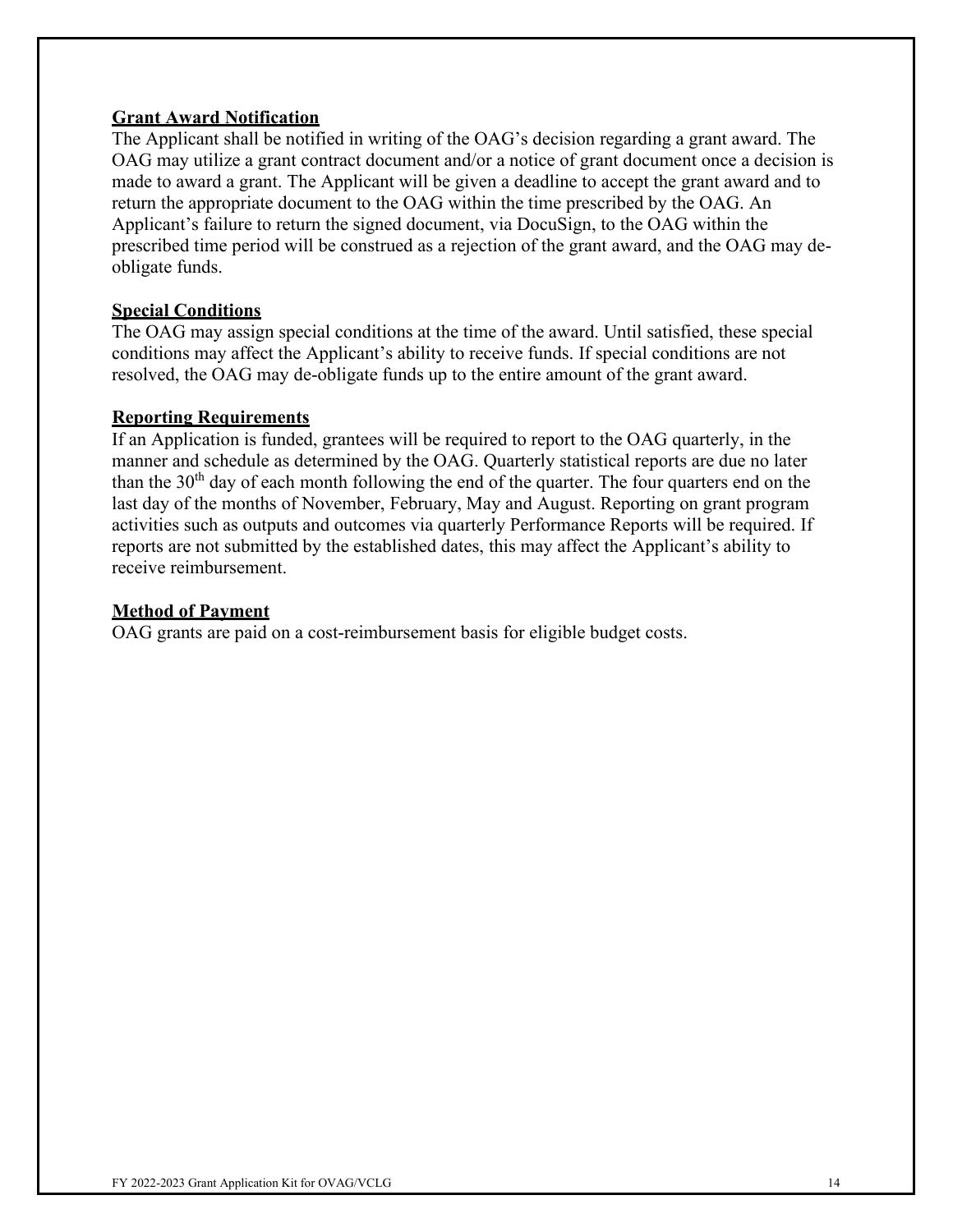# **II. DEFINITIONS**

<span id="page-14-1"></span><span id="page-14-0"></span>*Due to the impact of COVID-19, all the following services may be conducted in a virtual environment, to include those that say "in-person" in the definition.*

# **OUTPUT DEFINITIONS**

**Accompaniment –** to hospitals, law enforcement offices, prosecutors' offices and courts, to provide in-person support, assistance and provision of information about crime victims' rights during the survivors' interaction with medical or criminal justice professionals at hospitals, law enforcement offices, prosecutors' offices and courts. To qualify as an Accompaniment to a Hospital, a minimum of 45 minutes must be spent with the survivor. During the pandemic, this definition is revised to include services provided for less than 45 minutes and includes provision in a virtual environment.

**Advocacy –** in-person or via telecommunication assistance provided on behalf of a victim to third parties (*e.g.,* schools, employers, law enforcement agencies, housing authorities, health care professionals, prosecutors; offices, CVC).

Assistance with Crime Victims' Compensation – assistance provided to a victim or claimant, as defined by Texas Code of Criminal Procedure Articles 56B.003(2) and 56B.003(14), that may include explaining Crime Victims' Compensation (CVC) forms, processes, or completing the appropriate forms. Providing general information on CVC should be counted under "Information and Referral."

**Assistance with Texas Statewide Automated Victim Notification Service (SAVNS) –** assistance provided to a victim explaining Texas SAVNS and/or registering or accessing information. Providing general information on Texas SAVNS should be counted under "Information and Referral."

**Assistance with Restitution –** at a minimum, those duties required under Texas Code of Criminal Procedure, Articles 56A.051, 56A.202, 56A.204, and 56A.451, which include notice of right to restitution and a written notification of the general restitution process within 10 days after the date that an indictment or information is returned against a defendant. Assistance with Restitution may also include assisting victims with calculating losses; gathering documentation/receipts; reviewing victim impact statements for potential restitution requests; contacting CVC to determine if funds have been expended on victim's behalf; and providing restitution information and CVC reimbursement requests for the prosecution.

**Assistance with Victim Impact Panels –** assistance provided to a victim to prepare a victim to present on a Victim Impact Panel.

**Assistance with Victim Impact Statements –** assistance provided to a victim explaining the Victim Impact Statement identified in Article 56A.151 Code of Criminal Procedure and/or completing the appropriate forms. Providing general information on Victim Impact Statements should be counted under "Information and Referral".

**Crisis Intervention –** in person or via telecommunication assistance provided to a victim to reduce acute distress, to begin stabilization and to assist in determining next steps.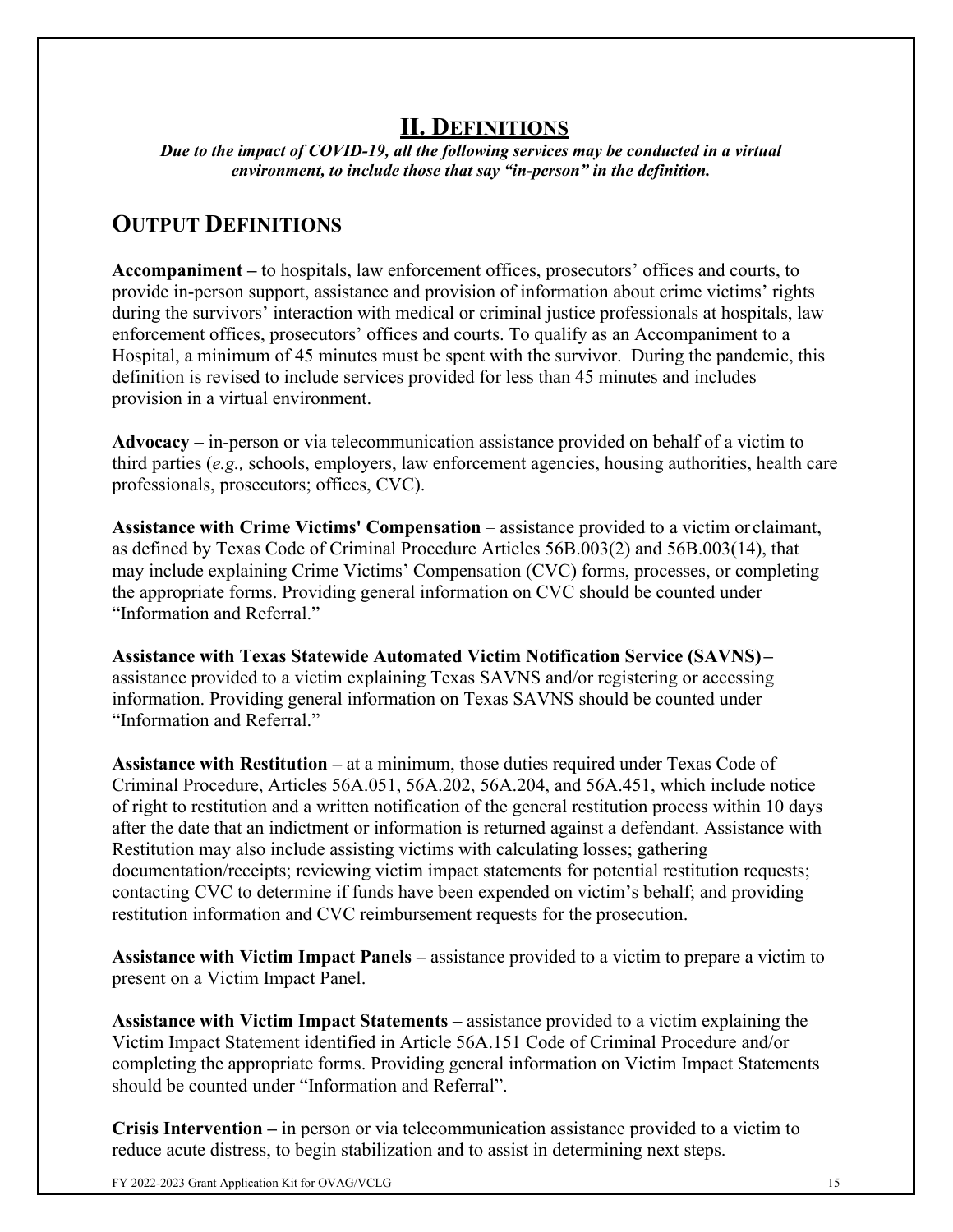**Direct Victim Services** – include but are not limited to providing the following activities:

- Accompaniment to Hospitals, Law Enforcement Offices, Prosecutors' Offices and Courts
- Advocacy
- Assistance with Crime Victims' Compensation
- Assistance with Restitution
- Assistance with Texas SAVNS
- Assistance with Victim Impact Panels
- Assistance with Victim Impact Statements
- Crisis Intervention
- Emergency Funds
- Follow up with Victim
- Groups (Support, Therapeutic)
- Information and Referral
- Individual Counseling
- Peer Support Services
- Legal Assistance
- Lodging
- Transportation
- Other Direct Victim Services

**Education –** For purposes of this grant, education includes the following both in-person and live interactive instruction conducted in a virtual environment:

- Outreach includes but is not limited to public speeches, information booths, media interviews, public service announcements, newsletters, articles, editorials, and website visits conducted for the purpose of generally informing the public about crime related topics and available victim services.
- Training includes general training sessions, video conference training sessions, and computer-based training sessions conducted to train on a certain topic. Training is designed to increase knowledge on crime related topics, impact the skills of individuals interacting with victims, including victim service training, or to improve the overall response to victimization. Training may be provided internally to volunteers and staff, or externally to the public.
- Social Media the use of social media is an allowable activity and is defined as forms of electronic communication through which users create online communities to share information, ideas, and content related to any of the services provided by the agency using OVAG/VCLG funds (i.e. direct victim services, outreach, or training).
- Asynchronous Programming -the use of asynchronous programming is allowed and includes pre-recorded lectures and digital curriculum materials where participants respond through email, discussion boards, social networking, and collaborative documents at a time of their own choosing. Asynchronous education should be reported separate from live, virtual sessions.

**For virtual outreach events and training sessions, organizations must have a control method of tracking participants**. If funded, and requested by the OAG, organizations must be able to provide the type of control method they are using.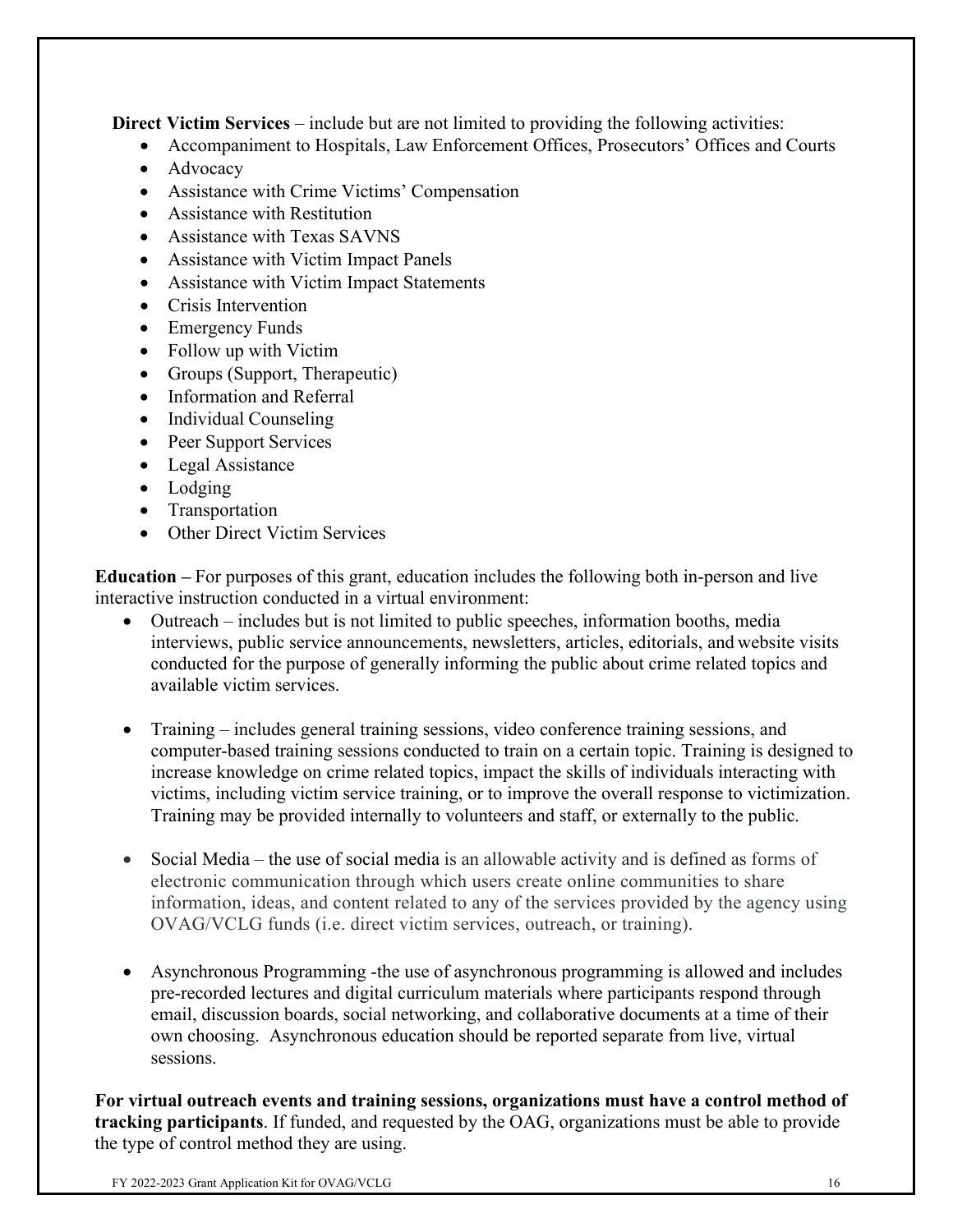**Emergency Funds –** funds that the Applicant will provide directly to victims for items needed immediately following a crime and that would not otherwise be paid for by the Crime Victims' Compensation Program. Not to exceed \$1,500 during each grant year.

Allowable Items - one-time transportation, one-time lodging, and/or a one-time food and/or gas card, etc.; Unallowable Items – past due rent, past due car payment, monthly groceries, medical bills, etc.

**Follow-up with Victim –** in person, telephone or written communication, initiated by the advocate that occurs as a follow-up to an initial meeting with the victim - to provide or offer services such as emotional support, empathetic listening and checking on progress.

**Individual Counseling –** provided to a victim by a licensed professional and uses one-on-one psychological and/or therapeutic methods of treatment for a minimum of 45 minutes.

**Information Booth –** Events where organizations staff booths to provide information to the general public about different topics. This may include but is not limited to community fairs, conferences, or other public gatherings.

**Information and Referral** – all forms of contact with victims in which services and available support (provided by the Applicant or the community) are identified and/or offered. This service may be provided in addition to or along with other Direct Victim Services such as Advocacy, Peer Support Services, Assistance with Crime Victims' Compensation, etc.

**Legal Assistance –** assistance provided to a victim with criminal or civil legal issues, including, but not limited to, completing and/or filing of temporary restraining orders, injunctions, other protective orders, elder abuse or child abuse petitions. The available scope of legal services may be for the following service areas: Legal services to assist victims of human trafficking; legal services to assist victims of crime to obtain temporary or permanent protective orders; spousal/child support, divorce and relocation, legal services to assist victims of crime with immigration proceedings; and legal services relating to victims of crime obtaining Crime Victims' Compensation benefits. Any other scope of legal services must have the prior written approval of the OAG. Legal assistance does not include activities solely for the prosecution of an offender, such as witness coordination; expert witness fees; or prosecutor salaries.

**Lodging –** arranging and/or providing lodging for a victim, including but not limited to emergency housing assistance (*e.g.* the number of victims who received lodging as arranged by grant funded staff). OAG will assess requests for reasonableness.

**Peer Support Services** – one-on-one peer support provided by trained staff and/or volunteers to increase client functionality and facilitate empowerment in meeting his/her physical, medical, legal, and or psychological needs.

**Support Groups –** groups for victims led by trained staff, volunteers or peer facilitators covering educational material or issues brought up by the group.

**Therapeutic Groups –** groups facilitated by a licensed professional and includes therapeutic counseling and/or psycho-educational content for victims.

**Transportation –** arranging and/or providing transportation for a victim for planned activities to one or more destinations in a single trip, or to an unplanned or crisis situation to or from locations such as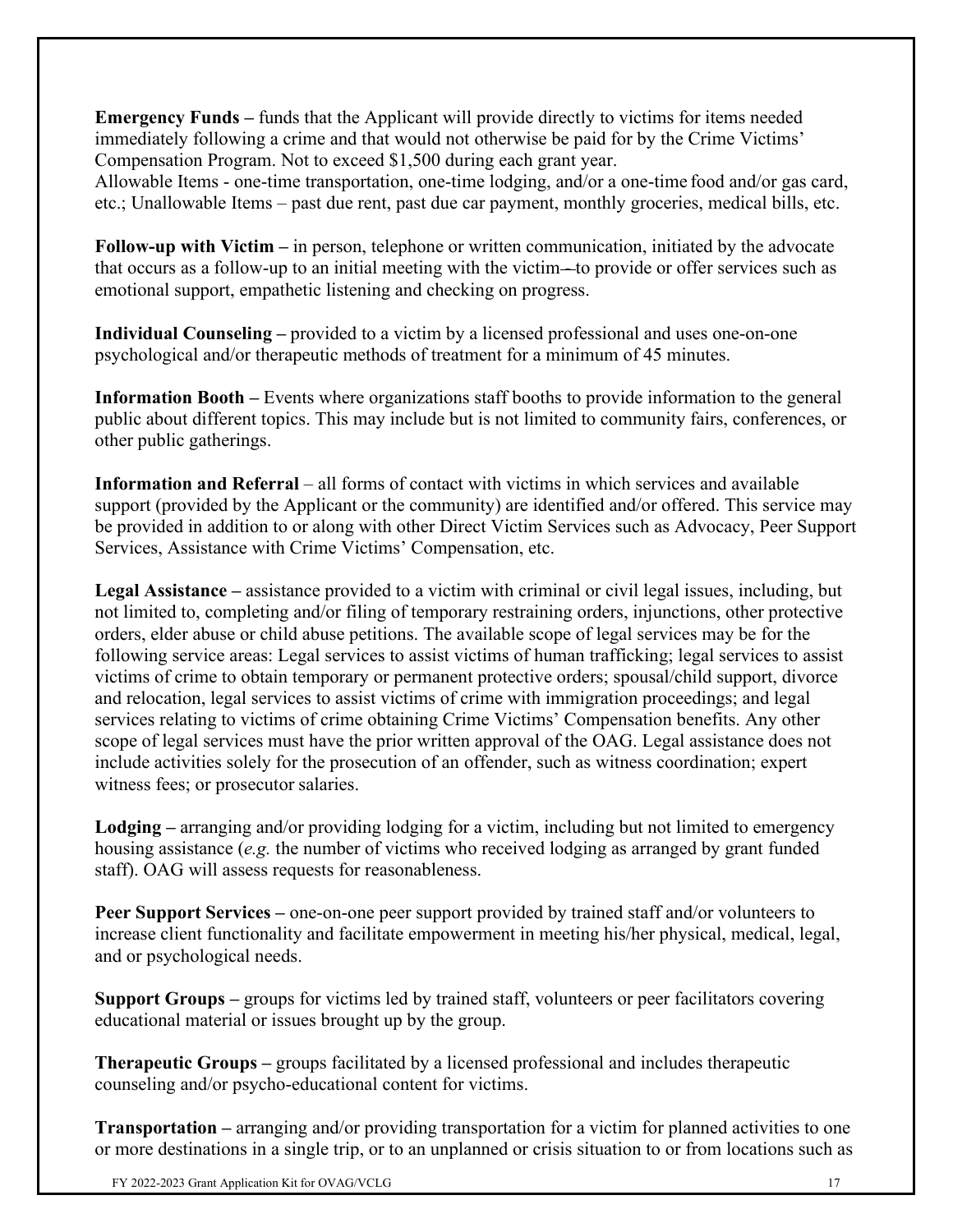medical facilities, shelters, or police stations.

**Unique Victims Served –** a victim of crime that receives any direct victim service from staff funded on this grant counted only once per fiscal year.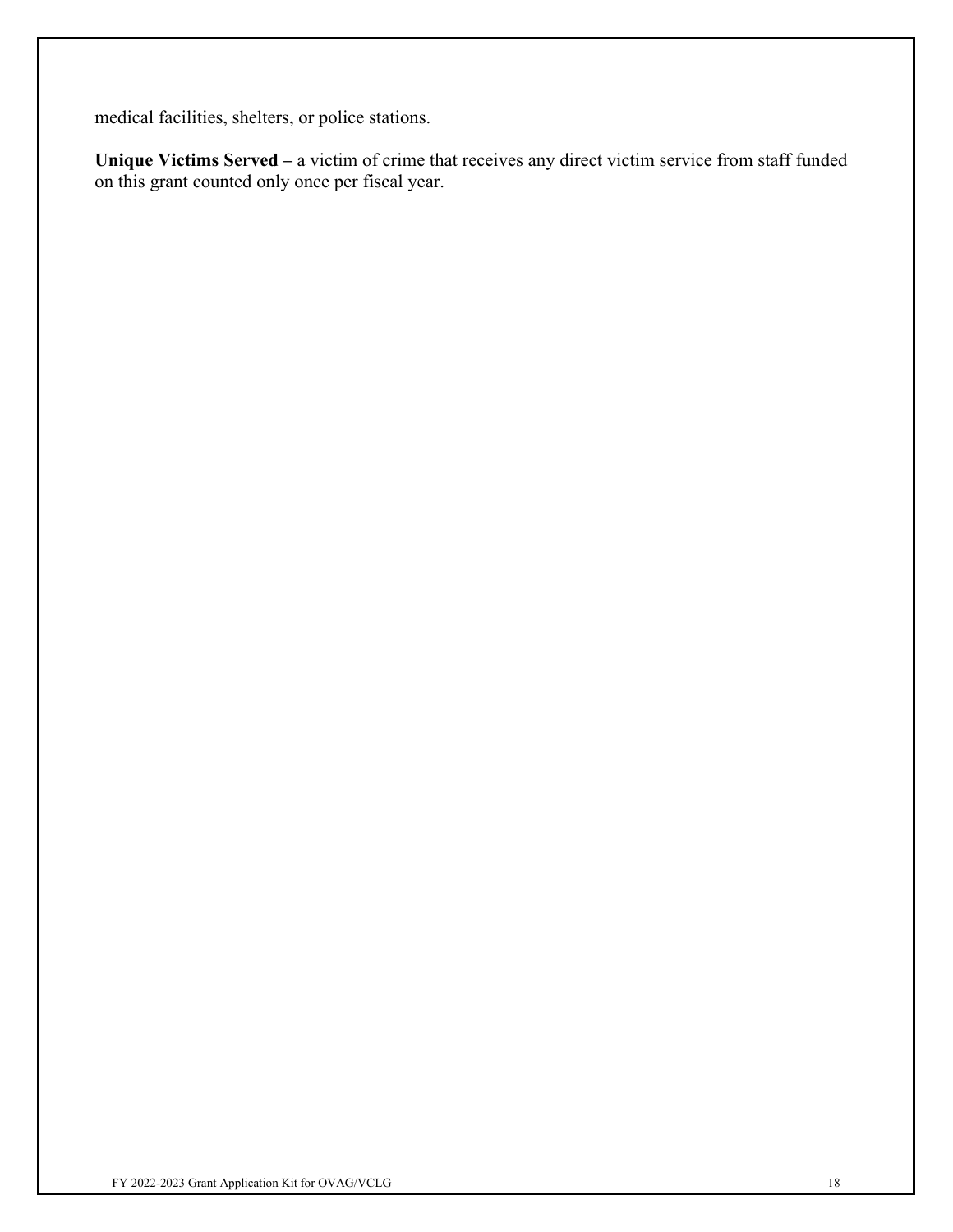# <span id="page-18-0"></span>**GENERAL DEFINITIONS**

**Administrative Services –** functions that provide support or oversight to grant activities that are not:

- Direct Victim Services:
- Education
	- o Outreach
	- o Training

(See Definitions of Direct Victim Services and Education).

**Advertising Costs –** the cost of advertising media and corollary administrative costs. Advertising media include magazines, newspapers, radio and television, direct mail, exhibits, electronic or computer transmittals. Most advertising is unallowable for grant purposes and are only allowable if related to and necessary for performance of the grant, *i.e.* recruitment of personnel, procurement of goods and services, disposal of surplus materials, other specific purposes necessary to meet the requirements of the grant project, or the availability of services.

**Alternate Designee** – The person designated by the Authorized Official to sign invoices for the agency (*i.e.,* Executive Director, Financial Director, Auditor, Treasurer, etc.).

**Authorized Official –** Each grantee must designate an Authorized Official. The Authorized Official may not be the same person as the grant contact. The Authorized Official is the person authorized to apply for, accept, decline, or cancel the grant for the grantee. This person signs all grant contracts and financial forms as well as any other official documents related to the grant. This person may be, for example, the executive director of the entity, a county judge, or the designee authorized by the governing body in a resolution.

**Contract Staff –** individuals that are not employed by the organization but are hired contractors of the organization to carry out specific work for the grant.

**Crime Victim Liaison –** each local law enforcement agency shall designate one person to serve as the agency's crime victim liaison and perform the duties described in Article 56A.203 and 56A.204 of the Texas Code of Criminal Procedure.

**Equipment –** an article of non-expendable, tangible personal property having a useful life of more than one (1) year and a per unit acquisition cost which equals the lesser of the capitalization level established by the grantee for financial statement purposes or \$5,000.

**Employee –** a person under the direction and supervision of the organization, who is on the payroll of the organization and for whom the organization is required to pay applicable income withholding taxes.

**Fiscal Year** – Texas state fiscal year, beginning on September 1<sup>st</sup> and ending on August 31<sup>st</sup>.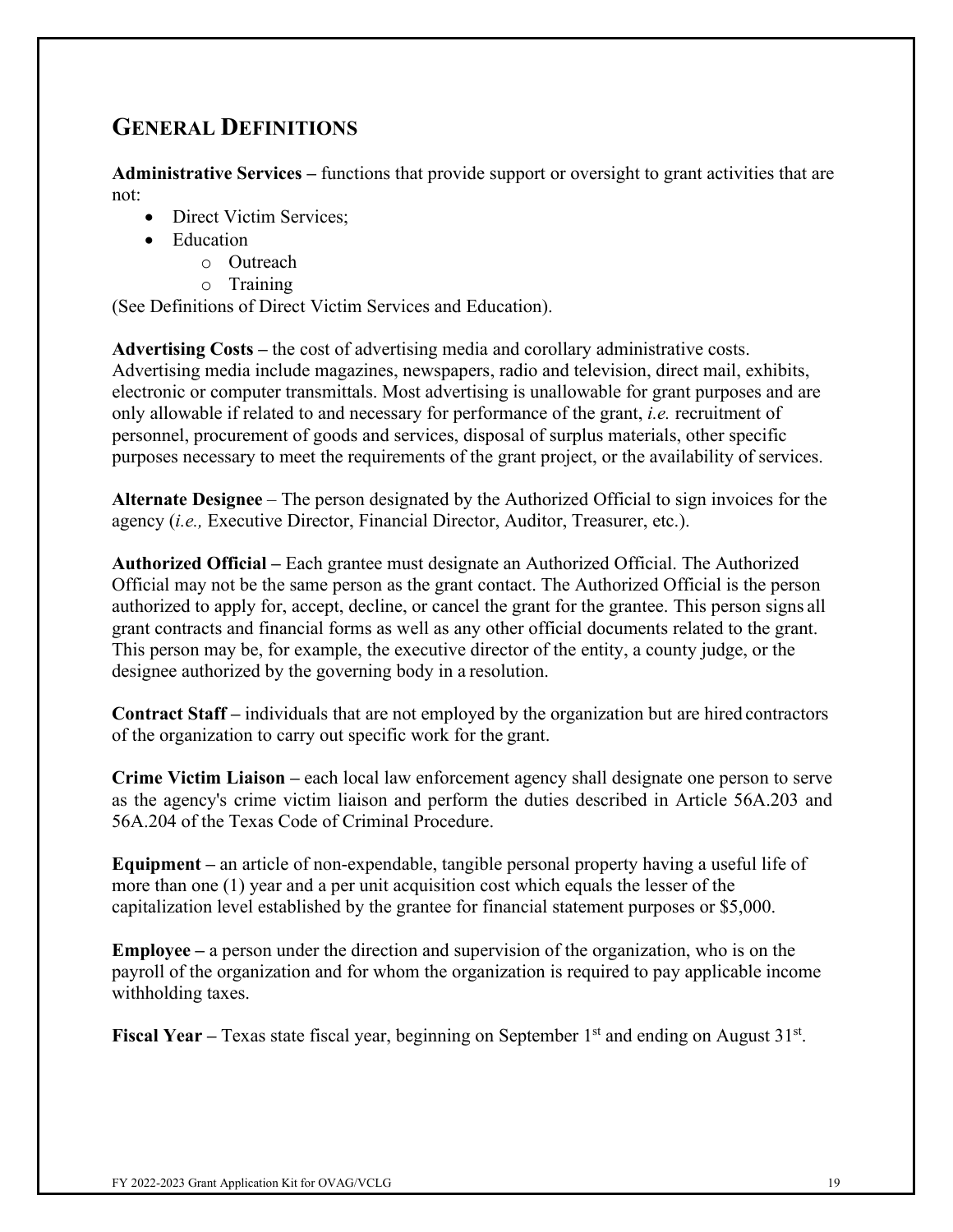**Fringe Benefits –** compensation or other benefits provided by the employer to the employee at no charge that is above and beyond salary or wages. Examples include health plans, life insurance, leave, pensions, unemployment benefit plans, and employer's portion of payroll tax.

**Grant Contact –** each grantee must designate a Grant Contact. The Grant Contact may not be the same person as the Authorized Official. The Grant Contact must be an employee of the grantee who is responsible for operating and monitoring the project and who is able to readily answer questions about the project's day-to-day activities. All grant related information will be sent to the Grant Contact.

**Mileage –** per mile cost when traveling by car may be reimbursed according to the Texas State Travel Guidelines, unless a grantee's travel policy provides a lesser reimbursement.

**Other Direct Operating Expenses** – costs not included in other budget categories and which are directly related to the day-to-day operation of the grant program. Other direct operating expenses include, but are not limited to, conference registration, rent, utilities, janitorial supplies, liability insurance, and communication.

**Outcome –** specific changes in knowledge, attitudes, skills, behavioral intentions, behaviors, or other changes that are expected as a result of program activities. Example: 80% of unique victims served (output) this year showed an "Increase in knowledge of crime victims' rights" (outcome).

**Output –** products of program activities, including services delivered by a program. Examples include:

- The number of unique victims served (outputs) last month. Example: 25 is the number of unique victims served (output) last month.
- The number of instances a service was provided. Example: 100 counseling sessions were provided (output) last month.

**Output Target –** estimate of the number of program activities, including services the organization plans to deliver in a given time period. Examples include:

- The organization plans to serve 30 unique victims in FY 2022.
- The organization plans to provide 25 accompaniments in FY 2022.

**Per Diem –** actual meal expense, incurred on an overnight stay in which the grantee travels outside of their designated headquarters, may be reimbursed according to the Texas State Travel Guidelines, unless a grantee's travel policy provides a lesser reimbursement.

**Personnel** – employees of this organization that will be funded by this grant. See "Employee."

**Professional & Consultant Services –** service for which the grantee uses an outside source for necessary support. Professional & Consultant Services include, but are not limited to, tax services, accounting services, counseling, legal services, and computer support.

**Project Financial Officer** – This person has primary responsibility for overseeing the financial operations of the grant project and may or may not be the same as the organization's highest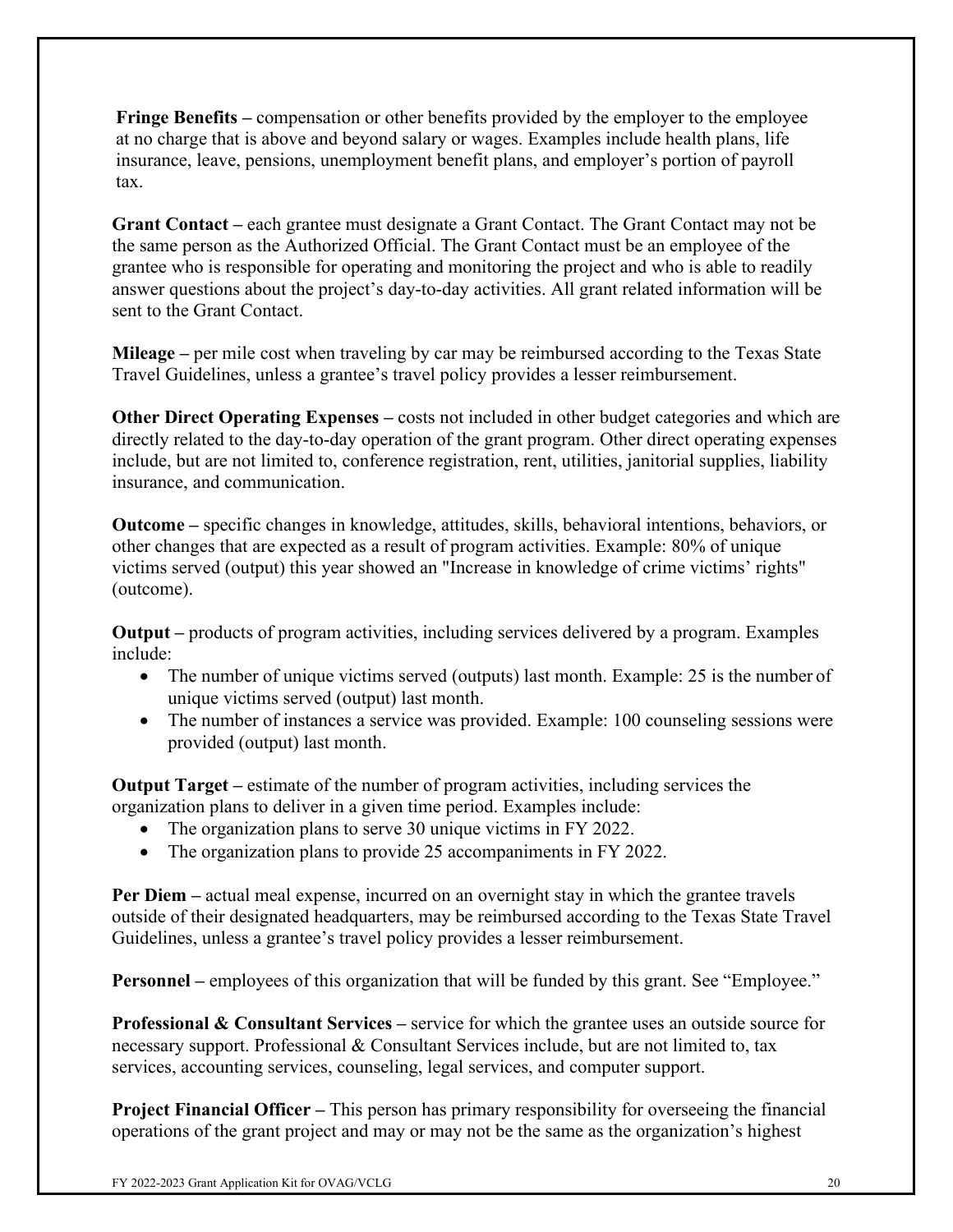financial position. This person may be, for example, the chief financial officer, finance director, county auditor, comptroller or board treasurer.

**Promotional Items** – articles of merchandise that are branded with a logo and used in marketing and communication programs. They are usually given away to promote a company, corporate image, brand, or event. Most promotional items are unallowable expenditures for grant purposes and are only allowable if the item is informational and/or instructional in nature and thus provides a public service. All items require pre-approval by the OAG.

- Examples of items that are allowable: Pens or pencils with the name of the organization and the hotline number.
- Examples of items that are unallowable: Items with only the organization's name on it, items with only the organization's name and/or prevention messages.

**Reference ID Number –** this number will be assigned by GOALS after an Applicant has started its application for this grant opportunity. The Reference ID Number will be used by the OAG to track the receipt of Applications. The assigned Reference ID Number must be included on all Application documents submitted to the OAG.

**Resolution of Governing Body** – a formal written statement of an official body that is the governing authority of an agency and appoints authorized official of this grant. **The Authorized Official cannot sign the Resolution designating him/herself as the Authorized Official.**

**Salary –** the total compensation, not including fringe benefits, earned by the employee without regard to funding source.

**Special Conditions –** placed on a grant because of a need for information, clarification, or submission of an outstanding requirement of the grant that may result in a financial hold being placed on the OAG grant program. Special conditions may be placed on a grant at any time with or without notice.

**Structural –** relating to or forming part of the structure of a building or other item(s) within or around the building. Examples include repaving parking lot or walkway, replacement of toilets, replacement of Heating, Ventilation, and Air Conditioning (HVAC) systems.

**Supplies –** consumable items directly related to the day to day operations of the grant program. Allowable items include, but are not limited to, office supplies, paper, postage, education resource materials, printers, projectors, laptops, and computers.

**Support Document(s) –** a Memorandum of Understanding, Cooperative Working Agreement, Letter of Support, or other written agreement between two or more parties that sets forth common understandings, respective roles or interactions between the parties or any supporting duties or responsibilities between the parties that support the project. It must be signed by all parties involved and describe in sufficient detail the subject matter of the agreement.

**Technical Assistance** - efforts to build the capacity of programs to implement direct victims service activities. Assistance may be provided in person (includes video chat conferences), via telephone or email, or onsite.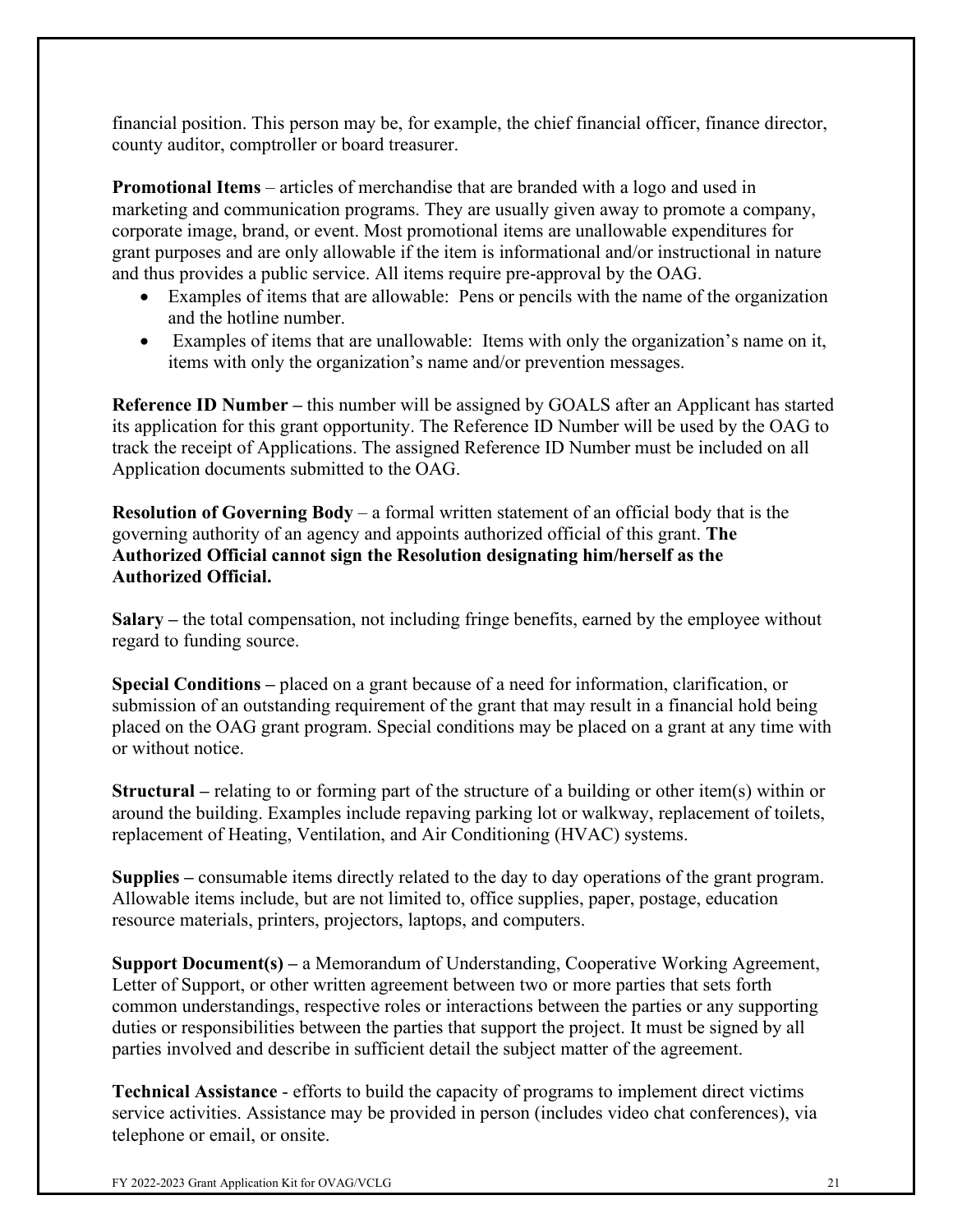**Texas Statewide Automated Victim Notification Service (SAVNS)** – a free and confidential statewide service that provides registered victims of crime and concerned citizens' information and notification about offender custody status and related court events and cases.

**Victim Assistance Coordinator –** the district attorney, criminal district attorney, or county attorney who prosecutes criminal cases shall designate a person to serve as victim assistance coordinator in that jurisdiction and perform the duties described in Article 56A.201 and 56A.202 of the Texas Code of Criminal Procedure.

**Volunteer** – a person who provides an unpaid service to the organization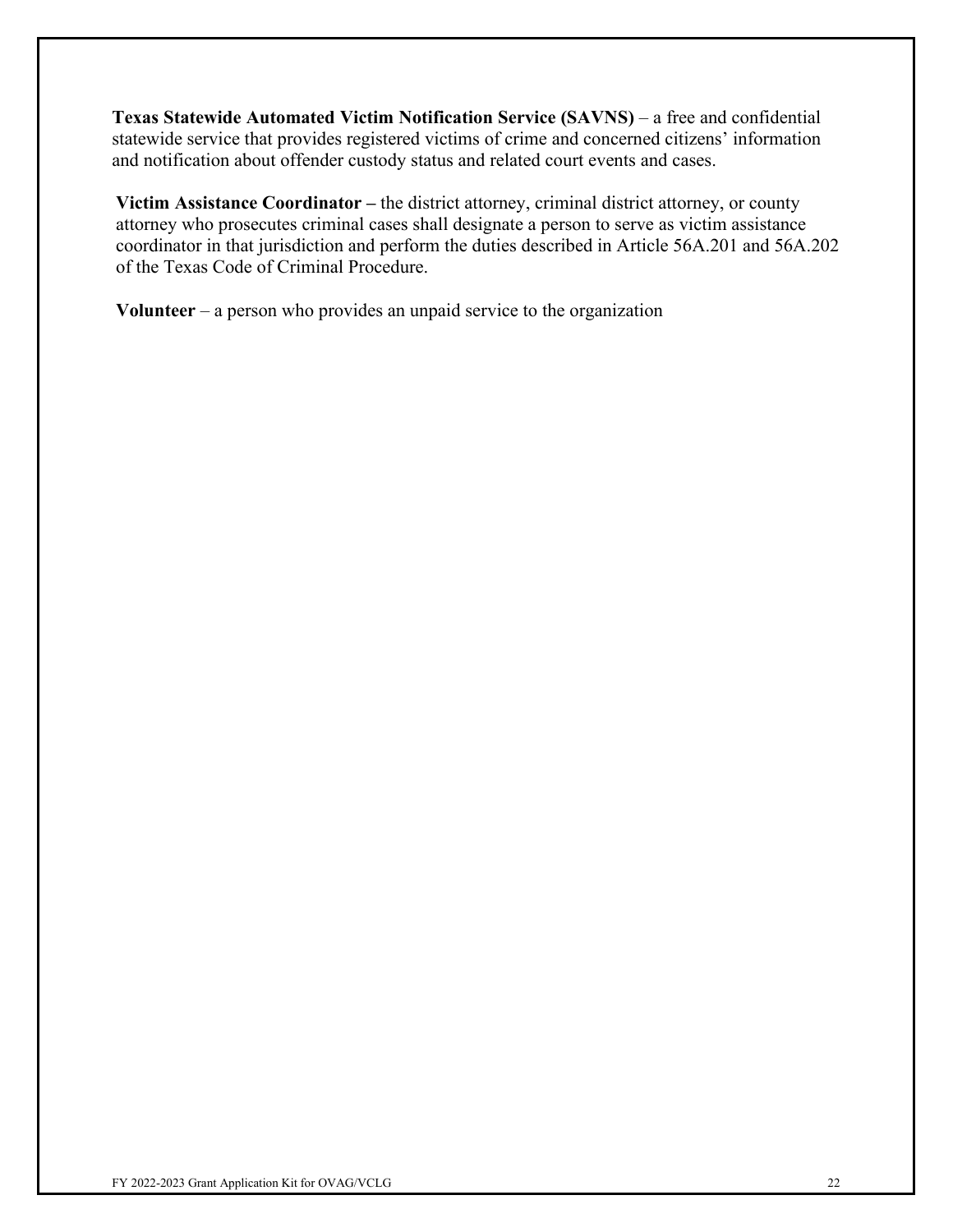# **III. INSTRUCTIONS FOR GOALS**

# **GENERAL INSTRUCTIONS**

Answer the questions only in the space provided. Only answered questions will be read or scored. Not all questions on this Application have instructions listed below. The instructions provided are to clarify and provide specific information where necessary. Every question should be answered in GOALS.

### **If an applicant organization is a nonprofit, please provide the organization's legal name as it is listed in the Texas Secretary of State's website. Failure to use an organization's name as it is listed by the Texas Secretary of State can potentially cause a delay in award**.

### **Narrative Questions Throughout the Application**

All responses must fit in the text boxes provided not to exceed maximum word limit. It is highly recommended that responses be written on a separate document, then cut and pasted into GOALS. If uncertain whether a response fits in the space provided, use the word count listed below each text box.

# **SPECIFIC FORM INSTRUCTIONS**

# **GENERAL INFORMATION**

Identify which type of organization you are:

- Non-Profit
- Local Unit of Government
- Statewide Governmental Entity

# **Mailing Address**

Enter Organization mailing address.

### **Audit Requirements**

Advise if the Organization is required to conduct a Single Audit in accordance with 2 CFR 200.501.

# **Grant Contact**

Enter the contact information for the person the OAG may contact directly for an immediate response and/or changes regarding the grant.

### **Authorized Official**

Enter the contact information for the person authorized to apply for, accept, decline, or cancel the grant. This person signs all grant adjustment requests, inventory reports, progress reports and financial reports as well as any other official documents related to the grant.

### **Alternate Designee**

Enter the contact information for the person designated by the Authorized Official to sign invoices for the agency (*i.e.,* Executive Director, Financial Director, Auditor, Treasurer, etc.

# **Project Financial Officer**

Enter the contact information for the person the OAG contacts with inquiries regarding budget and/or invoice expenditure reimbursements.

FY 2022-2023 Grant Application Kit for OVAG/VCLG 23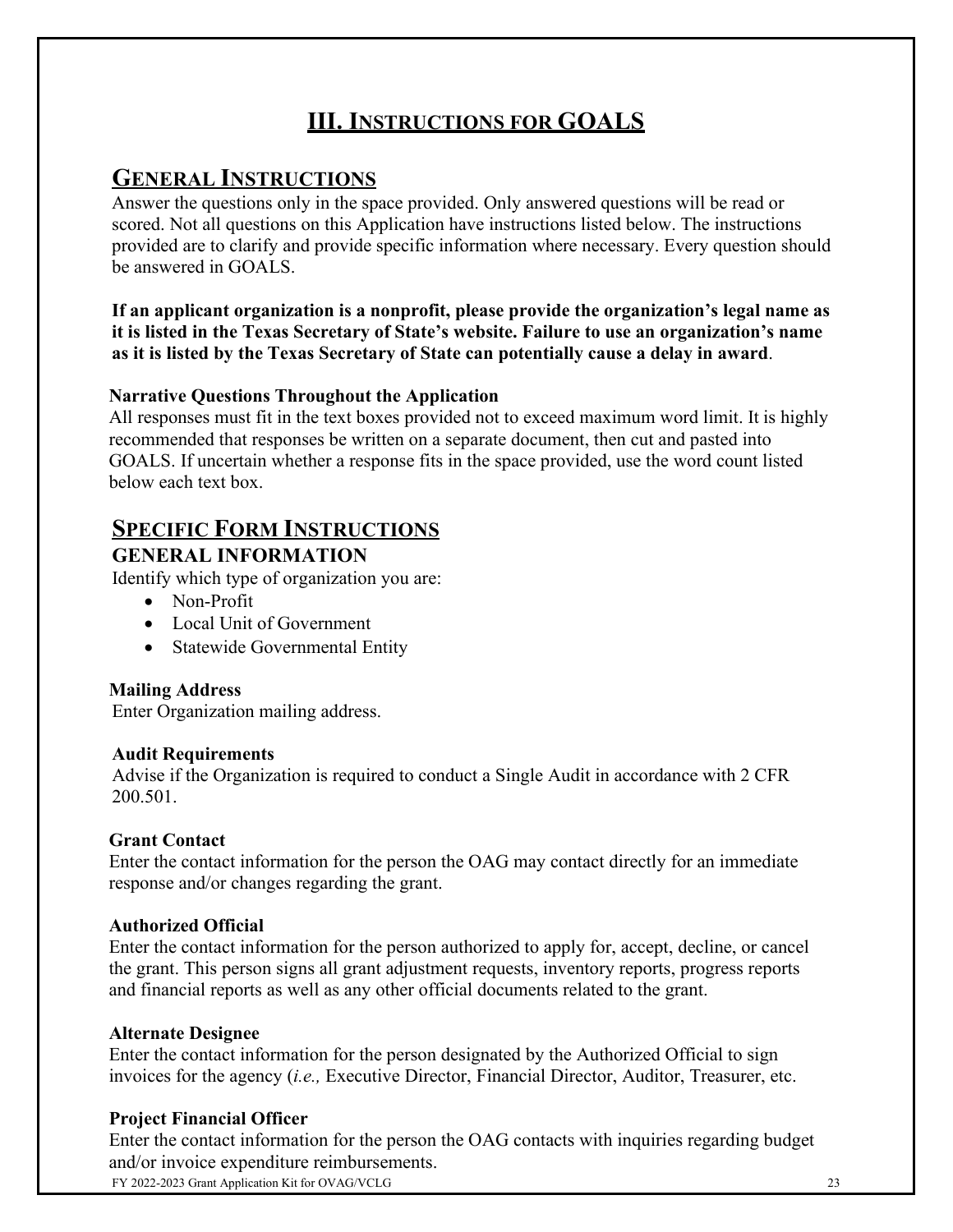### **Organization Information**

- Applicant Doing Business as (dba):
- Program/Division/Unit Which Would Be Administering Grant
	- o If applicable, enter a sub-agency. For example, if a city is applying, they could enter their police department, or a state agency could enter their victimoutreach section.
- Federal Employer (Tax) ID Number (EIN)
	- o EIN is issued by the Internal Revenue Service (IRS)
- Texas Vendor ID Number (VIN)
	- o VIN is issued by the Texas Comptroller

# **ORGANIZATION INFORMATION**

### **1. Organization**

## **Identifying and contact information:**

- Reference ID Number This number will automatically be entered for the Applicant.
- Legal Name of Applicant Enter the legal name of Applicant Organization. **If an applicant organization is a nonprofit, please provide the organization's legal name as it is listed in the Secretary of State's website. Failure to use an organization's name as it is listed by the Secretary of State can potentially cause a delay in award**.
- Name of Agency Contact and Agency Contact's Telephone Number Provide a contact name and phone number in the event the OAG has any questions about the Application.

Applicant must select its Purpose Area(s) the Applicant is seeking funding for by checking the appropriate box or boxes. The program chosen will have corresponding questions later in the Application.

If Applicant is applying for an OVAG Statewide Project, the applicant must check "Check if Applying for an OVAG Statewide Project" box. This box must be checked in order to answer the Statewide application questions.

### **State and Federal Funds Experience**

Enter the number of years of experience your organization has in managing state or federal grant funds.

# **PROJECT SUMMARY**

Applicant must answer all questions.

# **OUTPUT TARGET CALCULATION**

List targets for grant funded activities your organization plans to conduct with this OAG grant. For purposes of this application kit, targets include both in-person services and those provided in a virtual environment. The information entered will be totaled to indicate the Applicant's targets for FY 2022 and FY 2023. The Applicant will report on cumulative activities in quarterly Performance Reports to the OAG, not activities by individual personnel. Targets should reflect estimated yearly services performed on this grant by both grant funded staff and Professional & Consultant Services providers. *If funded, output targets entered on this application will be the targets entered in the quarterly performance reports.*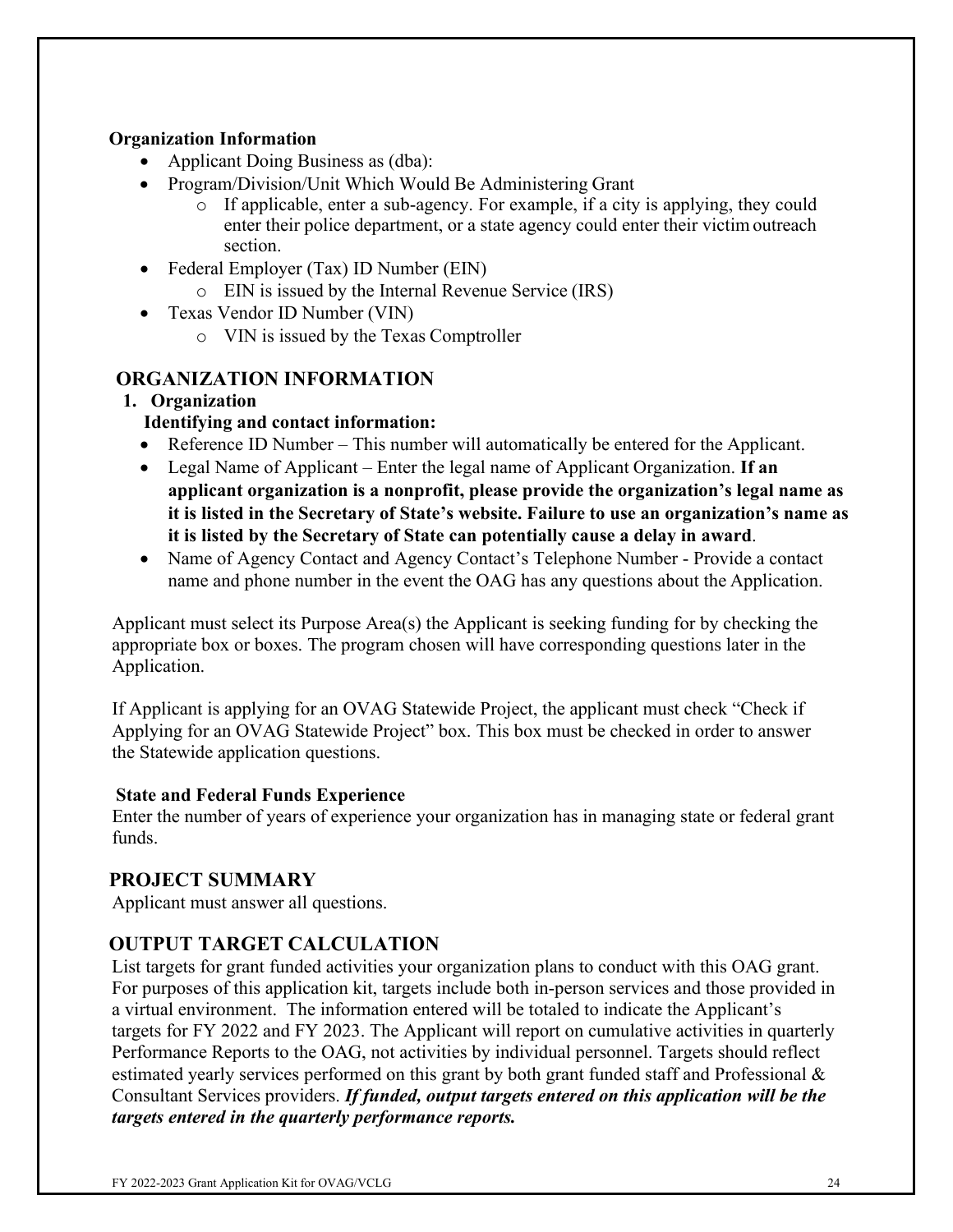## **Required Targets**:

- 1. Number of Unique Victims Served
- 2. Assistance with Crime Victims' Compensation
- 3. Assistance with Texas SAVNS (if in applicable county)
- 4. Information & Referral
- 5. All other activities conducted using OAG OVAG/VCLG grant funds

In addition to the first four (4) targets listed above, prosecutor-based Applicants must also provide a target for Assistance with Restitution.

Important information regarding targets and reporting on Direct Victim Services. Read the guidance below carefully before proceeding.

- Organizations will provide a target for the number of Unique Victims Served (a victim of sexual assault that receives any direct victim service from staff funded on this grant counted only once per fiscal year).
- For each Direct Victim Service that the organization is requesting funding, enter the target for the number of *instances* each service will be provided.

*Example:*

An organization serving 1 victim by providing 35 Individual Counseling sessions would count one unique victim served and 35 instances of Individual Counseling.

If the organization requests funding for **Outreach** or **Training,** enter targets using the following guidelines:

- Outreach enter targets for public speeches, informational booths and participants. If awarded the grantee will be required to report on all outreach activities conducted. See the Output Definitions section for a detailed definition of Outreach.
- Training enter targets for training sessions (general training sessions, video conference training sessions, and computer-based training sessions) and participants.

Note: The Applicant will be required to track and report to the OAG information on all services provided through this grant.

**For virtual outreach events and training sessions, organizations must have a control method of tracking participants**. If funded, and requested by the OAG, organizations must be able to provide the type of control method they are using.

# **BUDGET EXCEL WORKBOOK**

The Budget Excel Workbook is located on the main Application page under "Task". Download the budget template, complete both the first and second year tabs, and upload. *The budget submitted with this application, if funded and as approved by the OAG, will be your budget for the first fiscal year.*

(Note: The OAG has posted an *OAG Grant Allowable Cost Reference Guide for Applicants* on the application kit website which will assist applicants with the categorization of allowable costs. This guide includes our most commonly requested allowable costs, but is not a comprehensive list of all potential allowable costs).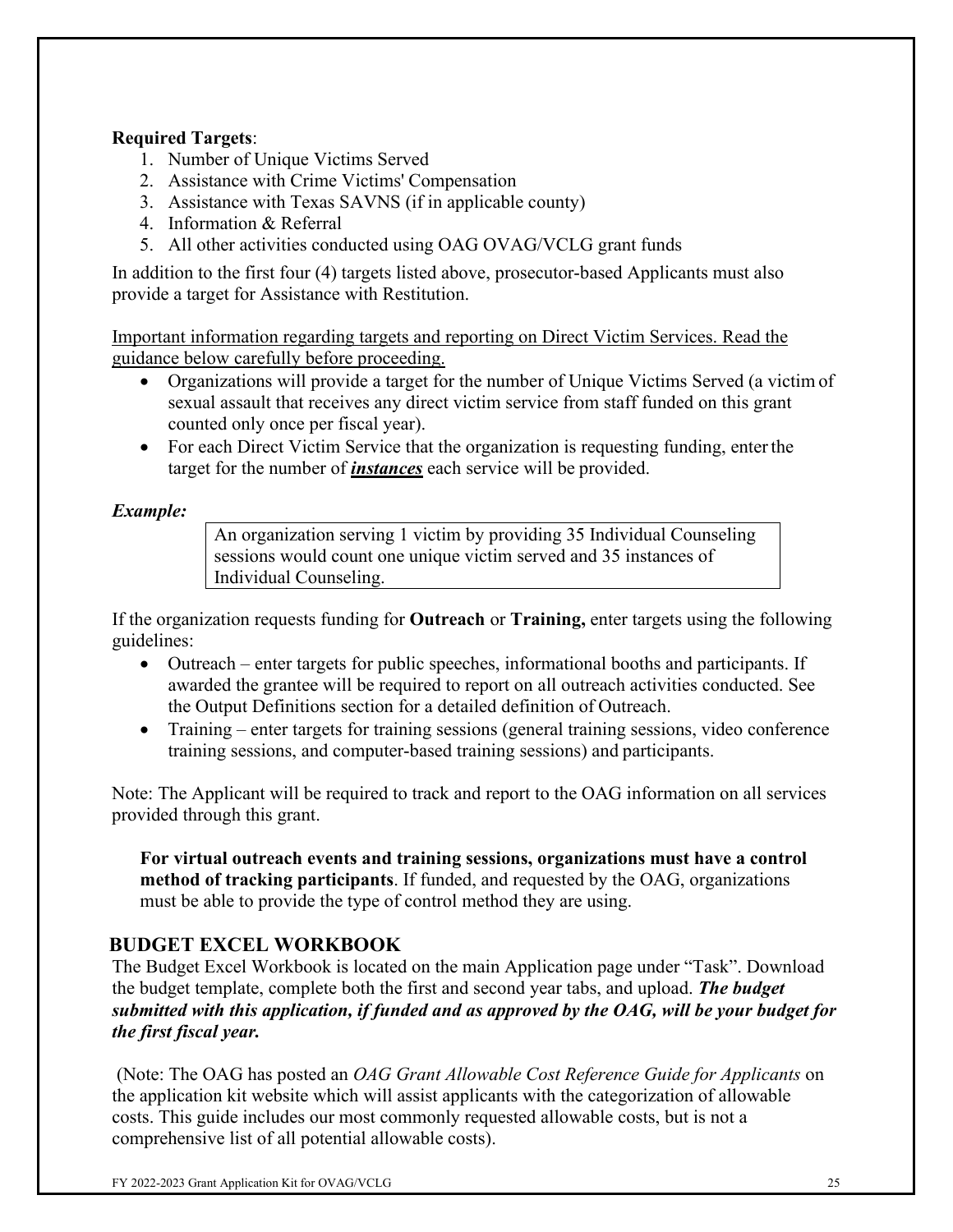- Enter Reference ID Number, the number assigned to your Application;
- Enter Legal Name of Applicant (Agency's Legal Name); and
- Ensure the listed Funding Source (Name of Grant) is correct.

# **Budget Calculation**

# **Personnel and Fringe Benefits**

- Each Applicant is limited to no more than ten positions.
- Each position listed on the budget can only be associated with one employee. If job sharing, list each position on the budget separately as many times as necessary regardless of time allocated to grant.
- Priority positions should be listed first. Staff Position/Title #1 is highest priority and Staff Position/Title # 10 is lowest priority.
- Over forty (40) hours per position are unallowable on this grant application. Overtime for significant circumstances may be allowable after a grant is awarded, as approved by the OAG.
- Job Descriptions are required and must be submitted for all positions for which funding is requested. Job descriptions must reflect activities that relate to the project's goals and must be appropriately proportionate to the time spent on the OVAG or VCLG grant. Job titles as entered in the application budget must match exactly, word for word, to the job titles as stated on the job descriptions.
- The personnel budget category must include employees' salaries only and not compensation for independent contractors. See the General Definitions section of this Application Kit for a definition of "employee."
- Salaries for grant funded positions must be reasonable for activities funded on the grant. Salaries may be subject to OAG review.
- Fringe benefits should only be included for the position(s) listed in the Personnel budget category.
- An organization must provide grant funded personnel the same fringe benefits provided to all other non-grant funded personnel, and it should be offered/covered in the organization's written personnel policies regardless of whether the costs for fringe benefits are paid through that OAG grant.
- Fringe benefits must comply with the organization's written personnel policies regarding fringe benefits.
- Grantees must agree to comply with the Texas Grant Management Standards (TxGMS), Texas Administrative Code (TAC), and 2 C.F.R. 200 titled, Uniform Administrative Requirements, Cost Principles, and Audit Requirements for Federal Awards (Uniform Guidance).

For each position, the Applicant must list the position title and the number of hours scheduled to work per week. Fill in the numbers of hours each week that will be spent on:

- Direct Victim Services;
- Administration; or
- Victim related Training and/or Outreach

The number of hours "Scheduled on this grant" column auto-fills based on the hours entered into the "Direct Victim Services on this grant," "Admin on this grant," and "Training and/or Outreach on this grant" columns. See the Definitions section of this Application Kit for a list of Direct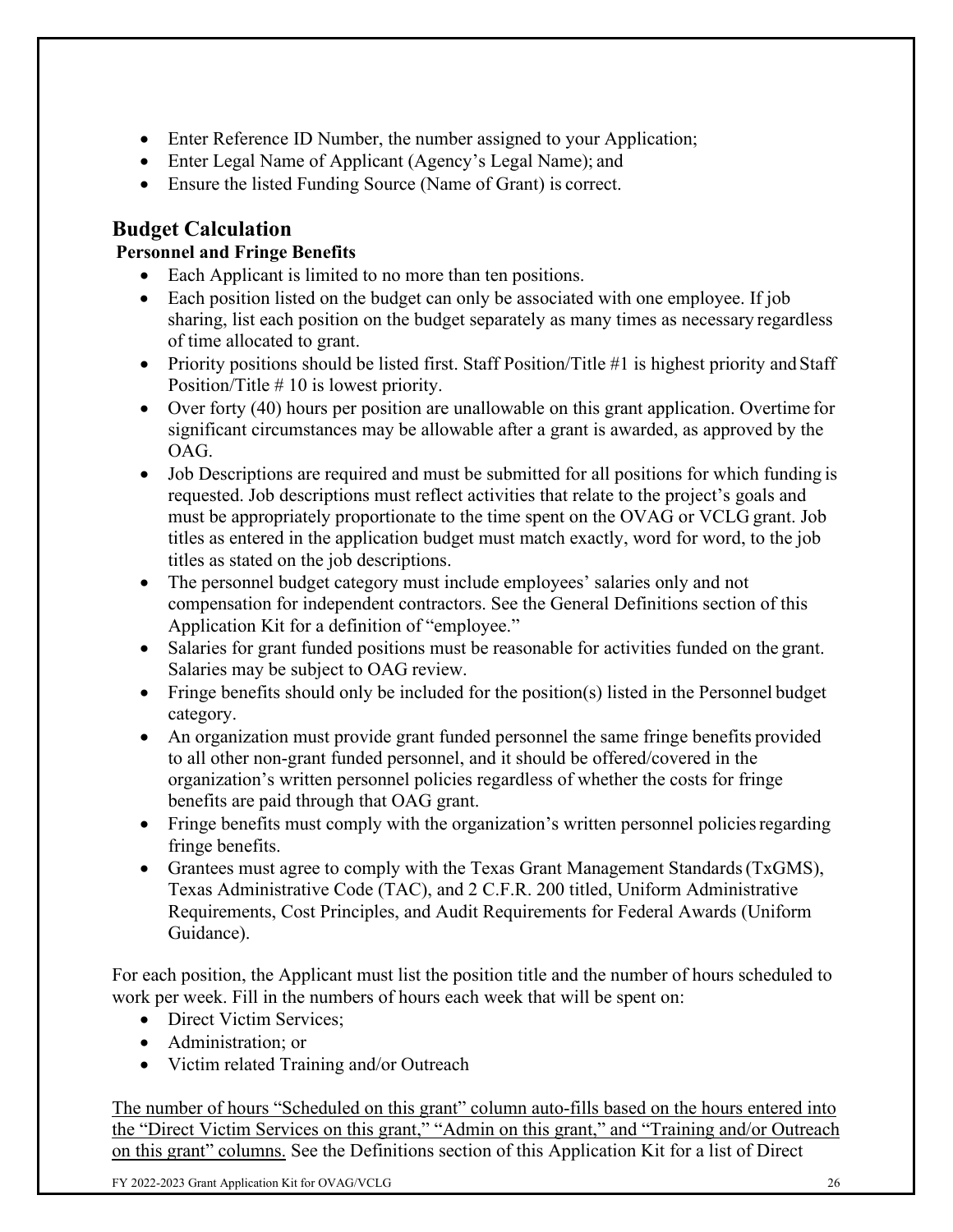Victim Services and Education (includes Outreach and Training) For each fiscal year and each position, provide the following information:

- Annual salary
- Annual fringe benefits amount for the position
- Amount of fringe benefits requested from this grant
- The Justification section must include the breakdown used to calculate fringe benefits for each position.

Note: Total Salary Requested category auto-fills based on the annual salary and the percentage of hours worked on the grant.

### **Personnel Position Narrative(s)**

Provide a summary justification for each position listed under Personnel and Fringe. This should include how each position supports the project goals, such as, activities related to the grant and purpose area(s) listed under grant funded staff. All responses must fit in the text boxes provided when the Application is uploaded. For each position narrative, please specify if the position is filled or vacant at the end of the narrative. Note: Job description(s) must be submitted for each position listed and uploaded under *Upload Additional Documents*.

## **Exceptions to Personnel Requirements**

If an Applicant is unable to fulfill the personnel requirements of this grant, the Applicant must request an exception and provide a justification. A justification must be included in this section if the Applicant is requesting an exception to *any* of the following personnel requirements:

- A minimum of 75% of an Applicant's budget must be allocated to the Personnel and Fringe Benefits budget categories, and
- All Applicants must provide one (1) direct service staff person working at least twenty (20) hours per week or two (2) direct service staff persons working at least ten (10) hours each per week.
- The combined total number of hours for all administrative services cannot exceed fifteen (15) hours per week.

# **Professional & Consultant Services**

- "Professional & Consultant Services" is defined as a service for which the grantee uses an outside source for necessary support. Professional & Consultant Services include, but are not limited to, tax services, accounting services, counseling, legal services, and computer support.
- For each Professional and Consultant service requested on this grant, please provide the following:
	- o Name a professional/company that applicant will contract with to perform professional & consultant services.
	- o Description of Professional and Consultant services.
	- o Number of Days of consultation.
	- o Daily rate of compensation.

### *Note: Cost will auto-calculate based on number of days of daily compensation and rate of compensation.*

• This category is appropriate when contracting with an individual or organization to provide professional services (*e.g.,* training, expert consultant, etc.) for a fee but not as an employee of the grantee organization.

FY 2022-2023 Grant Application Kit for OVAG/VCLG 27 • Any contract or agreement entered into by a grantee that obligates grant funds must be in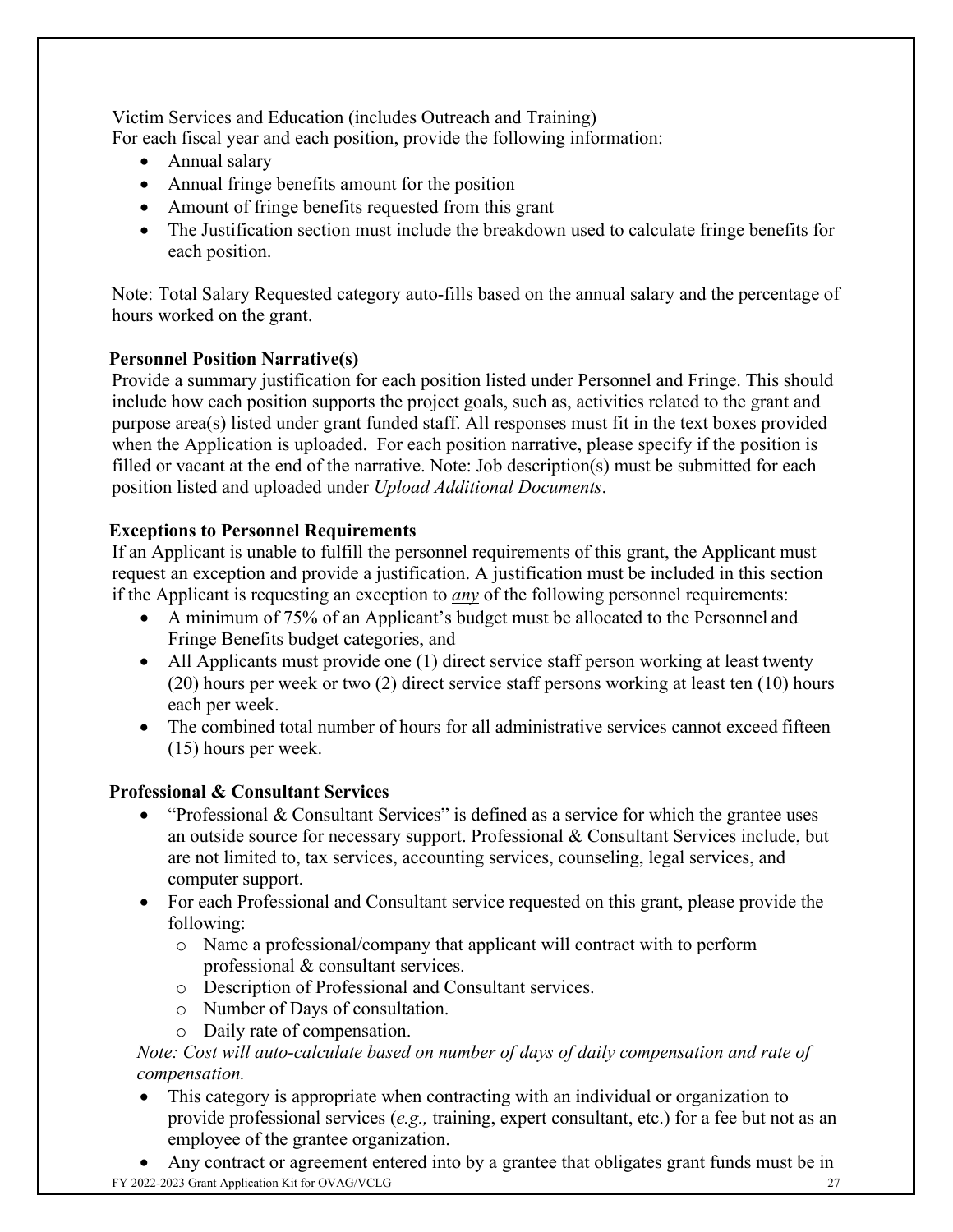writing and consistent with Texas contract law. The executed contract or agreement must be current, signed, and dated by all parties. If awarded a grant, applicant will need to submit any and all executed contracts or agreements (except for annual audits).

- If funded, Applicants must maintain adequate documentation supporting budget items for a contractor's time, services, travel expenses and rates of compensation. If funded, Applicants must establish a contract administration and monitoring system to regularly and consistently ensure contract deliverables are provided as specified in the contract.
- Grant funds may not be used to pay Professional & Consultant Services for a person or vendor who participated directly in writing a grant Application.

### **Professional & Consultant Services Narrative**

Provide a summary justification for each item. This should include how it supports the goal of the grant. All responses must fit in the text boxes provided when the Application is uploaded.

### **Travel**

- Travel expenses must be reasonable and necessary for activities funded on the grant.
- Grant funds requested in the travel category should be for grant related travel performed by grant funded staff and volunteers assigned to the grant only.
- Travel must relate directly to the delivery of services that supports the program funded by the OAG grant.
- Enter the name of the training event, the positions attending the training (separated by a comma), the total cost of travel by expense type (*i.e.,* Airfare/Mileage, Hotel, etc.), and the % requested by this OAG grant in the % column.
- Cost Requested by this OAG Grant will autofill based on expenses and percentage requested.
- In-State Travel: Lodging, mileage, car rental, airfare, and parking may be reimbursed according to the Texas State Travel Guidelines, unless a grantee's travel policy provides for a lesser reimbursement. The reimbursement rate for these expenses can be found in the Texas State Travel Guidelines at: <https://fmx.cpa.state.tx.us/fm/travel/travelrates.php>
- Out-of-State Travel: Lodging, mileage, car rental, airfare, and parking may be reimbursed according to the General Services Administration (GSA) guidelines, unless a grantee's travel policy provides for a lesser reimbursement. The reimbursement rate for these expenses can be found on the GSA website at: <https://www.gsa.gov/travel-resources>
- For this grant, per diem is limited to actual expenses and is reimbursable according to the Comptroller of Public Accounts guidelines, for overnight travel unless a grantee's travel policy provides for a lesser reimbursement. Per diem is unallowable for non-overnight travel for this grant.
- Hotel tax should be included under the Misc./Hotel Tax line.
- If mileage is to be paid, provide the number of miles and the cost per mile, not to exceed the Texas State Travel Guidelines, in the justification under the Travel Narrative.
- Do not include conference registration fees in the travel budget category. Conference registration fees should be listed in the "Other Direct Operating Expenses" budget category.
- The OAG Conference subsection is only to be used for OAG Conference estimates of expenses. Please Note: The OAG Conference could be held virtually due to the pandemic. If the conference is held in person, and Applicants do not request funding for travel to the Conference in their application budget, funded Applicants will be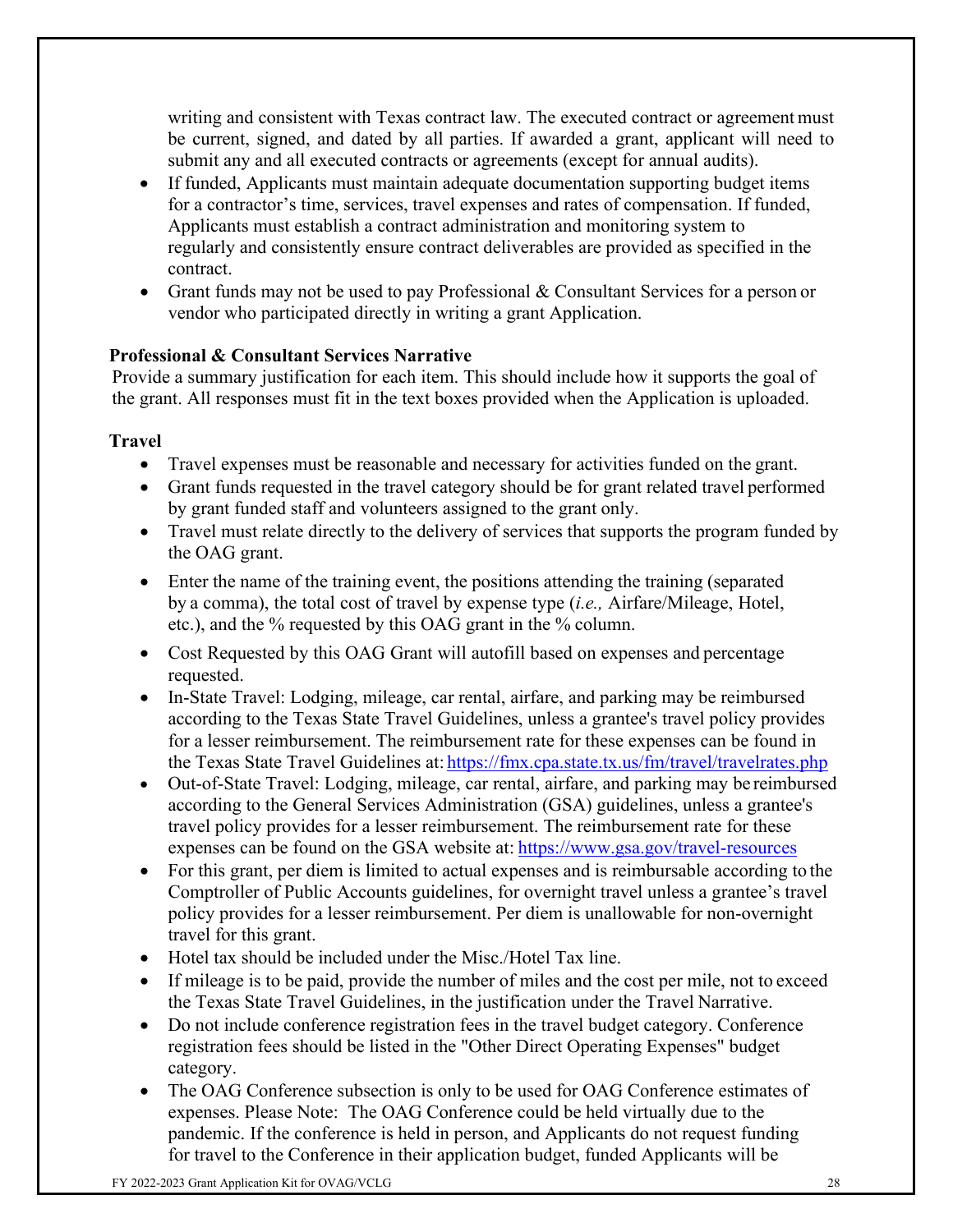able to submit a Budget Adjustment to move funds from other line items or budget categories for travel purposes.

• All other training including OAG Regional Training should be listed under the "Additional Training" subsections. Please Note: The OAG is planning and preparing for Regional Training to be held virtually. If the training is held in person, and Applicants do not request funding for travel to the Regional Training, funded Applicants will be able to submit a Budget Adjustment to move funds from other line items or budget categories for travel purposes.

## **Travel Narrative**

Provide a summary justification describing activities the travel grant funded persons will perform. This should include the proposed travel location, the number of trips planned, the title of grant funded persons who will be making the trips, and how the travel supports the goal of the grant. All responses must fit in the text boxes provided when the Application is uploaded.

# **Equipment**

- "Equipment" is defined as an article of non-expendable, tangible personal property having a useful life of more than one (1) year and a per unit acquisition cost which equals the lesser of the capitalization level established by the grantee for financial statement purposes or \$5,000.
- A grantee may use equipment purchased with OAG funds only for grant related purposes.
- Do not include maintenance or rental fees for equipment in the equipment budget category. Equipment maintenance or rental fees should be listed in the "Other Direct Operating Expenses" budget category.
- Enter the % of the total cost allocated to this grant project in the % column of the Equipment Chart.
- **Do not include computers in the equipment budget category.** Computers should be listed in the supplies budget category under their own line item.

### **Equipment Narrative**

Provide a summary justification for each item. This should include the title of grant funded persons who will be using each piece of equipment and how the use supports the goal of the grant. All responses must fit in the text boxes provided when the Application is uploaded.

# **Supplies**

- "Supplies" is defined as consumable items directly related to the day-to-day operations of the grant program. Allowable items include, but are not limited to, office supplies, paper, postage, education resource materials, and personal protective equipment (PPE) for grant funded staff and clients as appropriate.
- The OAG will not approve funds for the purchase of promotional items that are not consistent with the allowable items listed in the definition of Promotional Items (Please refer to definition on page 21).
- The OAG will not approve funds for the purchase of recreational activities (such as, but not limited to, movie tickets or theme park admissions).
- Computers, regardless of cost, should be included under supplies and should be listed under their own line item.
- Costs for supplies should be allocated for grant funded persons listed on this Application.
- Enter the % of the total cost allocated to this grant project in the % column of the Supplies Chart.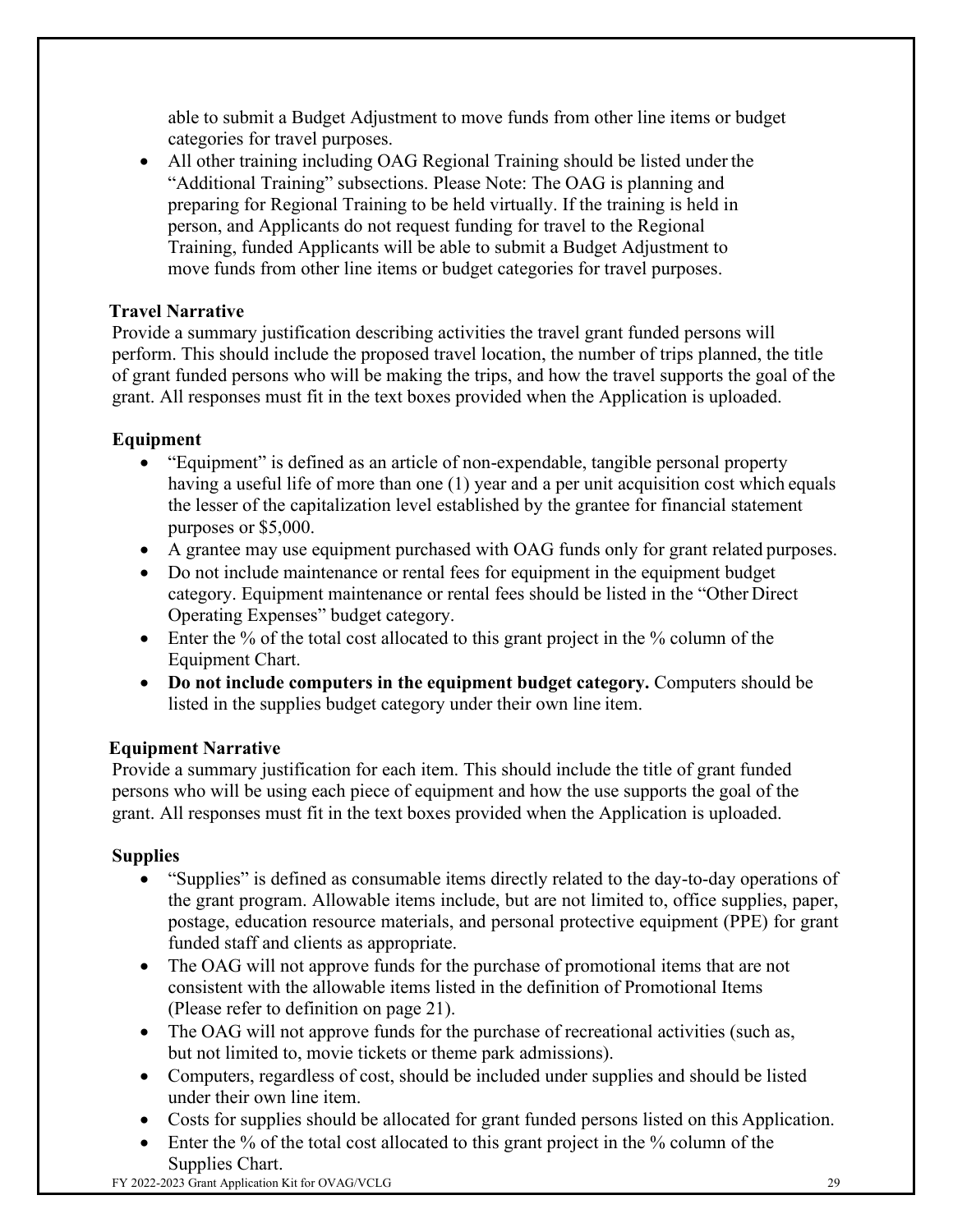- Each Applicant is required to have access to a computer in order to perform data collection and reporting to the OAG. If the Applicant does not currently have a computer, then one may be budgeted as part of this grant or secured through other means.
- Furniture, regardless of cost, should be included under supplies.

## **Supplies Narrative**

Provide a summary justification for each item. This should include how it supports the goal of the grant. All responses must fit in the text boxes provided when the Application is uploaded.

# **Other Direct Operating Expenses (ODOE)**

- "Other Direct Operating Expenses" are defined as those costs not included in other budget categories that are directly related to the day-to-day operations of the grant program. Examples: Utilities, rent, insurance, security fees, or maintenance fees.
- Registration fees for conferences, including virtual conferences, and other training sessions should be included in this category. List the name of the conference and/or training to be attended.
- Funds may not be used to purchase food and beverages or promotional incentives (such as, but not limited to, providing gift cards for completed surveys).
- Enter the % of the total cost allocated to this grant project in the % column of the Other Direct Operating Expenses Chart.

## **ODOE and Cost Allocation**

Grantees often allocate program expenses across more than one funding source. Listed below are four allowable allocation methods and examples of how allocation methods can be applied to the appropriate funding source.

- Other Direct Operating Expenses that benefit more than one grant should be allocated proportionately to the benefit or service received. The method used to allocate cost should be a reasonable and measurable means of distributing the cost to those grants, and consistently applied to the type of cost.
- It is acceptable to use different allocation methods for different types of ODOE expense, as long as the allocation method is applied consistently for those expenses.
- Four common and acceptable allocation methods for ODOE expenses are: (1) funding, (2) full-time equivalents (FTE), (3) square footage, and (4) direct use. Allowable methods related to specific costs are shown in the chart below: This chart is an example of using different allocation methods for different specific costs.

|                  |                |            | Square  |                   |
|------------------|----------------|------------|---------|-------------------|
| <b>Cost Type</b> | <b>Funding</b> | <b>FTE</b> | Footage | <b>Direct Use</b> |
| Copiers          | X              | X          |         | X                 |
| Data Line        | X              | X          |         |                   |
| Equip            |                |            |         |                   |
| Maintenance      | X              | X          |         |                   |
| Janitorial       | $\mathbf{x}$   | X          | X       |                   |
| Postage          | X              | X          |         | X                 |
| Printing         | $\mathbf{x}$   | X          |         | X                 |
| Rent             | X              | X          | X       |                   |
| Telephones       | X              | X          |         |                   |

# **ALLOWABLE ALLOCATION METHODS**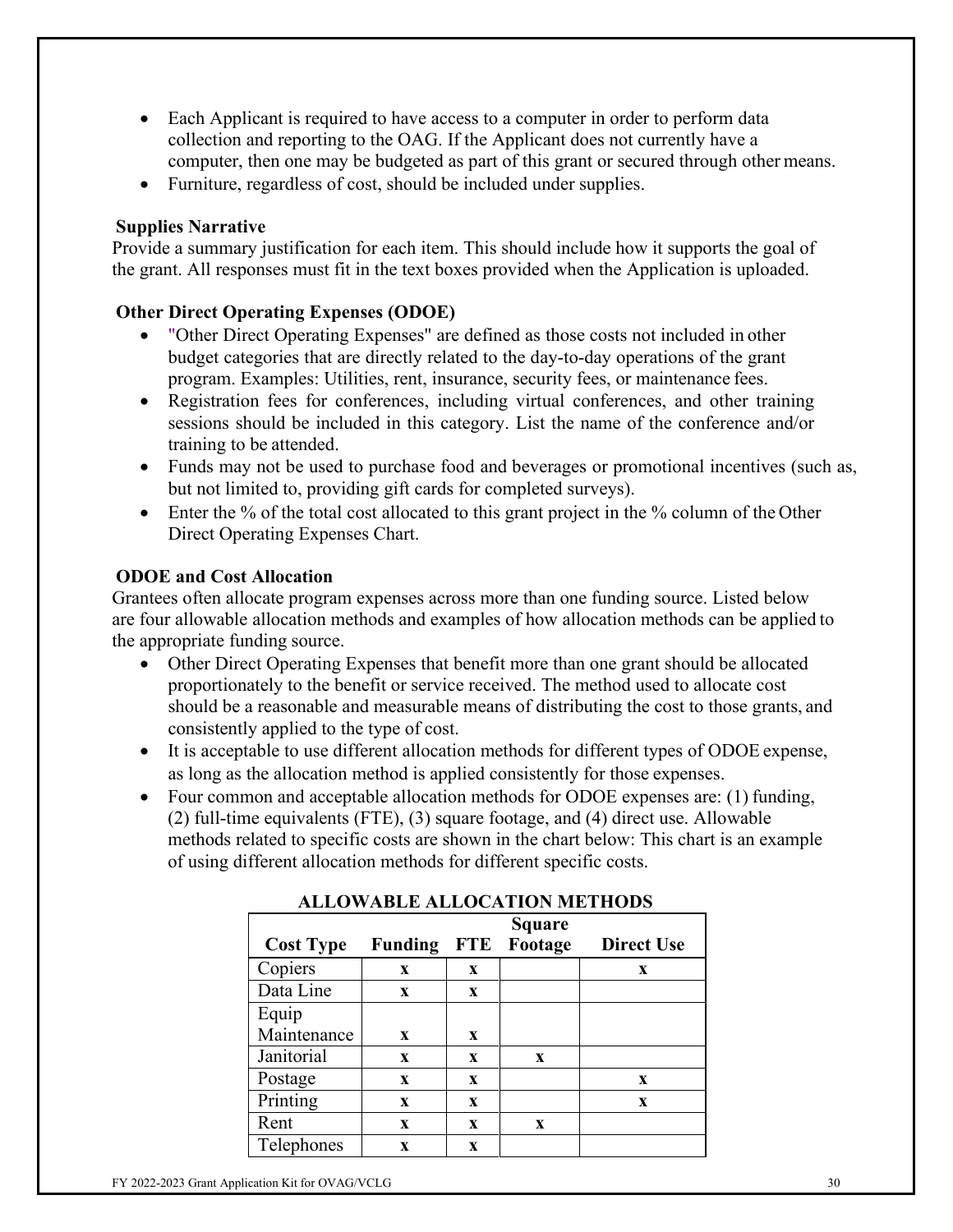|  | . | <br>-- | -434 |  |  |
|--|---|--------|------|--|--|
|  |   | --     |      |  |  |

*The following are descriptions and examples of the acceptable methods:*

*(1) Funding Source Based:* The proportion of expense borne by each funding source is allocated based on the proportion of funding provided. For example:

| <b>Funding Source Based Example</b>                  |           |  |  |  |
|------------------------------------------------------|-----------|--|--|--|
| Total Operating Budget of Grantee A                  | \$475,000 |  |  |  |
| <b>OAG</b> Grant Funds                               | \$75,000  |  |  |  |
| $75,000 \div 475,000 = 0.16$                         |           |  |  |  |
| OAG Grant portion of the expense = $16\%$            |           |  |  |  |
| The OAG Grant should not be charged more than the    |           |  |  |  |
| allowable ODOE costs. In this example, the allowable |           |  |  |  |
| portion is 16% of the total cost.                    |           |  |  |  |

*(2) Full-time equivalents (FTE) Based:* FTE is the numerical representation of full and part-time work activities. A person working full-time represents 1.00 FTE; a person working half-time represents .50 FTE.

## *Steps to calculate the annual number of FTEs:*

- 1. Determine the total number of hours worked for all employees.
- 2. Divide that number by 2080 to calculate the overall total number of FTEs.
- 3. To obtain the number of FTEs charged to the grant, determine the total number of hours to be directly charged to the grant and divide by 2080. (2080 is the number of hours per year for a full-time FTE at 40 hours per week).
- 4. To obtain percentage of the grant FTEs, divide the FTE total for the grant by the total of the organization FTEs calculated in step 2.
- 5. This calculation will provide the percentage of ODOE cost that could be allocated to the grant.

|                    | <b>FTE Based Example</b>                                                                                                   |
|--------------------|----------------------------------------------------------------------------------------------------------------------------|
|                    | 20,800 total hours charged for all staff (based on<br>time sheets or payroll records)<br>$20,800 / 2080 = 10$ FTEs overall |
| <b>Annual FTE</b>  | 5,600 staff hours charged to grant A (based on<br>time sheets or payroll records)                                          |
| <b>Calculation</b> | $5,600 / 2080 = 2.7$ FTE's charged to that grant A                                                                         |
|                    | 2.7 (FTE charged to grant A) / 10 (FTEs overall)<br>$= .27(27%)$                                                           |
|                    | $27\%$ x ODOE expense = amount to be allocated                                                                             |
|                    | to grant A                                                                                                                 |

*(3) Square Footage Based:* This is cost calculated by measuring the square footage (sq. ft.) to determine the allocation percentage for direct use and common area. Listed below is an example to determine rent.

**Direct Use** is defined as an area occupied by funded grant staff under this grant. **Common Area** is defined as an area shared by all employees of the organization.

FY 2022-2023 Grant Application Kit for OVAG/VCLG 31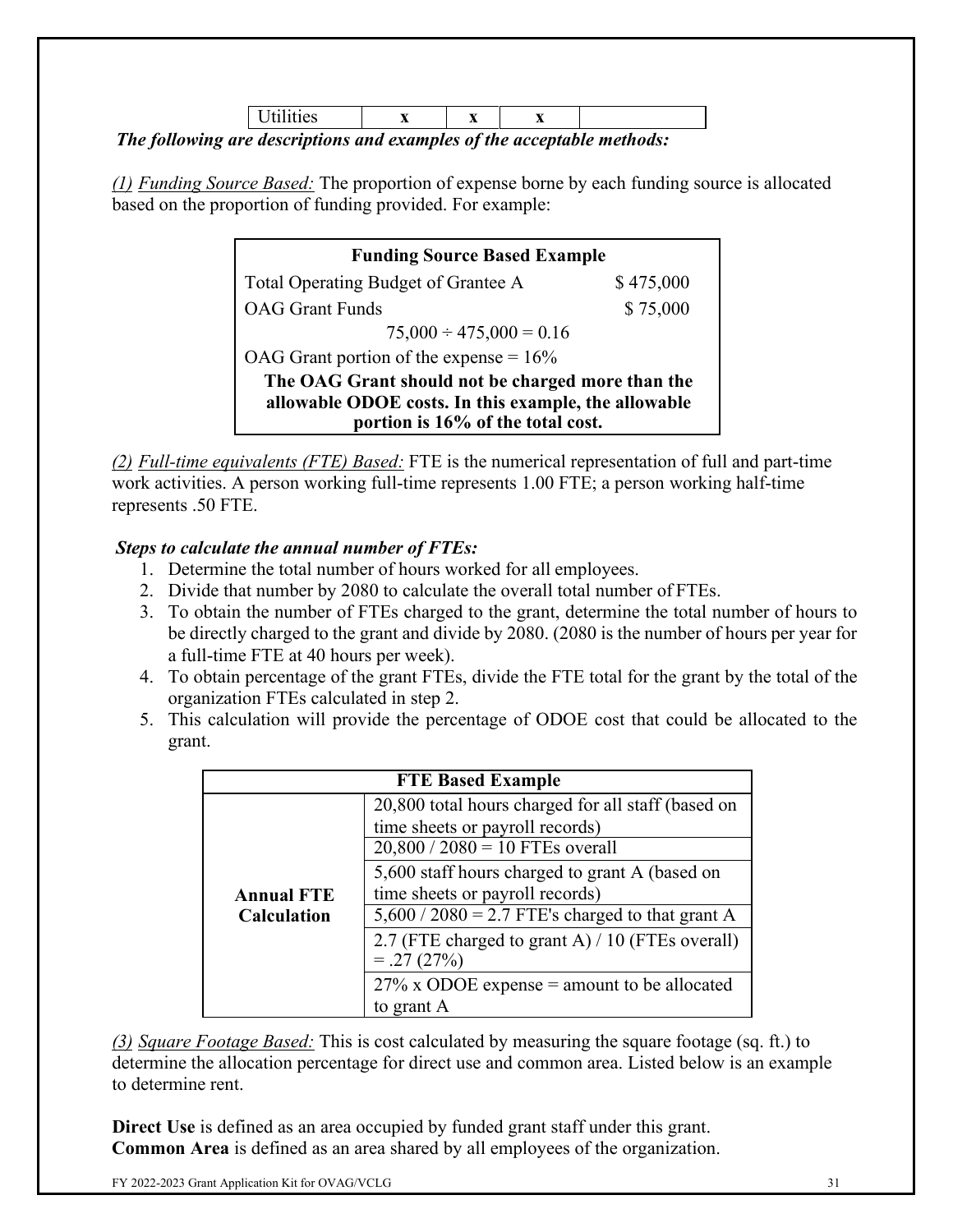## *Steps to Calculate Square Footage*

1. Calculate the total square footage and divide by the monthly rent to determine the cost per square foot.

| Total Sq. Footage = 1250; Rent = $$1200$ per month; $$1200 / 1250 = $.96$ per sq ft |  |  |
|-------------------------------------------------------------------------------------|--|--|
| Suite 1 (Program A) $10 \times 13.8 = 138$ sq ft                                    |  |  |
| Suite 2 (Program B) $10 \times 13.8 = 138$ sq ft                                    |  |  |
| Suite 3 (Program C) $10 \times 13.8 = 138$ sq ft                                    |  |  |
| Suite 4 (Program D) 10 x $13.8 = 138$ sq ft                                         |  |  |
| Conf. Rm (Common Area) $22 \times 15 = 330$ sq ft                                   |  |  |
| Rest Rm 1 (Common Area) $6 \times 8 = 48$ sq ft                                     |  |  |
| Break Area (Common Area) $8 \times 8 = 64$ sq ft                                    |  |  |
| Storage Rm (Common Area) $8 \times 8 = 64$ sq ft                                    |  |  |
| Hallway (Common Area) $48 \times 4 = 192$ sq ft                                     |  |  |

2. Multiply the direct use square footage by the cost per square foot. This will provide the direct use cost.

| Direct Use Cost by Program                                       |                             |  |  |  |
|------------------------------------------------------------------|-----------------------------|--|--|--|
| Program A (Direct Use)                                           | 138 sq ft x $.96 = $132.48$ |  |  |  |
| Program B (Direct Use)                                           | 138 sq ft x $.96 = $132.48$ |  |  |  |
| Program C (Direct Use)                                           | 138 sq ft x $.96 = $132.48$ |  |  |  |
| Program D (Direct Use)                                           | 138 sq ft x $.96 = $132.48$ |  |  |  |
| Common Area (Allocable ODOE Expense) 698 sq ft x $.96 = $670.08$ |                             |  |  |  |

- 3. Add the total square feet of all the direct use areas (Program  $A+$  Program  $B+$  Program C+ Program D) = Program ABCD direct use  $(138 + 138 + 138 + 138 = 552)$ .
- 4. Divide each direct use space by the total direct use to obtain % to distribute Common Area cost (Program A is  $138 / 552 = 25\%$ ).
- 5. Multiply this percentage by the cost of the Common Area to obtain the additional cost for each program Common Areas. (Program  $A = 25\%$  X Common Area cost of \$670.08 = \$167.52).
- 6. Program A is allocated the \$132.48 based on direct use and \$167.52 for the proportionate Common Area. Program A allocation for rent based on square footage is  $$132.48 +$ \$167.52 = \$300.00. *Repeat for Program B, Program C and Program D*.

*(4) Direct Use Based:* This is used when the ODOE cost can be directly charged to a grant by using meter readings, copy counts, etc.

### **Other Direct Operating Expenses Narrative**

Provide a summary justification for each item. This should include how it supports the goal of the grant. All responses must fit in the text boxes provided when the Application is uploaded.

# **Budget Total for the First Year of the Grant**

This section is auto calculated based on the Applicant's responses. The Applicant will not enter any information in this section. Applications requesting an amount below the minimum or above the maximum may not be considered. If the Application is awarded, the budget may be adjusted by the OAG to fit within the minimum and maximum amounts. *Reminder: The budget* 

FY 2022-2023 Grant Application Kit for OVAG/VCLG 32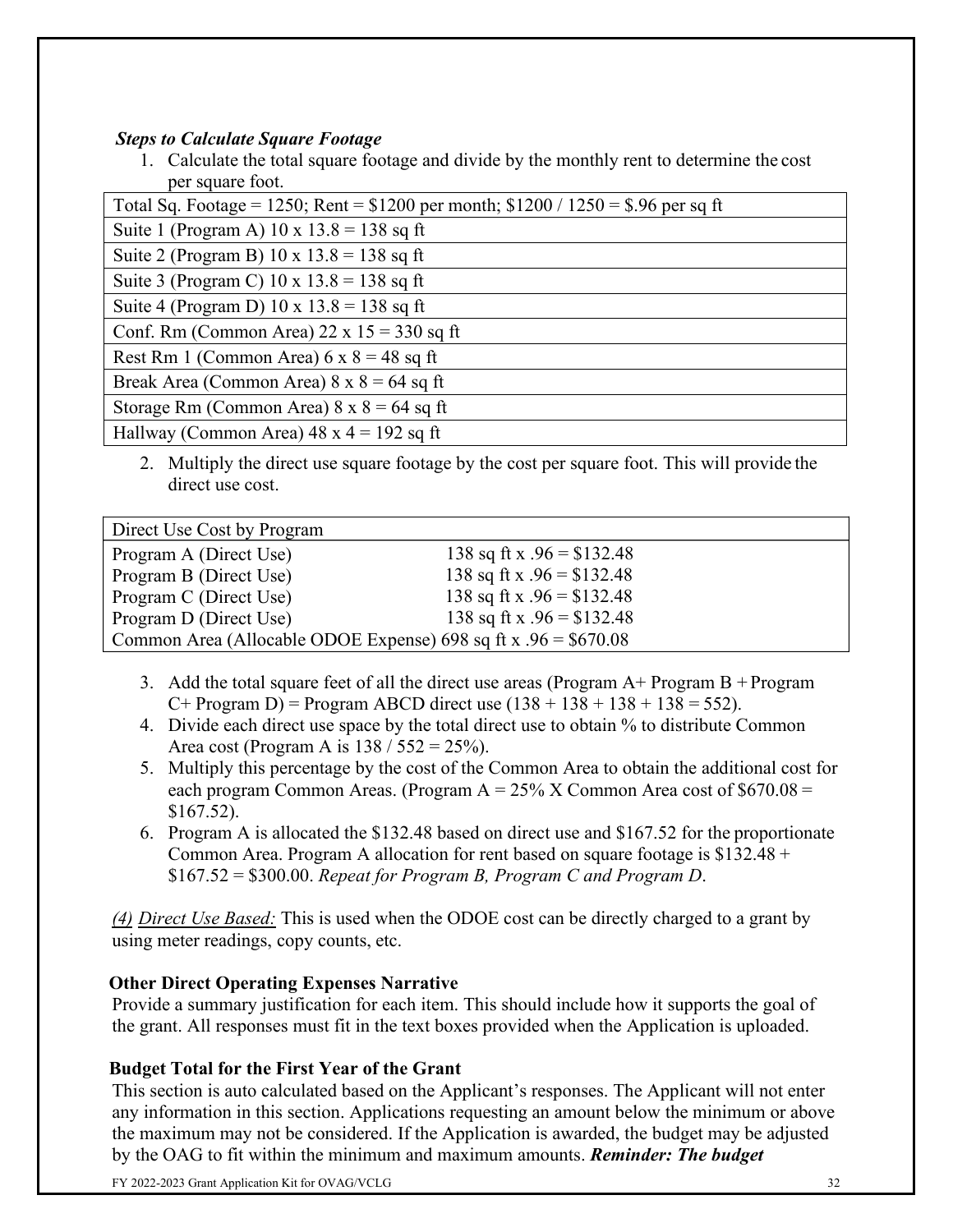#### *submitted with this application, if funded and as approved by the OAG, will be your budget for the first fiscal year.*

#### **Second Year of the Grant Cycle**

**All applicants must complete the second-year budget request on the 2nd year tab of the budget workbook.** All instructions provided above for each budget category apply to the 2<sup>nd</sup> year budget as well.

#### **Budget Total for the Second Year of the Grant**

This section is auto calculated based on the Applicant's responses. The Applicant will not enter any information in this section. Applications requesting an amount below the minimum or above the maximum may not be considered. If the Application is awarded, the budget may be adjusted by the OAG to fit within the minimum and maximum amounts. *The budget you submit with this application, if funded and as approved by the OAG, will be your budget for the second fiscal year.*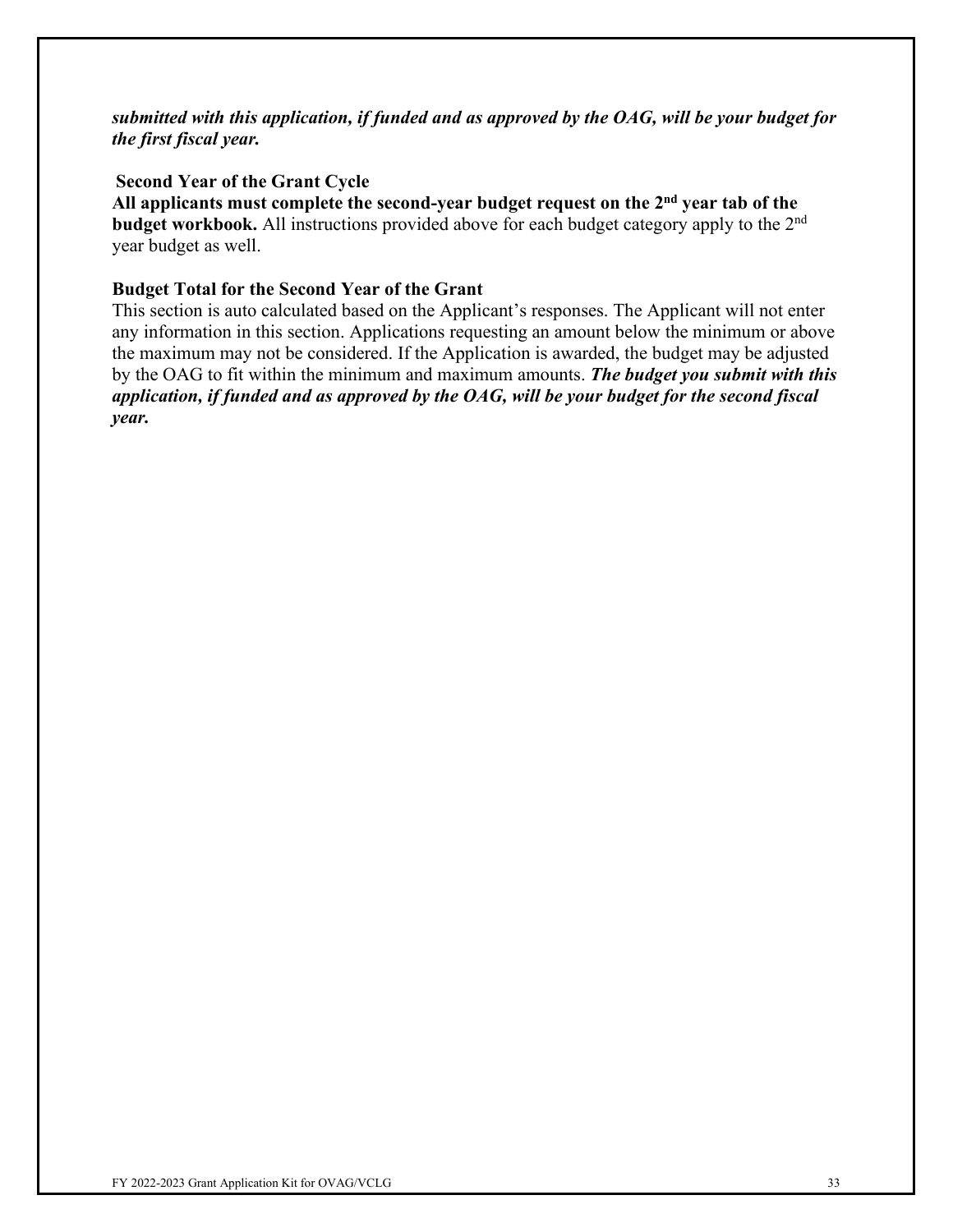# **IV. OAG CERTIFICATIONS AND ASSURANCES**

<span id="page-33-0"></span>The Applicant agrees to:

(1) Comply with Texas Government Code, Chapter 573, by ensuring that no officer, employee, or member of the Applicants governing body or of the Applicant's contractor shall vote or confirm the employment of any person related within the second degree of affinity or the third degree of consanguinity to any member of the governing body or to any other officer or employee authorized to employ or supervise such person. This prohibition shall not prohibit the employment of a person who shall have been continuously employed for a period of two (2) years, or such other period stipulated by local law, prior to the election or appointment of the officer, employee, or governing body member related to such person in the prohibited degree.

(2) Comply, as applicable, with Texas Government Code, Chapter 552, ("Texas Public Information Act") which requires the public information that is collected, assembled or maintained by the Applicant to be available to the public during normal business hours.

(3) Comply, as applicable, with Texas Government Code, Chapter 551, ("Texas Open Meetings Act") which requires all regular, special or called meeting of governmental bodies to be open to the public, except as otherwise provided by law or specifically permitted in the Texas Constitution.

(4) Comply with Section 231.006, Texas Family Code, which prohibits payments to a person who is in arrears on child support payments.

(5) If Applicant is a health and human services agency or public safety or law enforcement agency, it may not contract with or issue a license, certificate or permit to the owner, operator or administrator of a facility if the license, permit or certificate has been revoked by another health and human services agency or public safety or law enforcement agency.

(6) If Applicant is a law enforcement agency regulated by Texas Occupations Code, Chapter 1701 it must be in compliance with all rules adopted by the Texas Commission on Law Enforcement Officer pursuant to Chapter 1701 or must provide the OAG with a certification from the Texas Commission on Law Enforcement that the agency is in the process of achieving compliance with such rules.

(7) Agreesthat when incorporated into a grant award or contract, these standard assurances become terms or conditions for receipt of grant funds and that the Applicant shall maintain an appropriate contract administration system to ensure that all terms, conditions, and specifications are met.

(8) Comply with the Texas Family Code, Section 261.101 which requires reporting of all suspected cases of child abuse to local law enforcement authorities and to the Texas Department of Family and Protective Services. Applicant shall also ensure that all program personnel are properly trained and aware of this requirement.

(9) Comply with all federal statutes relating to nondiscrimination. These include, but are not limited to, the following: (a) Title VI of the Civil Rights Act of 1964 (P.L. 88-352) which prohibits discrimination on the basis of race, color or national origin; (b) Title IX of the Education Amendments of 1972, as amended (20 U.S.C. 1681-1683, and 1685-1686), which prohibits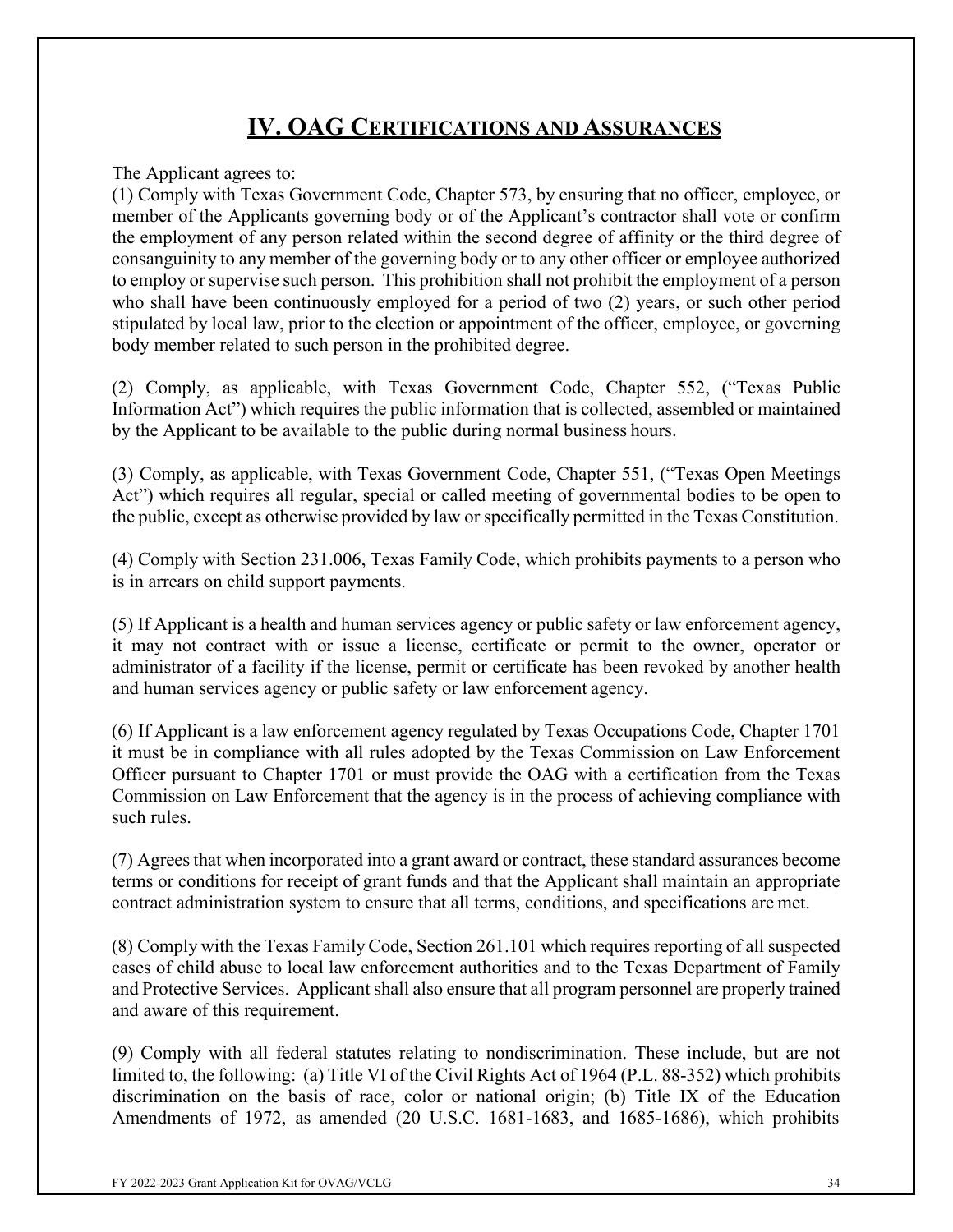discrimination on the basis of sex; (c) Section 504 of the Rehabilitation Act of 1973, as amended (29 U.S.C. 794), which prohibits discrimination on the basis of handicaps, and the Americans With Disabilities Act of 1990; (d) the Age Discrimination Act of 1974, as amended (42 U.S.C. 6101- 6107), which prohibits discrimination on the basis of age; (e) the Drug Abuse Office and Treatment Act of 1972 (P.L. 92-255), as amended, relating to nondiscrimination on the basis of drug abuse; (f) the Comprehensive Alcohol Abuse and Alcoholism Prevention, Treatment and Rehabilitation Act of 1970 (P.L. 91-616), as amended, relating to the nondiscrimination on the basis of alcohol abuse or alcoholism; (g) 523 and 527 of the Public Health Service Act of 1912 (42 U.S.C. 290 dd-3 and 290 ee-3), as amended, relating to confidentiality of alcohol and drug abuse patient records; (h) Title VIII of the Civil Rights Act of 1968 (42 U.S.C. 3601 et seq.), as amended, relating to nondiscrimination in the sale, rental or financing of housing; (i) any other nondiscrimination provisions in the specific statute(s) under which Application for Federal assistance is being made; and (j) the requirements of any other nondiscrimination statute(s) which may apply to the Application.

(10) Comply, as applicable, with the provisions of the Davis-Bacon Act (40 U.S.C. 276a to 276a-7), the Copeland Act (40 U.S.C. 276c and 18 U.S.C. 874), and the Contract Work Hours and Safety Standards Act (40 U.S.C. 327-333), regarding labor standards for federally assisted construction sub-agreements.

(11) Comply, as applicable, with the requirements of the provisions of the Uniform Relocation Assistance and Real Property Acquisitions Act of 1970 (P. L. 91-646) which provide for fair and equitable treatment of persons displaced or whose property is acquired as a result of Federal or federally assisted programs. These requirements apply to all interests in real property acquired for project purposes regardless of Federal participation in purchases.

(12) Comply with the provisions of the Hatch Political Activity Act (5 U.S.C. 7321-29) which limit the political activity of employees whose principal employment activities are funded in whole or in part with Federal funds.

(13) Comply with the minimum wage and maximum hours provisions of the Federal Fair Labor Standards Act and the Intergovernmental Personnel Act of 1970, as applicable.

(14) Insure, as applicable, that the facilities under its ownership, lease or supervision which shall be utilized in the accomplishment of the project are not listed on the Environmental Protections Agency's (EPA) list of Violating Facilities and that it will notify the Federal grantor agency of the receipt of any communication from the Director of the EPA Office of Federal Activities indicating that a facility to be used in the project is under consideration for listing by the EPA, (EO 11738).

(15) Comply, as applicable, with the flood insurance purchase requirements of 102(a) of the Flood Disaster Protection Act of 1973, Public Law 93-234. Section 102 (a) requires the purchase of flood insurance in communities where such insurance is available as a condition for the receipt of any Federal financial assistance for construction or acquisition proposed for use in any area that has been identified by the Secretary of the Department of Housing and Urban Development as an area having special flood hazards.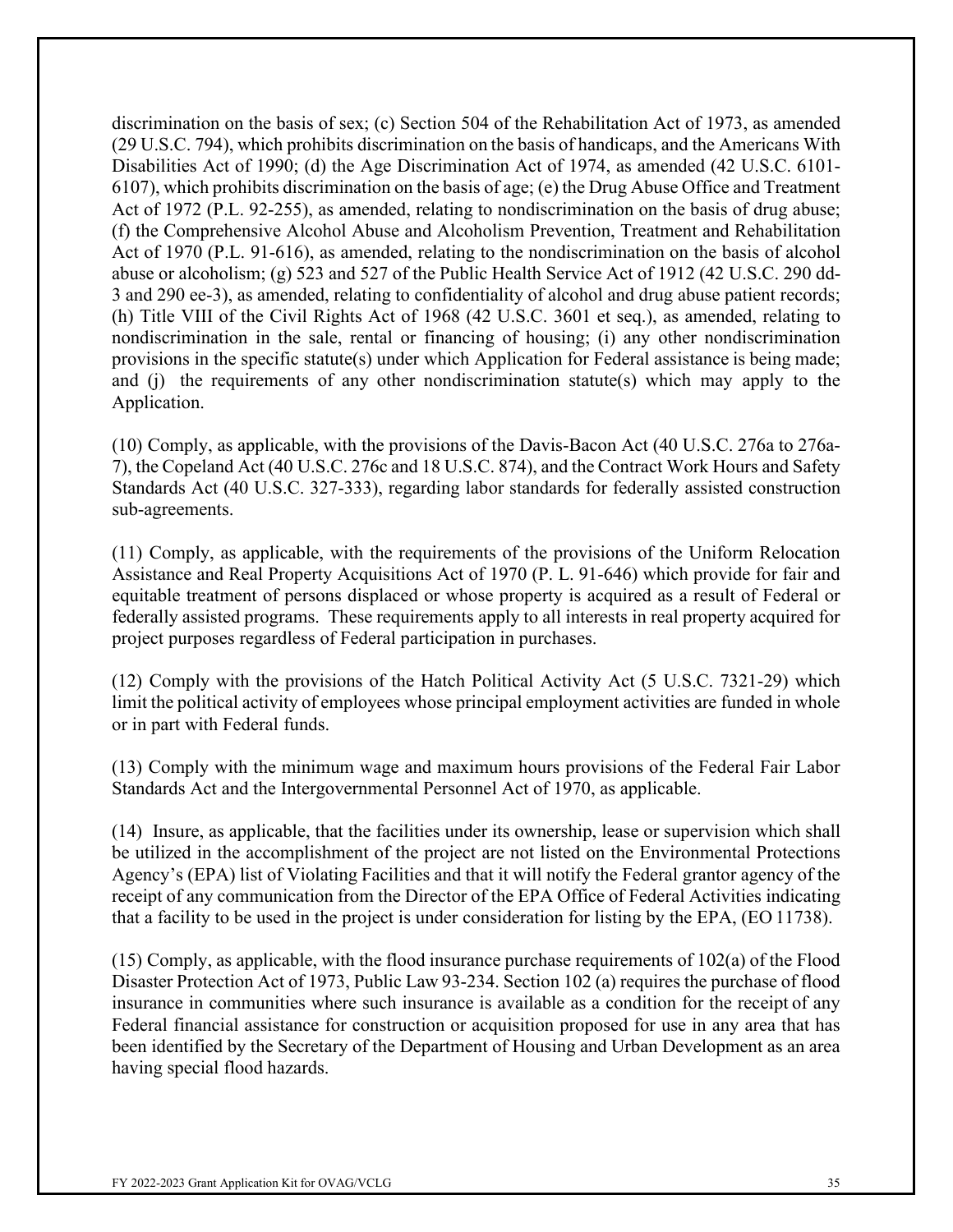(16) Comply, as applicable, with environmental standards which may be prescribed pursuant to the following: (a) institution of environmental quality control measures under the National Environmental Policy Act of 1969 (P.L. 91-190) and Executive Order (EO) 11514; (b) notification of violating facilities pursuant to EO 11738; (c) protection of wetlands pursuant to EO 11990; (d) evaluation of flood hazards in floodplains in accordance with EO 11988; (e) assurance of project consistency with the approved State management program developed under the Coastal Zone Management Act of 1972 (16 U.S.C. 1451 et seq.); (f) conformity of federal actions to State (Clean Air) Implementation Plans under Section 176(c) of the Clean Air Act of 1955, as amended (42 U.S.C. 7401 et seq.); (g) protection of underground sources of drinking water under the Safe Drinking Water Act of 1974, as amended (P.L. 93-523); and (h) protection of endangered species under the Endangered Species Act of 1973, as amended, (P.L. 93-205).

(17) Comply, as applicable, with the Wild and Scenic Rivers Act of 1968 (16 U.S.C. 1271 et seq.) related to protecting components or potential components of the national wild and scenic rivers system.

(18) Comply, as applicable, in assisting the awarding agency in assuring compliance withSection 106 of the National Historic Preservation Act of 1966, as amended (16 U.S.C. 470), EO 11593 (identification and protection of historic properties), and the Archaeological and Historic Preservation Act of 1974 (16 U.S.C. 469a-1 et seq.).

(19) Comply, as applicable, with the Laboratory Animal Welfare Act of 1966 (P.L. 89-544, as amended, 7 U.S.C. 2131 et seq.) pertaining to the care, handling, and treatment of warm blooded animals held for research, teaching, or other activities supported by this award of assistance.

(20) Comply, as applicable, with the Lead-Based Paint Poisoning Prevention Act (42 U.S.C. 4801 et seq.) which prohibits the use of lead-based paint in construction or rehabilitation of residential structures.

(21) Comply, as applicable, with Public Law 103-277, also known as the Pro-Children Act of 1994 (Act), which prohibits smoking within any portion of any indoor facility used for the provision of services for children as defined by the Act.

(22) Comply, as applicable, with all federal tax laws and are solely responsible for filing all required state and federal tax forms.

(23) Comply, as applicable, with all applicable requirements of all other federal and state laws, executive orders, regulations and policies governing this program.

(24) Certifies, as a signatory party to the grant contract, that it is not debarred or suspended or otherwise excluded from or ineligible for participation in federal assistance programs.

(25) Comply, by adopting and implementing the applicable provisions of the model HIV/AIDS workplace guidelines of the Texas Department of State Health Services, as required by the Texas Health and Safety Code, Ann., Sec. 85.001, et seq.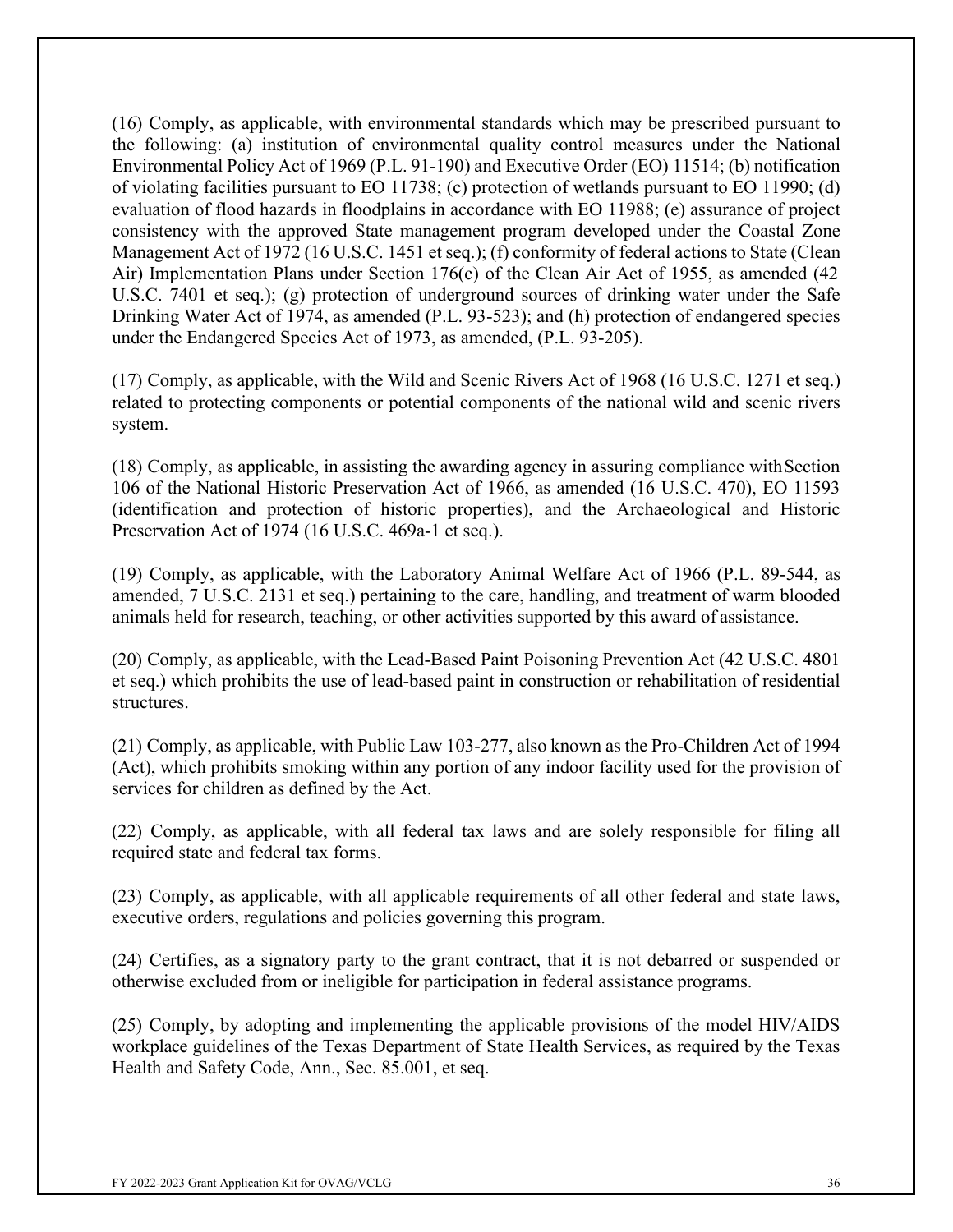#### **B. Other Certifications and Assurances**

#### **EQUAL EMPLOYMENT OPPORTUNITY PROGRAM CERTIFICATION**

The Applicant certifies that if it is required to file an Equal Employment Opportunity Plan (EEOP), the Applicant will do so in compliance with the applicable federal requirements.

#### **DISCLOSURE AND CERTIFICATION REGARDING LOBBYING**

The Applicant certifies:

1. No federal/state appropriated funds have been paid or will be paid to any person for influencing or attempting to influence an officer or employee of any agency, a member of Congress or the Texas Legislature, or an employee of a member of Congress or the Texas Legislature in connection with the awarding of any federal/state contract, the making of any federal/state grant, the making of any federal/state loan, the entering into of any cooperative agreement, and the extension, continuation, renewal, amendment, or modification of any federal/state contract, grant, loan, or cooperative agreement; and

2. If any non-federal/state funds have been paid or will be paid to any person for influencing or attempting to influence an officer or employee of any agency, a member of Congress or the Texas Legislature, an officer or employee of Congress or the Texas Legislature, or an employee of a member of Congress or the Texas Legislature in connection with this federal/state contract, grant, loan, or cooperative agreement, the undersigned shall contact the Grants Administration Division of the OAG for the "Disclosure Form to Report Lobbying."

#### **NON-PROCUREMENT DEBARMENT CERTIFICATION**

The Applicant certifies that it and its principals:

(a) Are not presently debarred, suspended, proposed for debarment, declared ineligible, sentenced to a denial of Federal benefits by a State or Federal court, or voluntarily excluded from covered transactions by any Federal department or agency;

(b) Have not within a three-year period preceding this Application been convicted of or had a civil judgment rendered against them for commission of fraud or a criminal offense in connectionwith obtaining, attempting to obtain, or performing a public (Federal, State, or local) transaction or contract under a public transaction; violation of Federal or State antitrust statutes or commission of embezzlement, theft, forgery, bribery, falsification or destruction of records, making false statements, or receiving stolen property;

(c) Are not presently indicted for or otherwise criminally or civilly charged by a governmental entity (Federal, State, or local) with commission of any of the offenses enumerated in paragraph (b) of this certification; and

(d) Have not within a three-year period preceding this Application had one or more public transactions (Federal, State, or local) terminated for cause or default.

If Applicant is unable to certify to any of the statements in this Non-procurement Debarment certification, the Applicant shall attach an explanation. Funding is contingent upon OAG review of this explanation.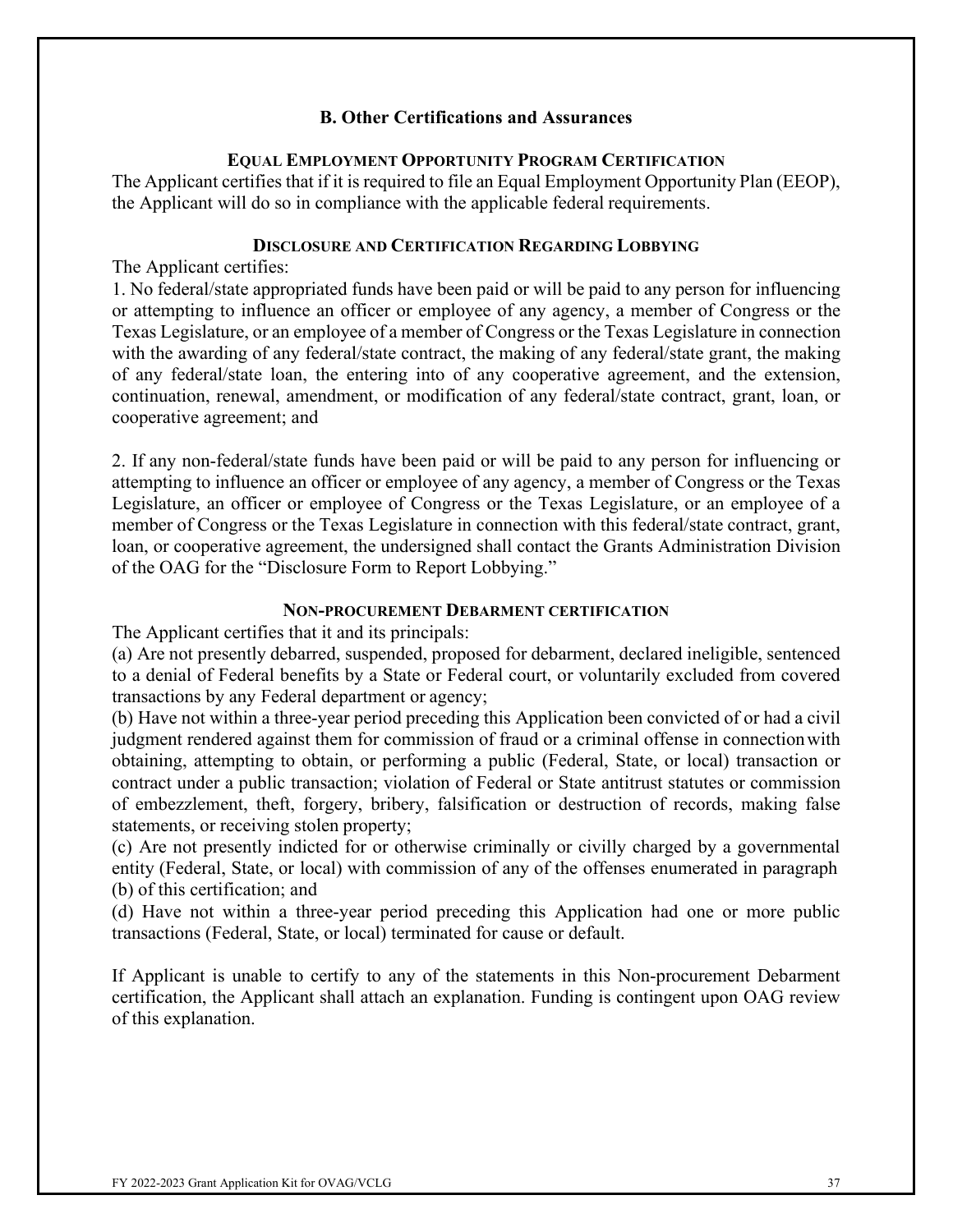#### **DRUG-FREE WORKPLACE CERTIFICATION**

The Applicant certifies that it will provide a drug-free workplace by:

A. Publishing a statement notifying employees/assignees that the unlawful manufacture, distribution, dispensing, possession, or use of a controlled substance is prohibited in the Applicant's workplace and specifying the actions that will be taken against employees for violation of such prohibition.

B. Establishing a drug-free awareness program to inform employees/assignees about:

1. The dangers of drug abuse in the workplace;

2. The Applicant's policy of maintaining a drug-free workplace;

3. Any available drug counseling, rehabilitation, and employee assistance programs; and

4. The penalties that may be imposed upon employees/assignees for drug abuse violations.

C. Making it a requirement that each employee/assignee to be engaged in the performance of the grant be given a copy of the statement required by paragraph (A).

D. Notifying the employee/assignee in the statement required by paragraph (A) that, as a condition employment/assignment under the grant, the employees/assignee will:

1. Abide by the terms of the statement, and

2. Notify the Applicant and OAG, of any criminal drug statute conviction for a violation

occurring in the workplace not later than five days after such conviction.

E. Notifying the agency within ten days after receiving notice under subparagraph (D) (2) from an employee/assignee or otherwise receiving actual notice of such conviction.

F. Taking one of the following actions with respect to any employee/assignee so convicted:

1. Taking appropriate personnel action with respect to any employee/assignee so convicted;

2. Requiring such employee/assignee to participate satisfactorily in drug abuse assistance or rehabilitation program approved for such purposes by a federal, state, or local health, law enforcement, or other appropriate agency.

G. Making a good faith effort to continue to maintain a drug-free workplace through the implementation of paragraphs  $(A)$ ,  $(B)$ ,  $(C)$ ,  $(D)$ ,  $(E)$ , and  $(F)$ .

#### **ANNUAL SINGLE AUDIT CERTIFICATION**

The Applicant certifies to the best of its knowledge and belief that one of the following applicable requirements will be met:

1. The Applicant currently expends \$750,000 or more, in combined federal funds during the fiscal year; and, therefore, is required to submit an annual single audit by an independent auditor made in accordance with the Single Audit Act Amendments of 1996 and Uniform Administrative Requirements, Cost Principles, and Audit Requirements for Federal Awards 2 CFR 200.

2. The Applicant currently expends \$750,000 or more in combined state funds during the fiscal year; and, therefore, is required to submit an annual Single Audit by an independent auditormade in accordance with the Texas Grant Management Standards (TxGMS).

3. The Applicant currently expends less than \$750,000 in either federal or state funds during the fiscal year; and therefore is exempt from the Single Audit Act. Applicant agrees that the OAG may require a limited scope audit as defined in Uniform Administrative Requirements, Cost Principles, and Audit Requirements for Federal Awards 2 CFR 200.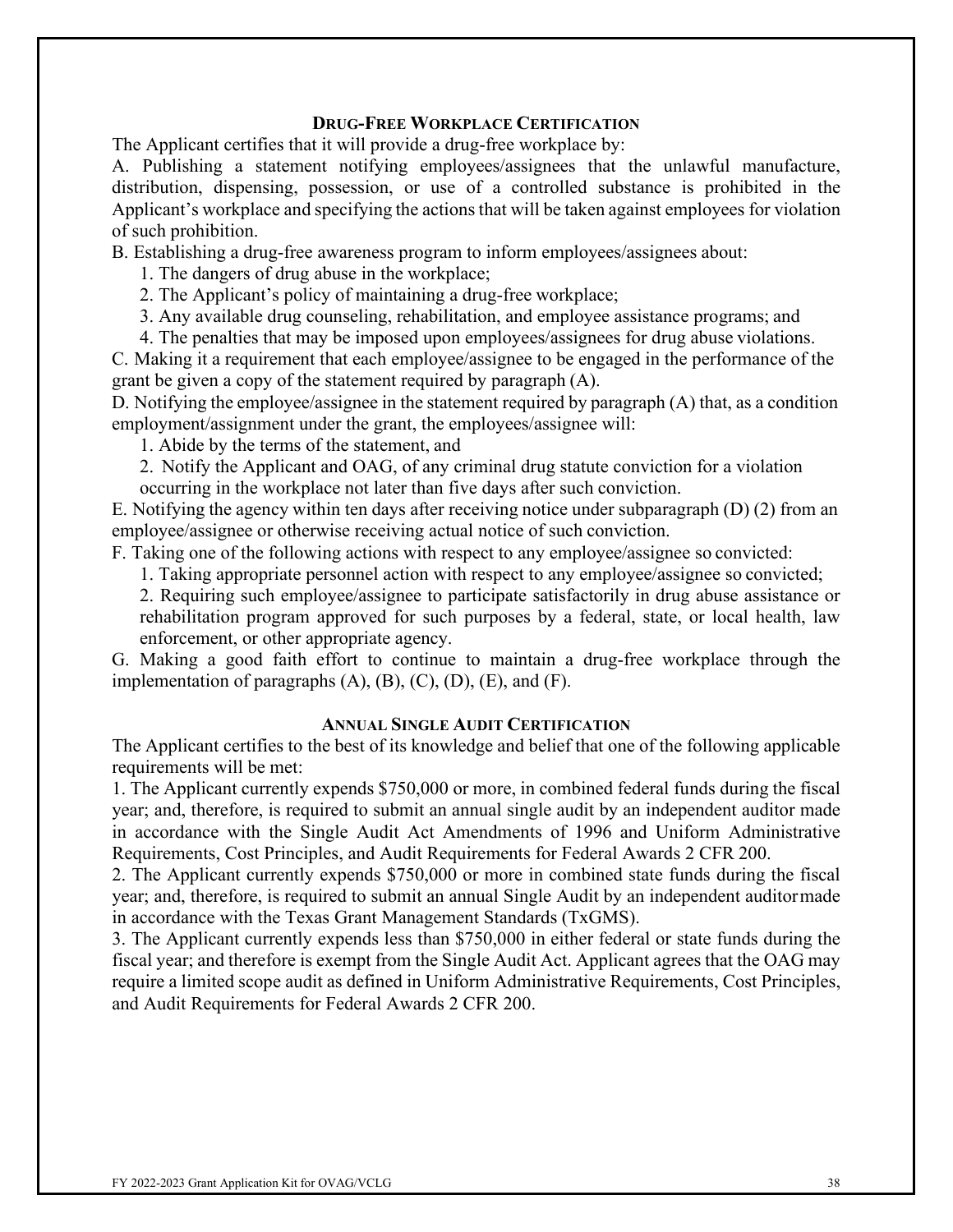If this Application is for funds in excess of \$25,000, the Applicant certifies the following: By submission of this proposal, that neither the Applicant nor its principals are presently debarred, suspended, proposed for debarment, declared ineligible, or voluntarily excluded from participation in this transaction by any federal department or state agency.

If the Applicant is unable to certify the above statements, the Applicant has attached an explanation to this Application.

**COMPLIANCE WITH ANNUAL INDEPENDENT FINANCIAL AUDIT FILING REQUIREMENT** Applicants that are required to undergo a single audit or Annual Independent Financial Audit by statute, regulation, or organizational policy must complete and submit the Single Audit or Annual Financial Audit of the complete program and/or organization and management letter of the audit findings within nine months of the end of the fiscal year of the agency. The audit will meet Uniform Administrative Requirements, Cost Principles, and Audit Requirements for Federal Awards 2 CFR 200 and Texas Grant Management Standards (TxGMS) requirements. Additionally, the Annual Independent Financial Audit will meet Generally Accepted Government Auditing Standards in the event a Single Audit is not required. Applicants whose expenditures require the completion of a Single Audit, must submit a Single Audit to the OAG, an Annual Independent Financial Audit will not satisfy the audit requirement. Applicants who do not meet the expenditure threshold of the Single Audit and are not required by statute, regulation, or organizational policy to complete an Annual Audit, are not required to submit an Annual Audit to the OAG.

Funded Applicants who are required to submit an audit, must submit an audit for previous fiscal year for each year of the grant cycle. Example: For FY 2022, the 2021 audit must be submitted.

#### **COMPLIANCE WITH TxGMS AND THE APPLICABLE 2 CFR 200**

The Applicant assures that it will follow the guidelines in the Texas Grant Management Standards (TxGMS). Both governmental entities as well as non-profit entities are required to follow TxGMS guidelines.

The Applicant assures compliance with all federal/state statutes, regulations, policies, guidelines and requirements, including, but not limited to, TxGMS as well as 2 CFR 200 titled Uniform Administrative Requirements, Cost Principles, and Audit Requirements for Federal Awards (Uniform Guidance).

#### **RETURN OF GRANT FUNDS IN THE EVENT OF LOSS OR MISUSE**

The Applicant agrees that in the event of loss or misuse of the OAG funds, the Applicant assures that the funds will be returned to the OAG in full.

#### **CONFLICT OF INTEREST**

The Applicant assures that there is no conflict of interest that would preclude it from filing the Application or providing the services under this grant. By submitting this Application, Applicant affirms that it has neither given, nor intends to give, at any time hereafter, any economic opportunity, future employment, gift, loan, gratuity, special discount, trip, favor, or service to a public servant or any employee or representative of same, at any time during the procurement process or in connection with this grant Application, except as allowed under relevant state and federal law. The Applicant further agrees that it will establish safeguards to prohibit its employees from using their positions for a purpose that constitutes or presents the appearance of personal or organizational conflict of interest or personal gain. The Applicant shall operate with complete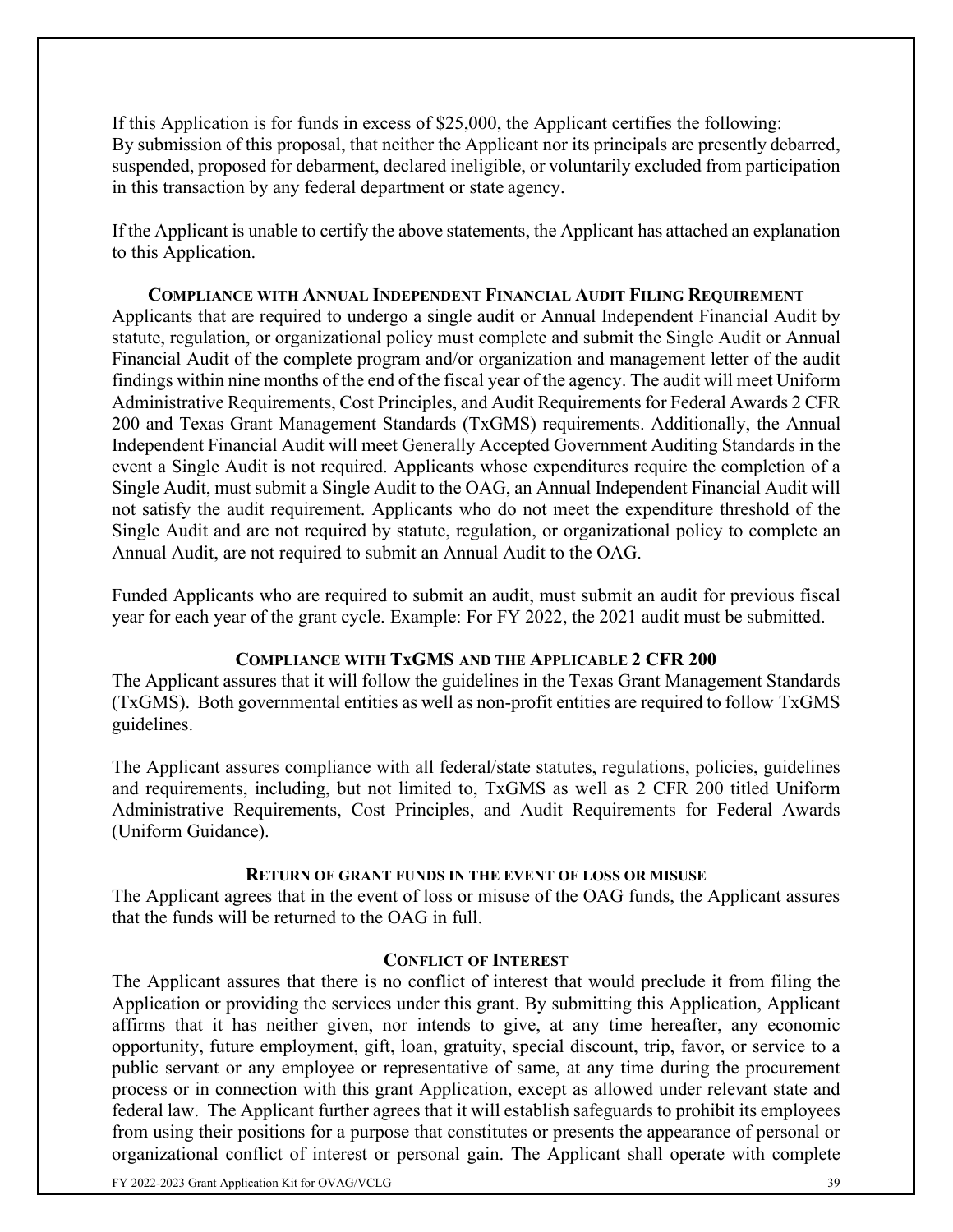independence and objectivity without actual, potential, or apparent conflict of interest with respect to the activities conducted under this grant.

Without diminishing the provisions of the prior paragraph, the Applicant assures that as a grantee, grantee personnel, members of a grantee board or governing body, or other persons affiliated with the grant project shall not participate in any proceeding or action where grant funds personally benefit, directly or indirectly, the individuals or their relatives. For the purposes of this provision, "relatives" means persons related to the individual within the third degree by consanguinity or within the second degree by affinity, as determined by Chapter 573 of the Government Code. Grant personnel and officials must avoid any action that results in or creates the appearance of using their official positions for private gain; giving preferential treatment to any person; losing independent judgment or impartiality; making an official decision outside of official channels; or adversely affecting the confidence of the public in the integrity of the program or the OAG.

#### **AUTHORITY TO FILE APPLICATION**

The Applicant has the authority or will receive the appropriate authority by the Applicant's governing body to file the Application, including the authority to agree to the assurances and certifications contained herein.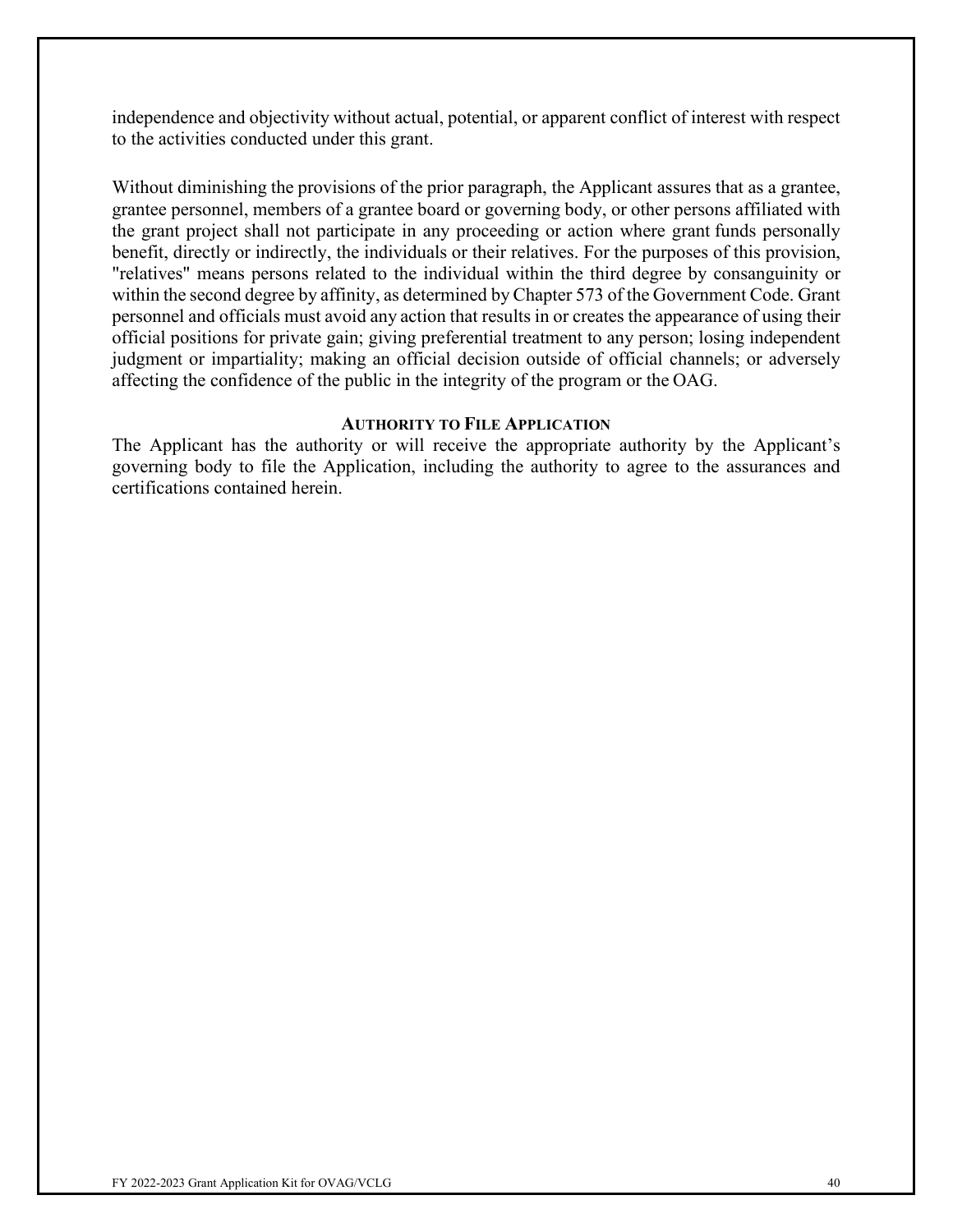# **V. REQUIRED DOCUMENTS FOR SUBMISSION OF APPLICATION**

#### <span id="page-40-0"></span>**APPLICATION**

• The Application must be submitted via GOALS

#### **"STATEMENTS SUPPORTING SUBMISSION OF THE APPLICATION TO THE OFFICE OF THE ATTORNEY GENERAL"**

- It must be signed by the Authorized Official (or designated Authorized Official) and uploaded at the time the Application is submitted to the OAG.
- Applications that are received by the OAG without this document will not be considered or funded by the OAG.

#### **"RESOLUTION OF GOVERNING BODY"**

It must be signed and uploaded at the time the Application is submitted to the OAG, unless the timing of the Application due date and requirements of the Texas Open Meetings Act or other requirements prevents the governing body from reviewing and approving the Resolution, and then it may be submitted to the OAG at a later date. (Please note that the Authorized Official must be designated by signature of the governing body. If the Authorized Official is also a member of the governing body, the Authorized Official must be designated by another member's signature. **The Authorized Official cannot sign the Resolution designating him/herself as the Authorized Official.)**

**JOB DESCRIPTIONS** are required for each position requested in the proposed budget.

- Job descriptions must be uploaded with the Application under "Upload Additional Documents". Missing job descriptions may impact the Applicant's funding.
- Job description titles **must** match the titles of the positions on the proposed budget.

**SUPPORT DOCUMENT(S)** if required by the Applicant to achieve the proposed project.

Support Document(s), if required, must be uploaded with the Application. Missing Support Document(s) may impact the Applicant's funding.

**THE APPLICANT SHOULD UPLOAD "STATEMENTS SUPPORTING SUBMISSION OF THE APPLICATION TO THE OFFICE OF THE ATTORNEY GENERAL," "RESOLUTION OF GOVERNING BODY," JOB DESCRIPTION(S) AND SUPPORT DOCUMENT(S) IN EACH OF THE CORRESPONDING "TASKS" LOCATED ON THE MAIN PAGE OF YOUR APPLICATION.**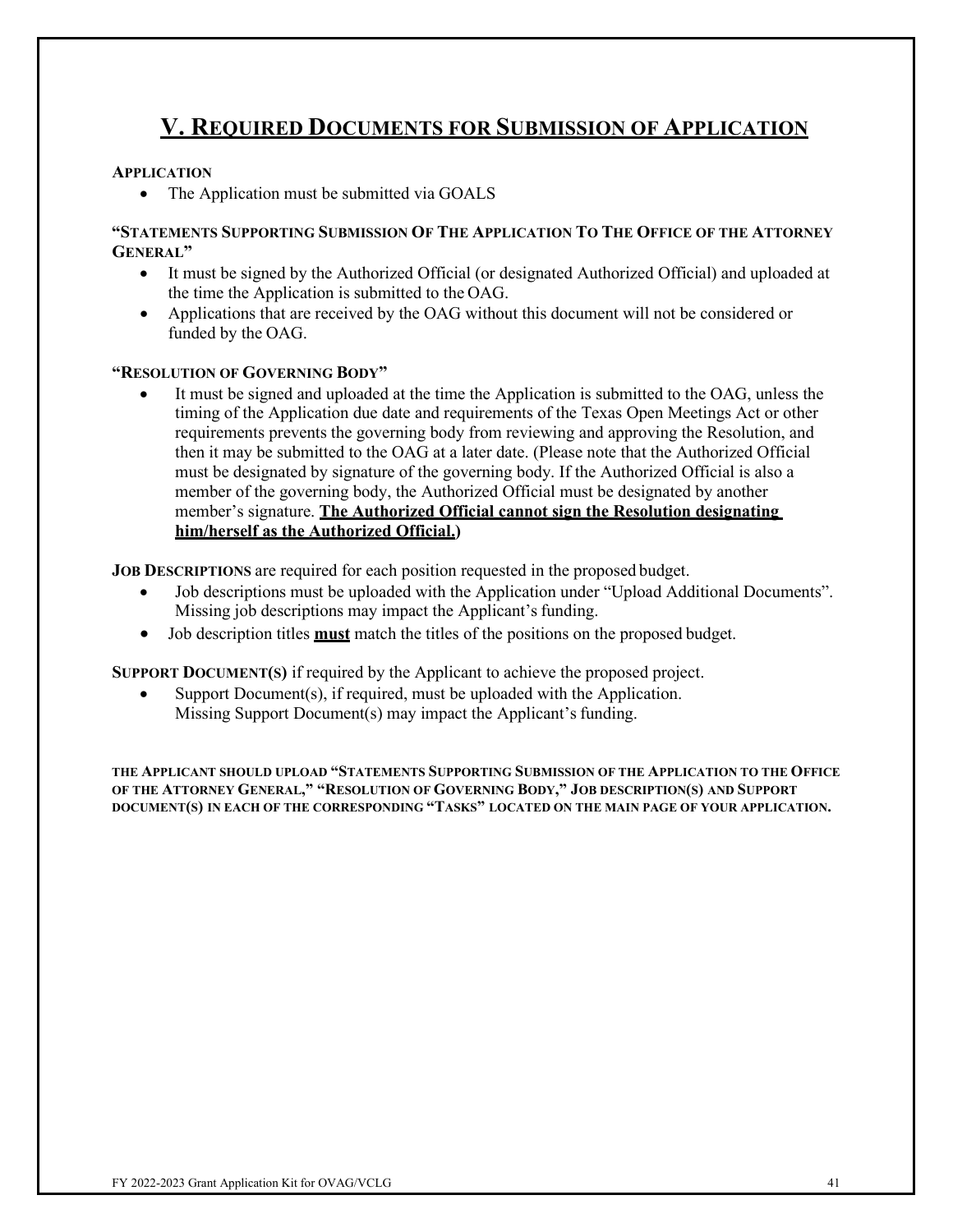# **STATEMENTS SUPPORTING SUBMISSION OF THE APPLICATION TO THE OFFICE OF THE ATTORNEY GENERAL**

#### **REQUIRED TO BE SUBMITTED WITH THE APPLICATION BY 11:59 P.M. CDT, Friday, APRIL 23, 2021, OR THE APPLICATION WILL NOT BE CONSIDERED.**

**INSTRUCTIONS:** Select the grant program in Section 1 below and submit this signed document with the Application.

#### **LEGAL NAME OF APPLICANT:**

#### **REFERENCE ID NUMBER:**

**1. THIS APPLICATION IS FOR** (initial one):

Other Victim Assistance Grant (OVAG)

Victim Coordinator and Liaison Grant (VCLG)

**2. TRUE AND CORRECT INFORMATION.** The undersigned certifies that the information contained in this Application is true and correct to the best of his or her knowledge.

**3. OAG CERTIFICATIONS AND ASSURANCES.** The undersigned has read and understands the Certifications and Assurances contained in the Application Kit.

**4. DEADLINES AND SUBMISSION OF APPLICATION.** The undersigned understands that the deadline for submission is 11:59 p.m. CDT, Friday, April 23, 2021, and that to meet the deadline, the Applicant must finalize and upload all applicable documents as required in the Application Kit. The undersigned further acknowledgesthat:

- It is the Applicant's responsibility to submit the Application to the OAG in the specified manner and by the specified date and time
- Applications submitted in other formats will not be accepted
- The OAG accepts no responsibility for delays in electronic submission delivery
- Late Applications will not be considered under any circumstance

**5. RESOLUTION OF GOVERNING BODY.** The undersigned states it is either submitting the Resolution of Applicant's governing body with this Application or will submit one at a later date as established by the OAG. If the timing of the Application due date and requirements of the Texas Open Meetings Act or other requirements prevent the governing body from reviewing and approving the Resolution, then it may be submitted to the OAG at a later date.

**6. JOB DESCRIPTIONS FOR EACH REQUESTED POSITION**. The undersigned understands that the most recent job description for each position requested in the proposed budget must be submitted with the Application. Missing job descriptions may impact the Applicant's score.

**7. SUPPORT DOCUMENT(S)** The undersigned understands that the most recent Support Document(s) as defined under General Definitions must be submitted withthe Application.

Authorized Official Signature Authorized Official Printed Name

**Title** 

**Date**